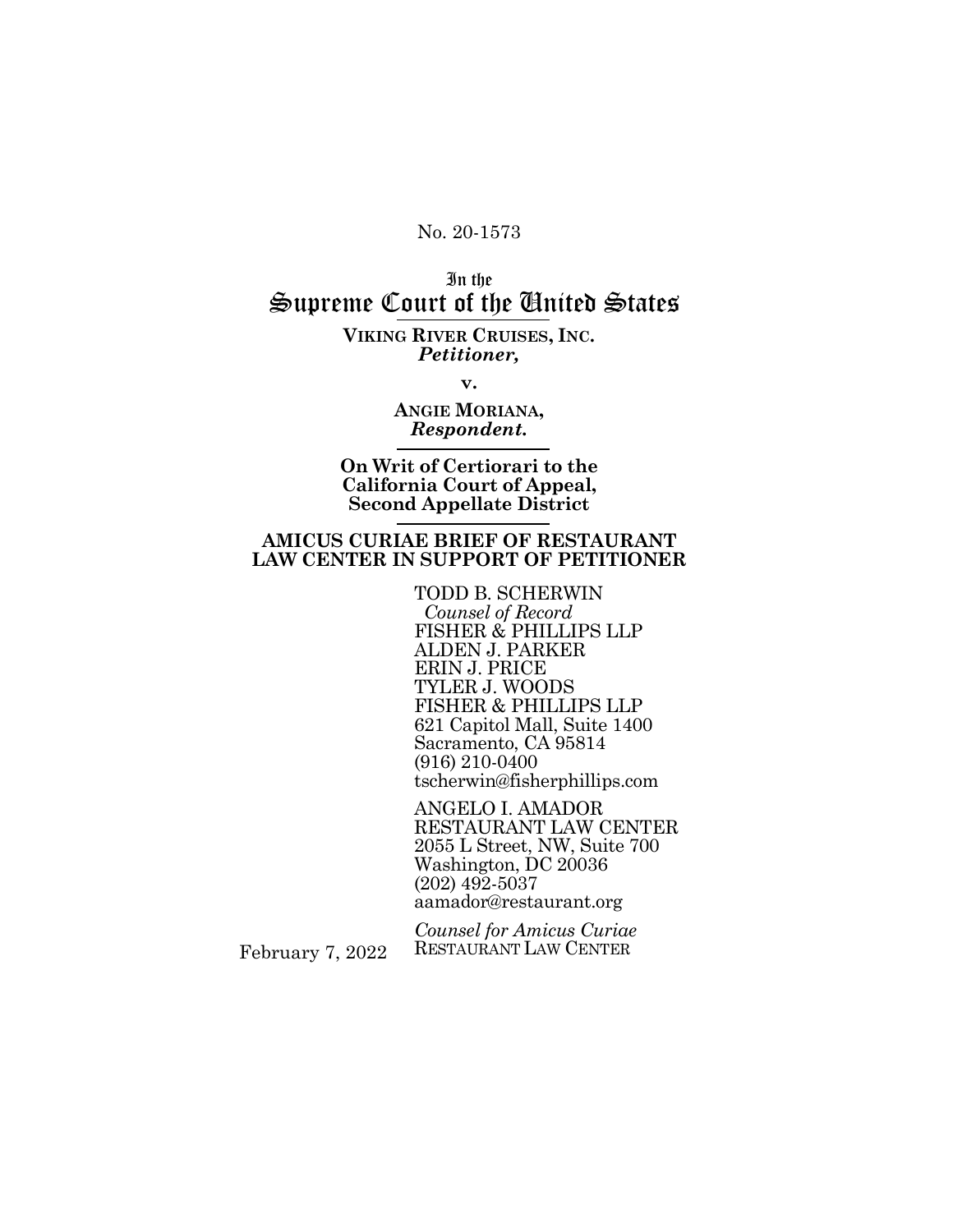## **TABLE OF CONTENTS**

| I.   |           | AMICUS CURIAE'S REQUEST AND<br>STATEMENT OF INTEREST 1                                                                                              |
|------|-----------|-----------------------------------------------------------------------------------------------------------------------------------------------------|
| II.  |           |                                                                                                                                                     |
| III. |           |                                                                                                                                                     |
|      | A.        | History of California's Private                                                                                                                     |
|      | <b>B.</b> | Iskanian's Creation of a Back Door to<br>Avoid Arbitration Agreements 10                                                                            |
|      | C.        | <i>Epic Systems</i> Establishes A Strong<br>Basis For Enforcing All Arbitration<br>Agreements After Iskanian and Waffle                             |
|      | D.        | Post-Epic Decisions Upholding Iskanian<br>Improperly Analogize PAGA to<br>Governmental Qui Tam Actions 15<br>PAGA is More Like A Class Action<br>1. |
|      |           | Than A Qui Tam Action and Is<br>Thus Encompassed By Epic  18                                                                                        |
|      |           | Post-Epic Cases Upholding<br>2.<br>Iskanian Were Wrongly Decided                                                                                    |
|      | Ε.        |                                                                                                                                                     |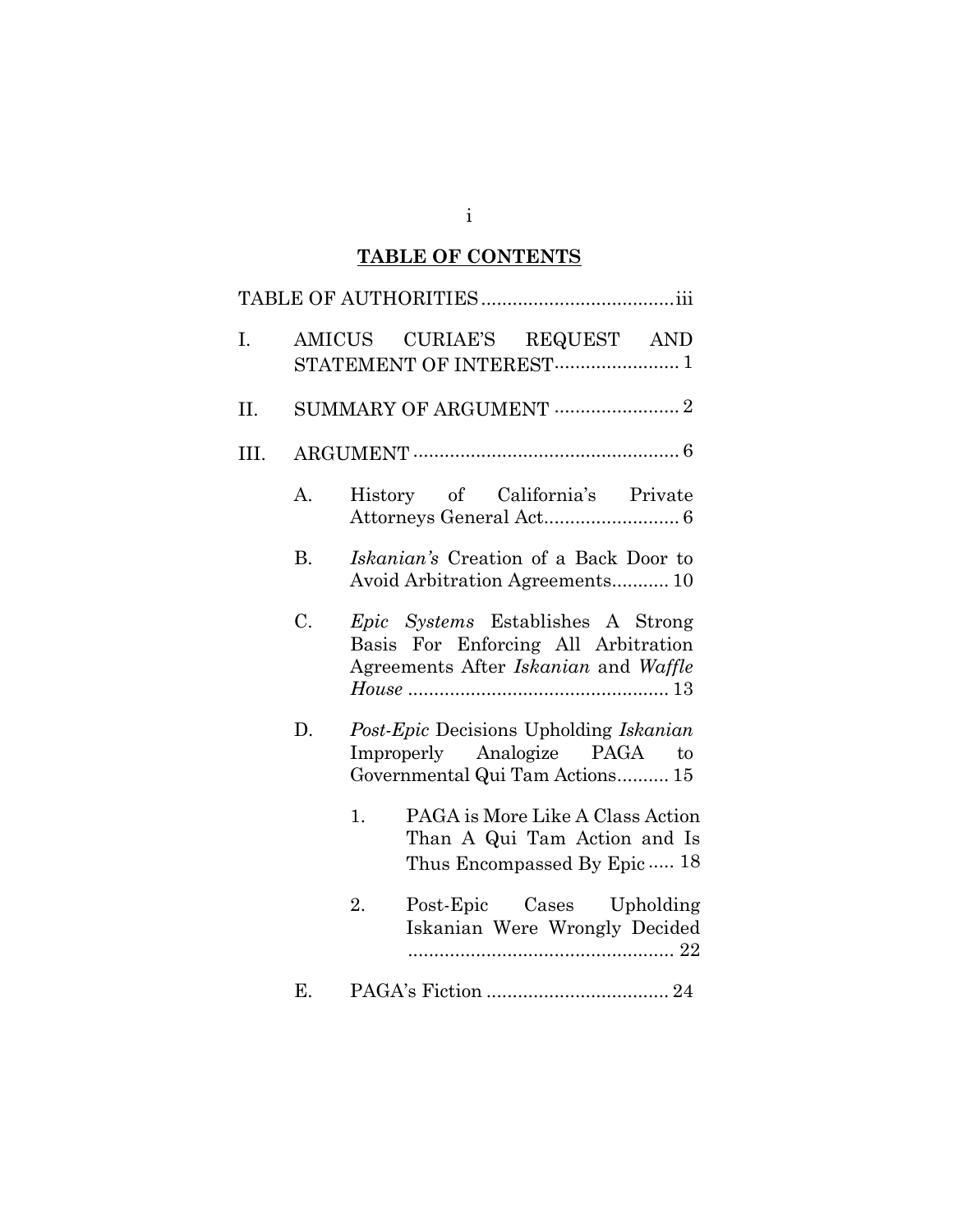| 1. | Post-Epic Cases Cannot Escape<br>FAA Preemption On The Basis of<br>California Public Policy 30                                  |
|----|---------------------------------------------------------------------------------------------------------------------------------|
| 2. | Permitting the Door to Court to<br>Remain Open for PAGA-Like<br>Matters Will Further Undermine<br>the FAA, Concepcion, and Epic |
|    |                                                                                                                                 |

IV. [CONCLUSION..............................................](#page-46-0) [37](#page-46-0)

ii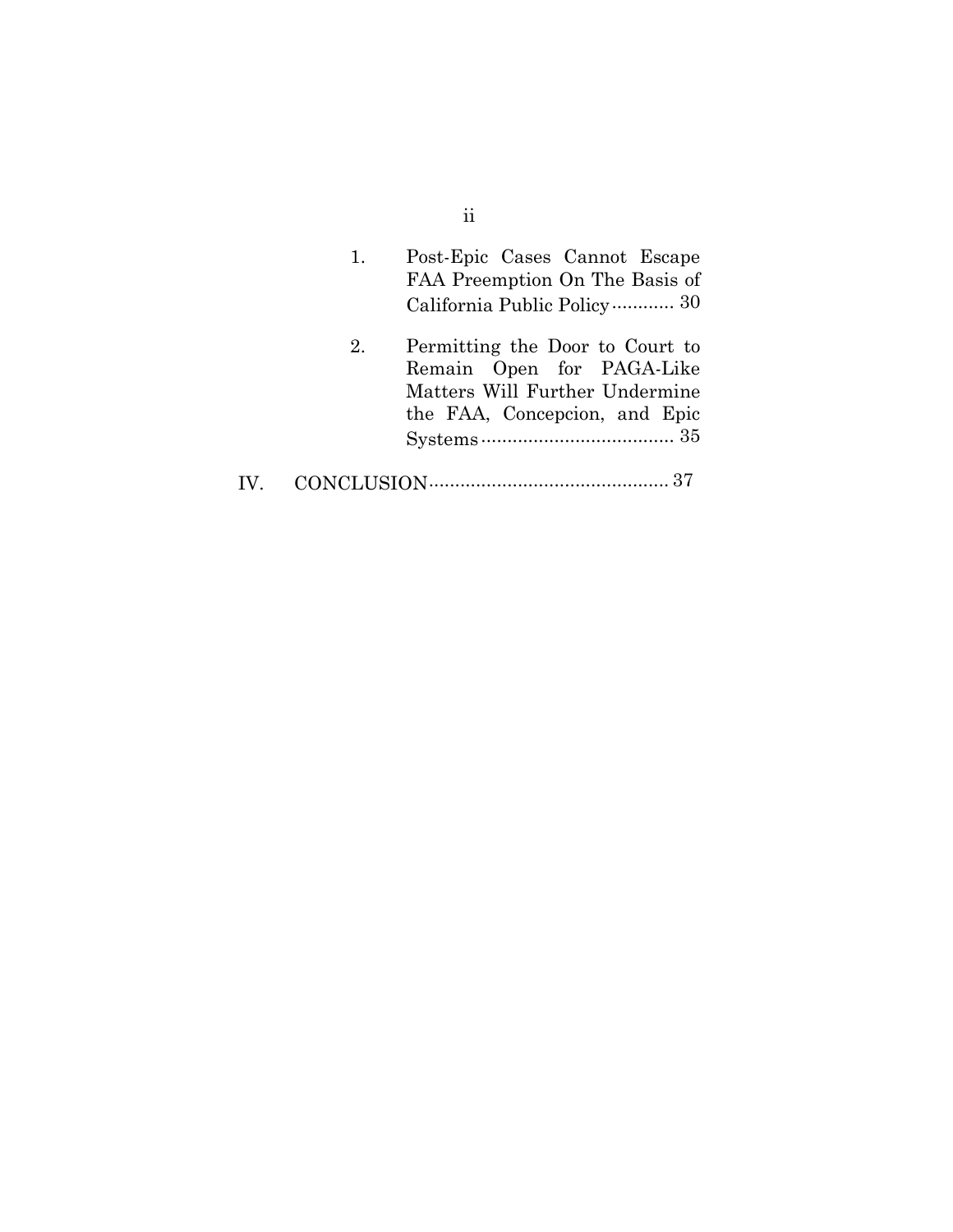## **TABLE OF AUTHORITIES**

## **Page(s)**

# **Cases**

| Amalgamated Transit Union, Loc. 1756 v.<br>Superior Ct.,                                                     |
|--------------------------------------------------------------------------------------------------------------|
| Arias v. Superior Court,                                                                                     |
| AT&T Mobility, LLC v. Concepcion,                                                                            |
| Caliber Bodyworks, Inc. v. Superior Court,<br>36 Cal.Rptr.3d 31 (Cal. Ct. App. 2005) 16                      |
| Clark v. American Residential Servs. LLC,<br>96 Cal.Rptr.3d 441 (Cal. Ct. App. 2009)19, 20                   |
| Collie v. Icee Co.,<br>266 Cal.Rptr.3d 145 (Cal. Ct. App.                                                    |
| Contreras v. Superior Court of Los Angeles<br>County,<br>275 Cal.Rptr.3d 741 (Cal. Ct. App. 2021) 16, 23, 31 |
| Correia v. NB Baker Electric, Inc.,<br>244 Cal.Rptr.3d 177 (Cal. Ct. App. 2019) 15, 22,<br>23, 31, 32        |
| Dunlap v. Superior Court,<br>47 Cal.Rptr.3d 614 (Cal. Ct. App. 2006) 20                                      |

## iii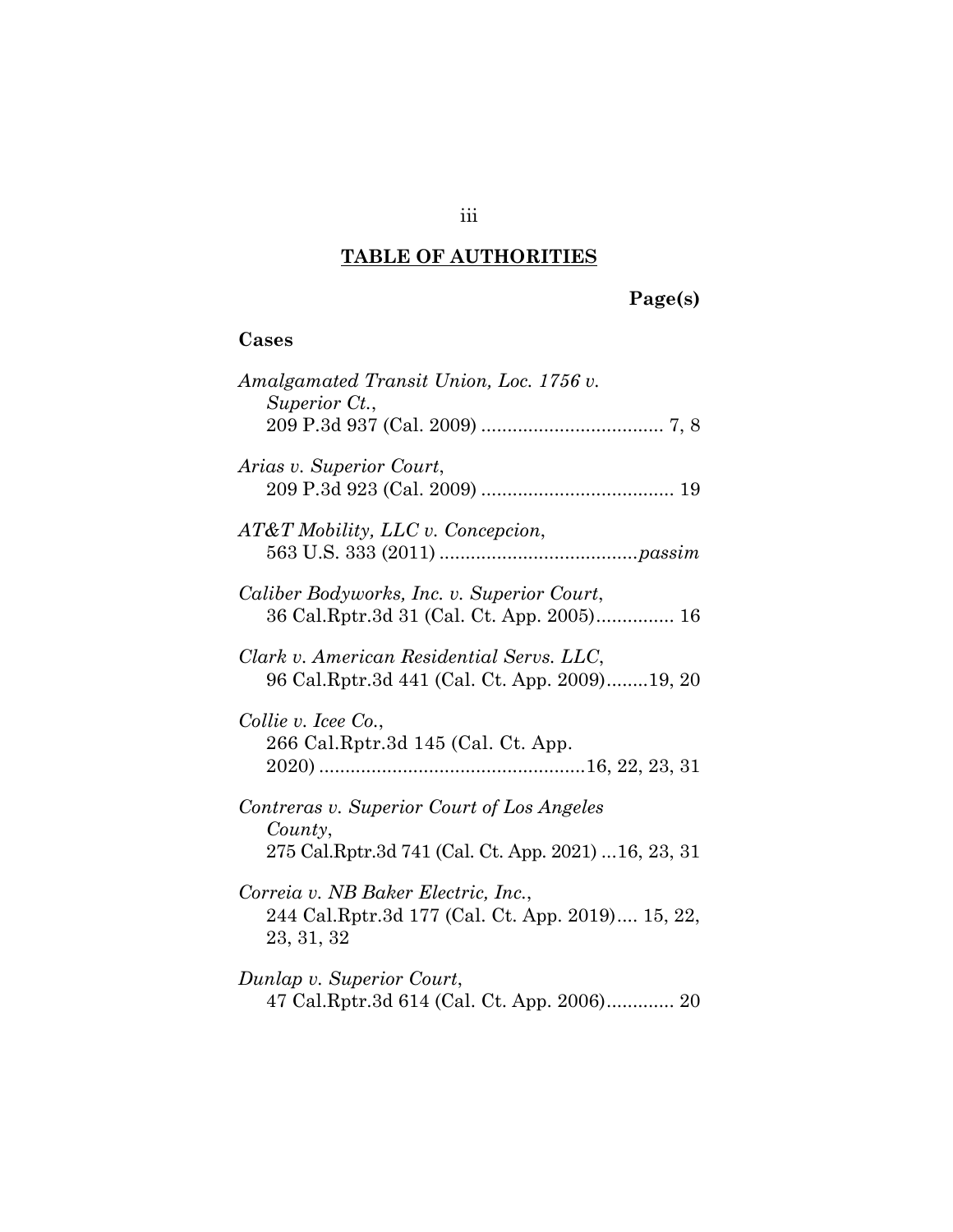| EEOC v. Waffle House, Inc.,                                                                        |
|----------------------------------------------------------------------------------------------------|
| Epic Systems Corp. v. Lewis,                                                                       |
| Garabedian v. Los Angeles Cellular<br>Telephone Co.,<br>12 Cal.Rptr.3d 737 (Cal. Ct. App. 2004) 20 |
| Gentry v. Superior Court,                                                                          |
| Gonzalez v. Emeritus Corporation et al.,<br>407 F.Supp.3d 862 (N.D. Cal. 2012) 30                  |
| Harris v. County of Orange,                                                                        |
| Huff v. Securitas Sec. Servs. USA, Inc.,                                                           |
| Iskanian v. CLS Transp. Los Angeles, LLC,                                                          |
| Kim v. Reins Int'l Cal., Inc.,                                                                     |
| Kindred Nursing Centers L.P. v. Clark,                                                             |
| Magadia v. Wal-Mart Associates, Inc.,<br>No. 19-16184, 2021 WL 2176584                             |

iv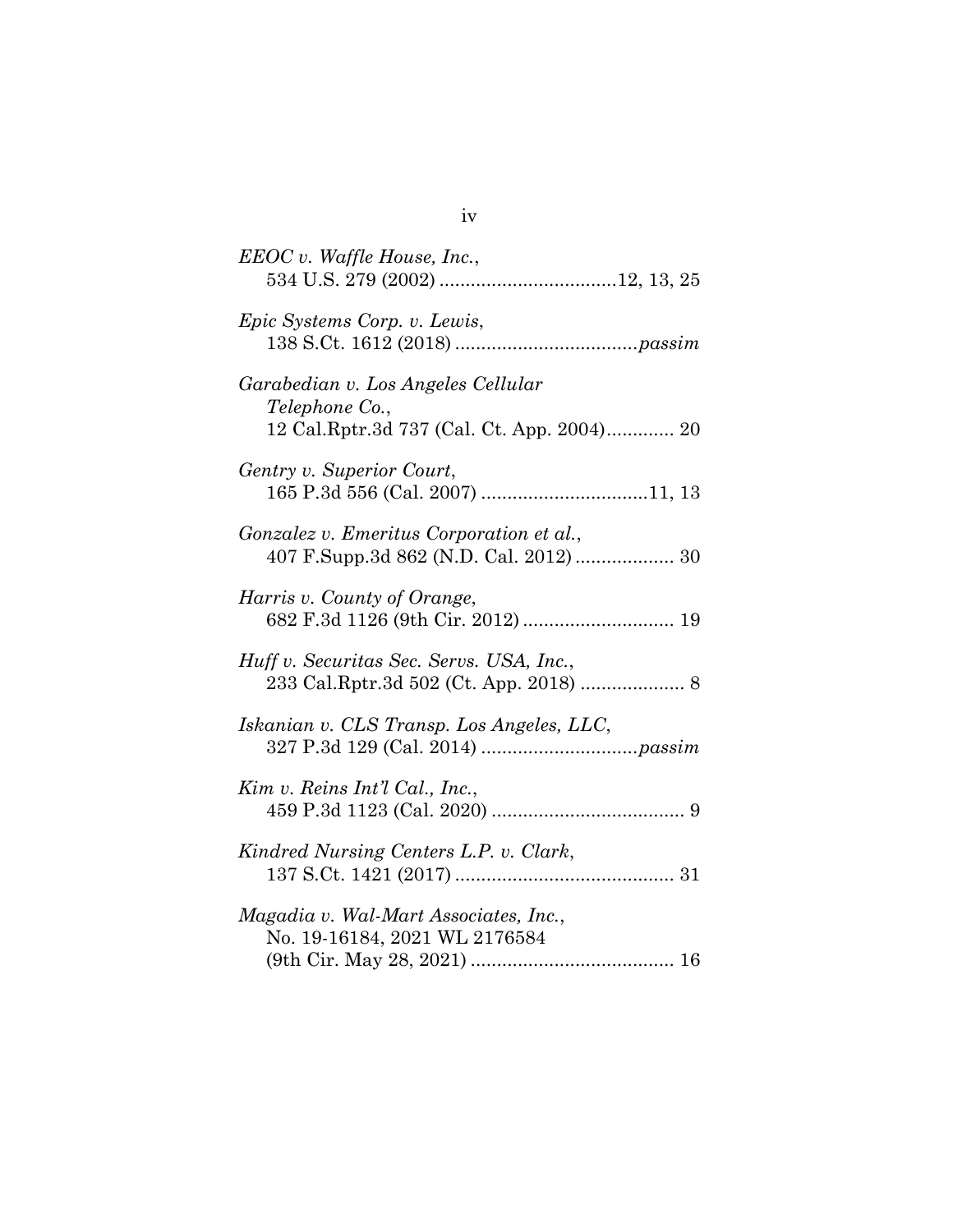| Olson v. Lyft, Inc.,<br>270 Cal.Rptr.3d 739 (Cal. Ct. App. 2020)  16, 23, 31                   |
|------------------------------------------------------------------------------------------------|
| People ex rel. Allstate Insurance Co. v.<br>Weitzman,                                          |
| 132 Cal.Rptr.2d 165 (Cal. Ct. App. 2003)16, 17                                                 |
| Provost v. YourMechanic, Inc.,<br>269 Cal.Rptr.3d 903 (Cal. Ct. App. 2020)  16, 23, 31         |
| Viceral v. Mistras Group, Inc.,                                                                |
| No. 15-cv-02198-EMC, 2017 WL 661352                                                            |
|                                                                                                |
| Wal-Mart Stores, Inc. v. Dukes,                                                                |
|                                                                                                |
| Zakaryan v. The Men's Wearhouse, Inc.,<br>245 Cal.Rptr.3d 333 (Cal. Ct. App. 2019)  15, 23, 31 |
| ZB, N.A. v. Superior Ct.,                                                                      |
|                                                                                                |
| <b>Statutes</b>                                                                                |
|                                                                                                |
|                                                                                                |
|                                                                                                |
| California Government Code                                                                     |
|                                                                                                |
|                                                                                                |
|                                                                                                |
|                                                                                                |

v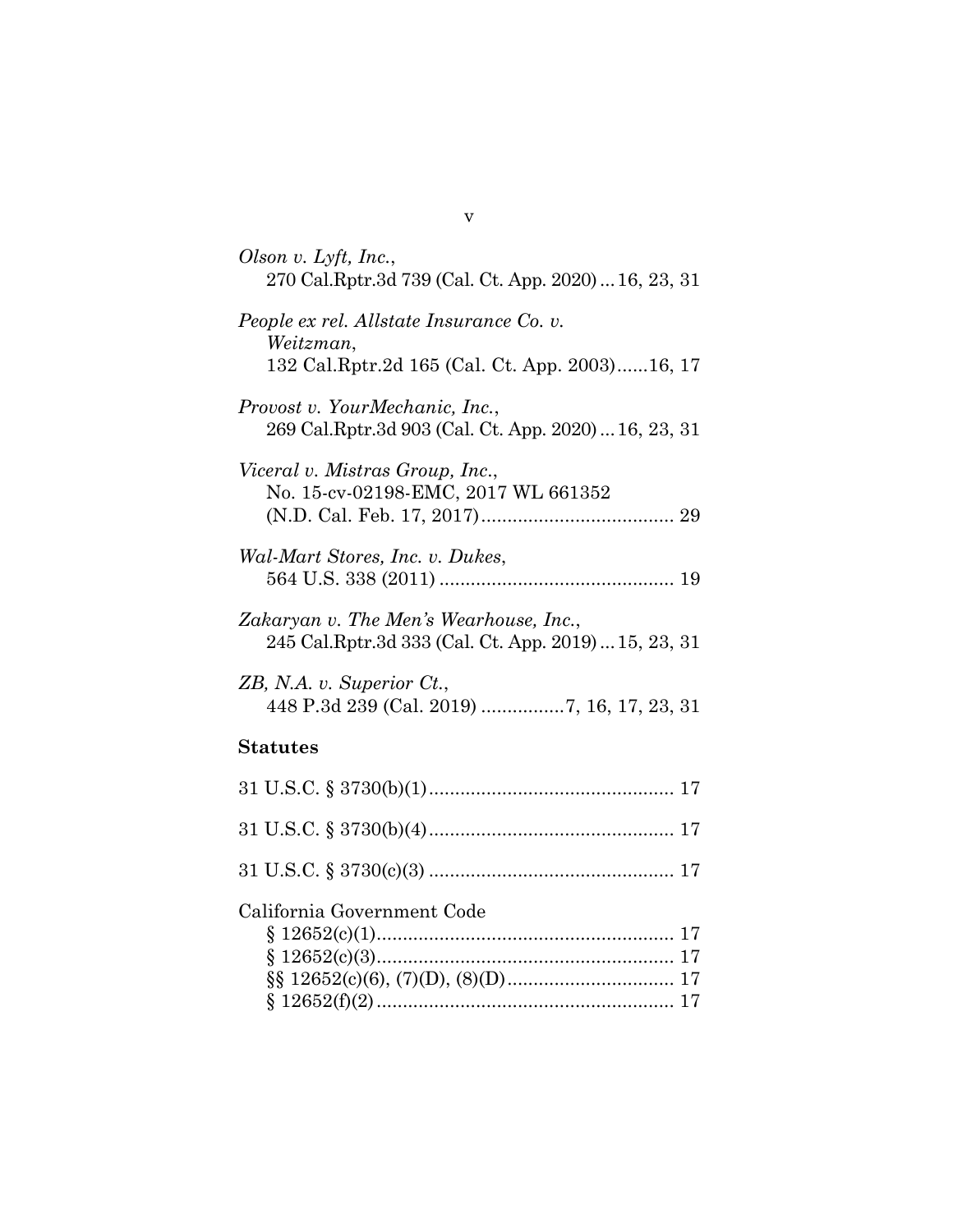| California Labor Code             |  |
|-----------------------------------|--|
|                                   |  |
|                                   |  |
|                                   |  |
|                                   |  |
|                                   |  |
|                                   |  |
|                                   |  |
|                                   |  |
|                                   |  |
|                                   |  |
|                                   |  |
|                                   |  |
|                                   |  |
| California Rules of Court         |  |
| <b>Federal Rules of Procedure</b> |  |

# **Other Authorities**

| Alexander J.S. Colvin, The Growing Use of |
|-------------------------------------------|
| Mandatory Arbitration, ECONOMIC           |
| POLICY INSTITUTE (Apr. 6, 2018),          |
| https://www.epi.org/publication/the-      |
| growing-use-of-mandatory-arbitration-     |
| access-to-the-courts-is-now-barred-for-   |
| more-than-60-million-american-workers/ 36 |
|                                           |
| ASSEMBLY COMM. ON LAB. & EMP.,            |
|                                           |

| ASSEMBLY ANALYSIS OF AB 2464, at 11 |  |
|-------------------------------------|--|
|                                     |  |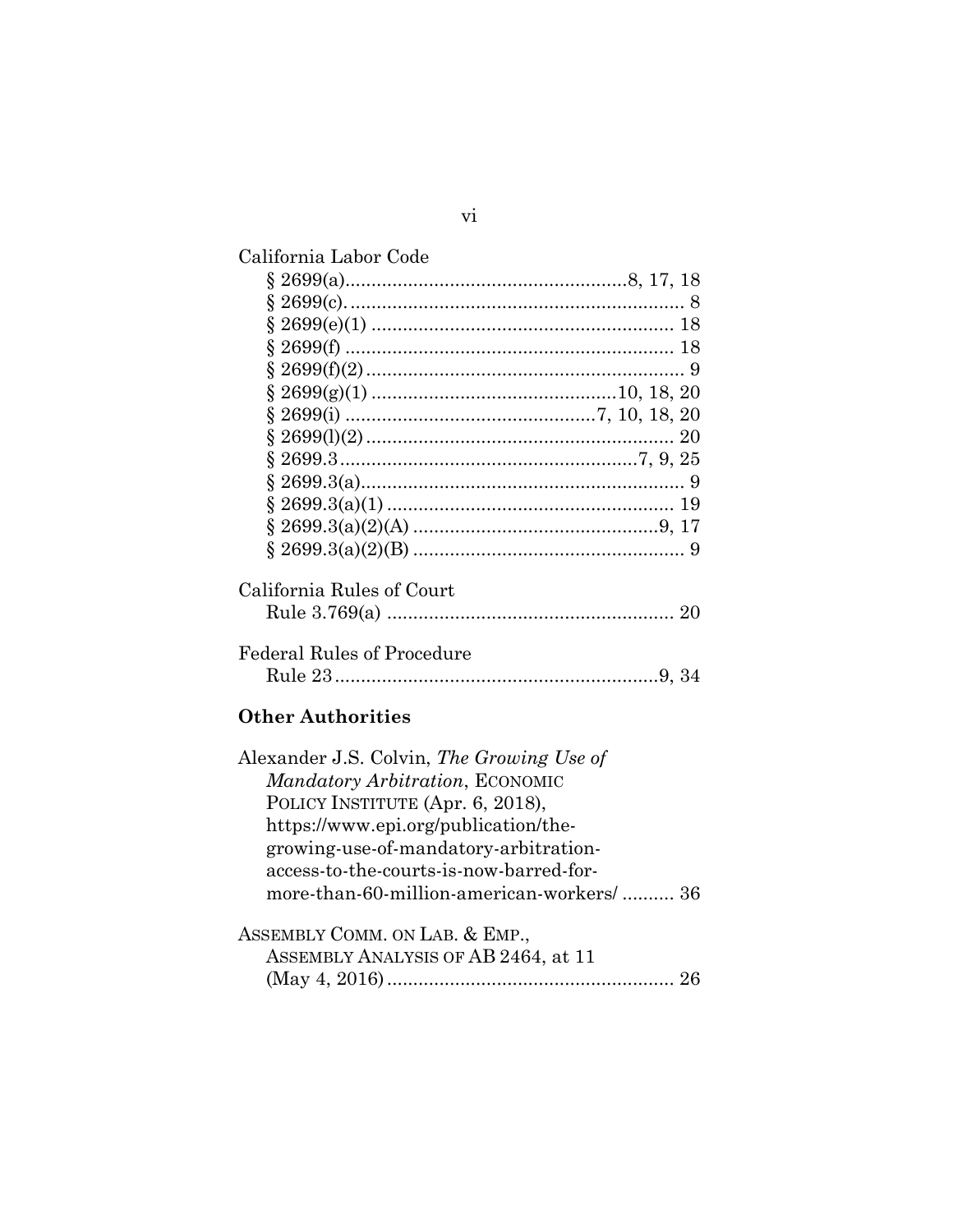| ASSEMBLY FLOOR, FLOOR ANALYSIS OF               |  |
|-------------------------------------------------|--|
|                                                 |  |
| CABIA Foundation, California Private            |  |
| <b>Attorneys General Act of 2004 Outcomes</b>   |  |
| and Recommendations 12 (Mar. 2021),             |  |
| https://www.cabia.org/app/uploads/CABI          |  |
|                                                 |  |
| California Department of Industrial             |  |
| Relations, Private Attorneys General Act        |  |
| (PAGA) Case Search, (last visited Feb. 7,       |  |
| 2022)                                           |  |
| https://cadir.secure.force.com/PagaSearc        |  |
|                                                 |  |
| Jathan Janove., More California Employers       |  |
| Are Getting Hit With PAGA Claims,               |  |
| Society for Human Resources                     |  |
| Management (Mar. 26, 2019),                     |  |
|                                                 |  |
| Jamie Gross, PAGA Pains Soon Might Not          |  |
| <i>Just Be for California Employers, FISHER</i> |  |
| PHILLIPS (Sept. 8, 2021),                       |  |
| https://www.fisherphillips.com/news-            |  |
| insights/paga-pains-california-                 |  |
|                                                 |  |
|                                                 |  |

## vii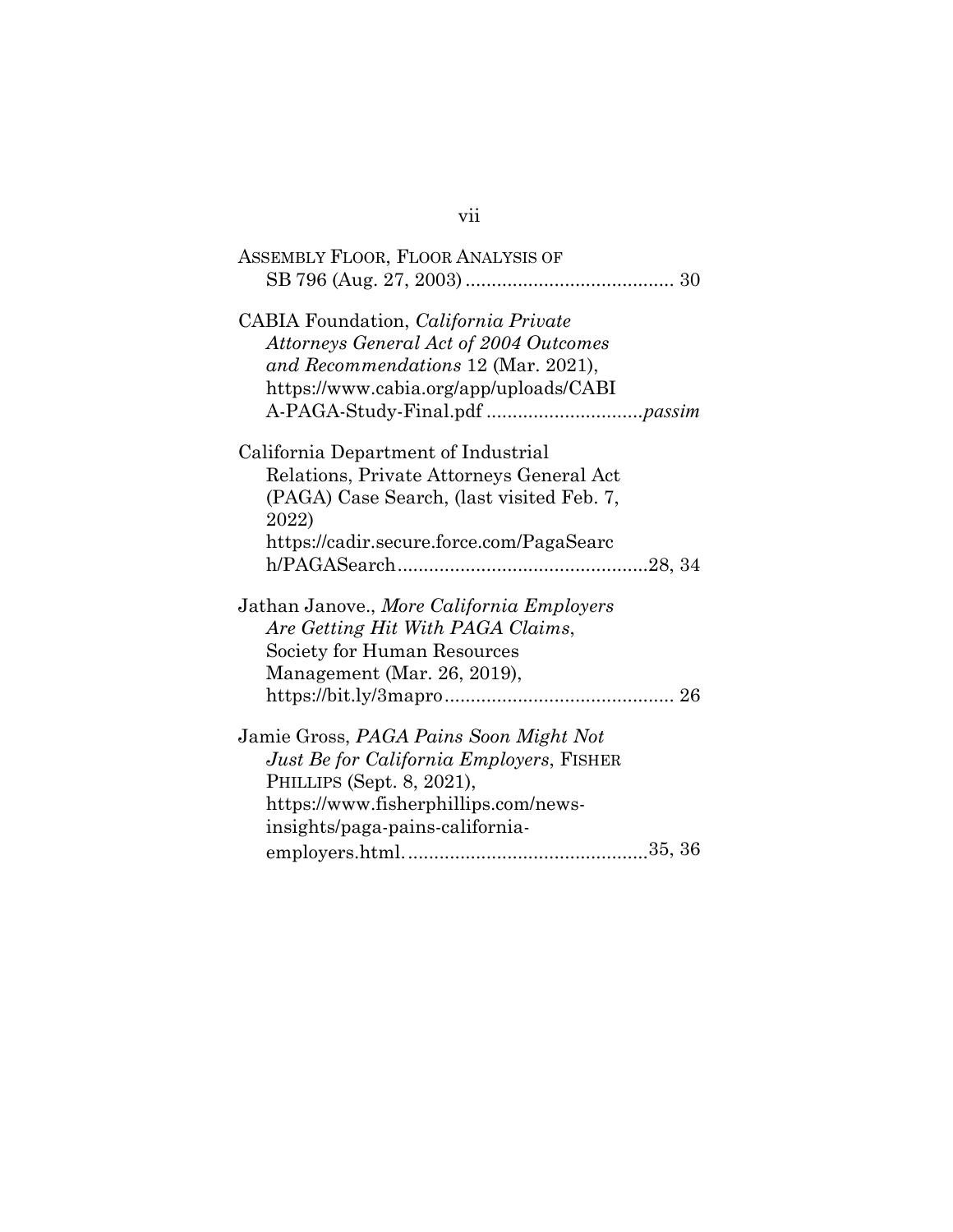# viii

| Jon Janes, et al., PAGA Claims: A Growing   |
|---------------------------------------------|
| Threat for Employers, WOODRUFF              |
| SAWYER (Oct. 6, 2021),                      |
| https://woodruffsawyer.com/do-              |
| notebook/paga-claims-growing-employer-      |
| threat/#:~:text=Maine%3A%20On%20Ju          |
| ne%2018th%2C%202021,it%20vetoed%2           |
|                                             |
| Legislative Analyst's Office, The 2016-17   |
| <b>Budget: Labor Code Private Attorneys</b> |
| General Act Resources, Budget and           |
| Policy Post (Mar. 25, 2016),                |
| https://lao.ca.gov/Publications/Report/34   |
|                                             |
|                                             |
| "PAGA Cases in California by County,"       |
| CABIA Foundation,                           |
| https://cabiafoundation.org/paga-cases-     |
| in-california-by-county/26, 27, 28, 29, 30  |
| STATE OF CAL. DEP'T OF FIN., BUDGET         |
| CHANGE PROPOSAL, PAGA Unit                  |
| Staffing Alignment 2 (May 10, 2019),        |
| https://esd.dof.ca.gov/Documents/bcp/192    |
| 0/FY1920_ORG7350_BCP3230.pdf; 27, 28        |
|                                             |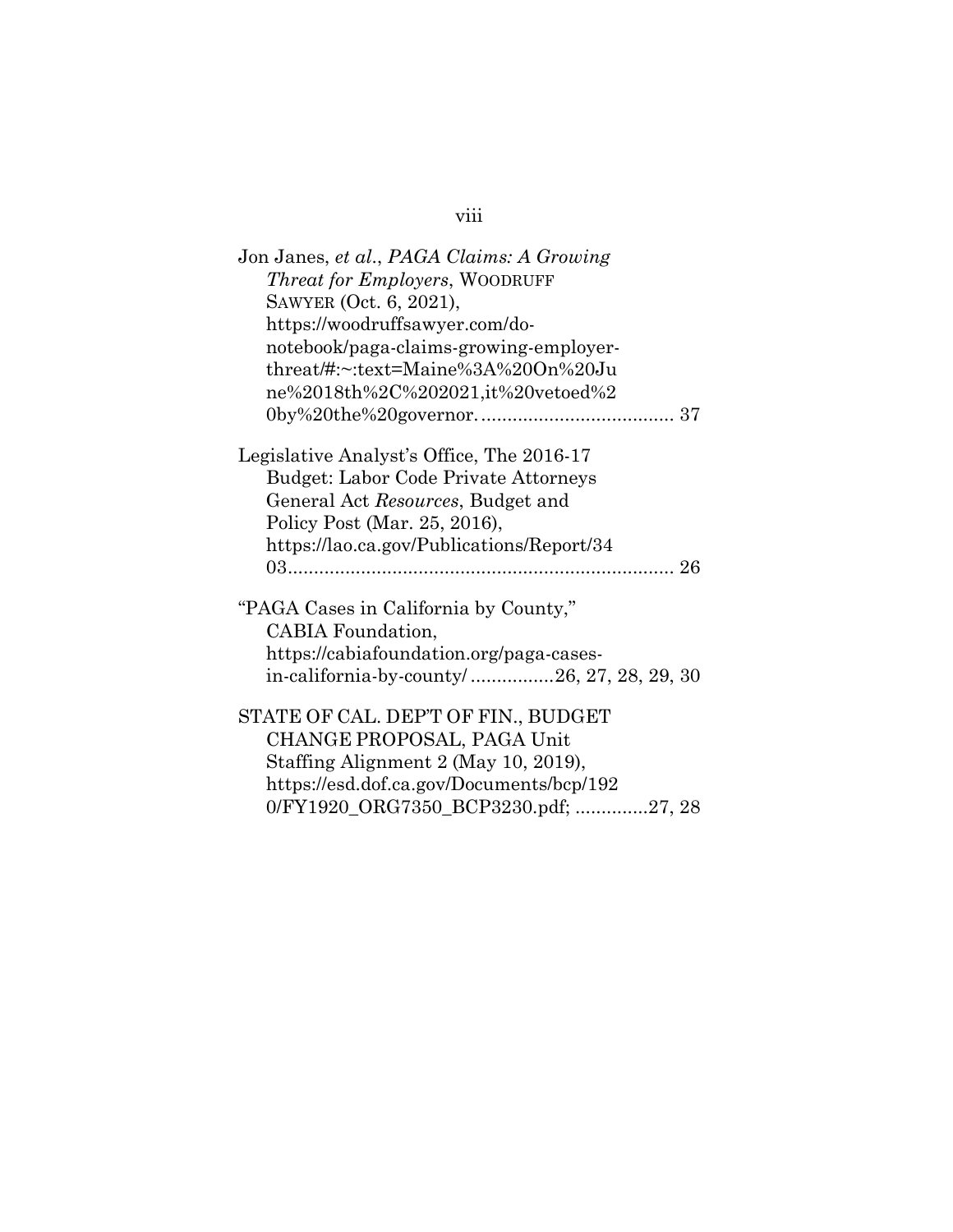STATE OF CAL. DEP'T OF FIN., BUDGET CHANGE PROPOSAL, Private Attorneys General Act (PAGA) Resources, 2016/17 Fiscal Year, at 1 (Jan. 7, 2016), http://web1a.esd.dof.ca.gov/Documents/b cp/1617/FY1617\_ORG7350\_BCP474.pdf [hereinafter Brown 2016/17 Budget Proposal].............................................................. [27](#page-36-3)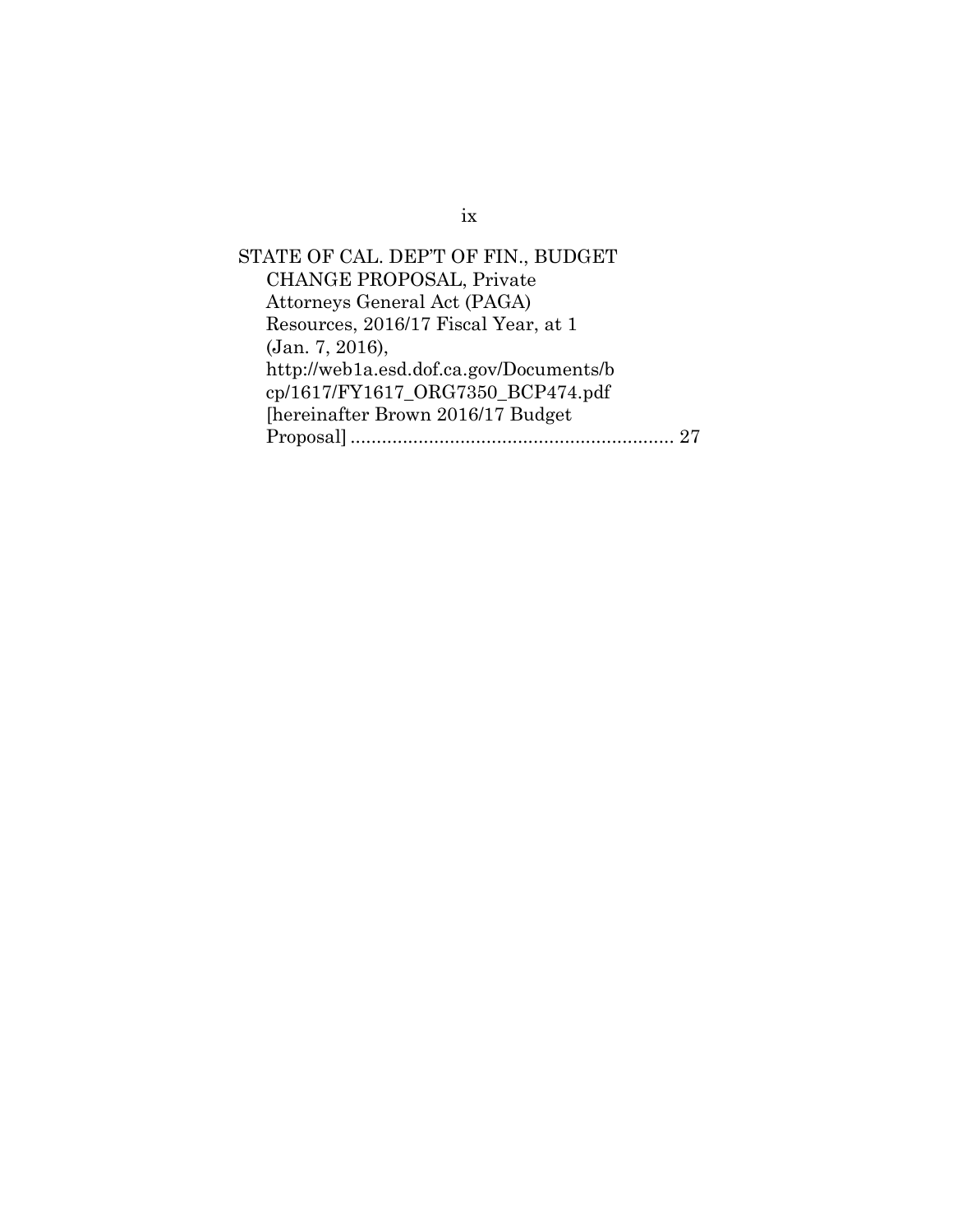## <span id="page-10-0"></span>**I. AMICUS CURIAE'S REQUEST AND STATEMENT OF INTEREST[1](#page-10-1)**

Amicus Curiae Restaurant Law Center ("Law Center" or "Amicus") respectfully submits this Amicus Curiae Brief in support of Petitioner Viking River Cruises, Inc. ("Petitioner"). The Law Center is a public policy organization affiliated with the National Restaurant Association, the largest foodservice trade association in the world. The foodservice industry is a labor-intensive industry comprised of over one million restaurants and other foodservice outlets employing approximately 15.3 million people across the Nation – approximately 10 percent of the U.S. workforce. Restaurants and other foodservice providers are the Nation's second largest private-sector employers. The restaurant industry is also the most diverse industry in the nation, with 47% of the industry's employees being minorities, compared to 36% across the rest of the economy. Further, 40% of restaurant businesses are primarily owned by minorities, compared to 29% of business across the rest of the United States economy. Supporting these businesses is Amicus's primary purpose.

<span id="page-10-1"></span><sup>&</sup>lt;sup>1</sup> No counsel for a party to this matter authored any portion of this brief or made a monetary contribution to fund the preparation or submission of this brief. Counsel for both parties have consented in writing to its filing.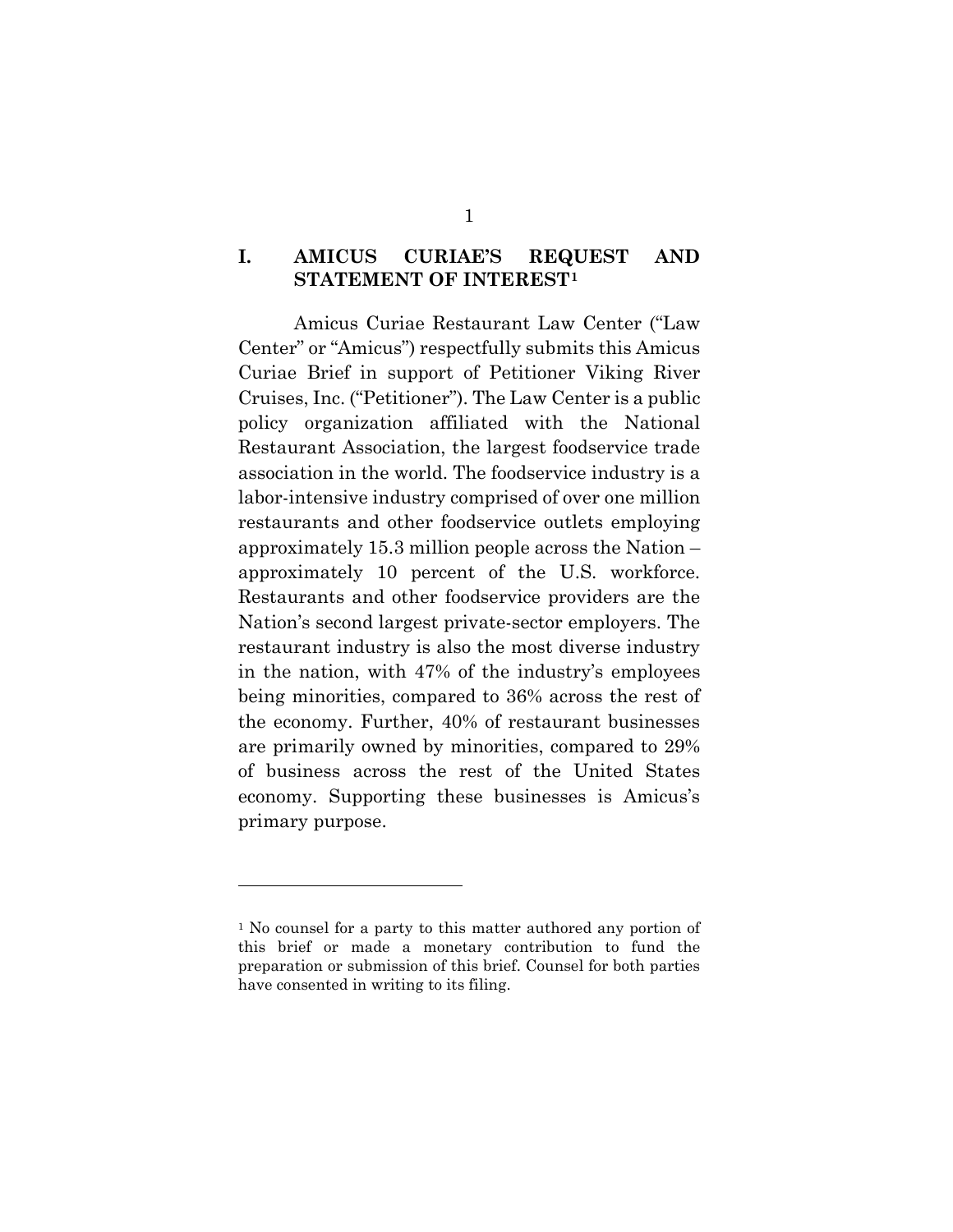Pursuant to Rules 37.2(a) and 37.3(a) Amicus received permission from Petitioner and Respondent to submit a brief in this matter because decisions preventing parties from entering into enforceable bilateral arbitration agreements of claims pursuant to California's Private Attorneys General Act of 2004, Labor Code §§ 2698, *et seq*. ("PAGA"), threaten to undermine the Court's rulings in *AT&T Mobility, LLC v. Concepcion,* 563 U.S. 333 (2011) and *Epic Systems Corp. v. Lewis*, 138 S.Ct. 1612 (2018).[2](#page-11-1) Amicus's members have learned through experience that even small issues that commonly arise in day-to-day interactions with the workforce are exploited by some employees through a PAGA action, even when many of those same employees have agreed to arbitrate their claims. Even unfounded accusations threaten these businesses with, at worst, their very survival, and at best, tens or hundreds of thousands of dollars in legal fees. Hence, Amicus and their members have a vital interest in these proceedings.

#### <span id="page-11-0"></span>**II. SUMMARY OF ARGUMENT**

In 2003 the Legislature created the California Private Attorneys General Act ("PAGA"), ostensibly to

<span id="page-11-1"></span><sup>2</sup> Petitioner and Respondent each provided blanket consent for amicus briefs in this matter. Blanket Consent Filed by Petitioner (January 4, 2022); Blanket Consent Filed by Respondent (January 13, 2022).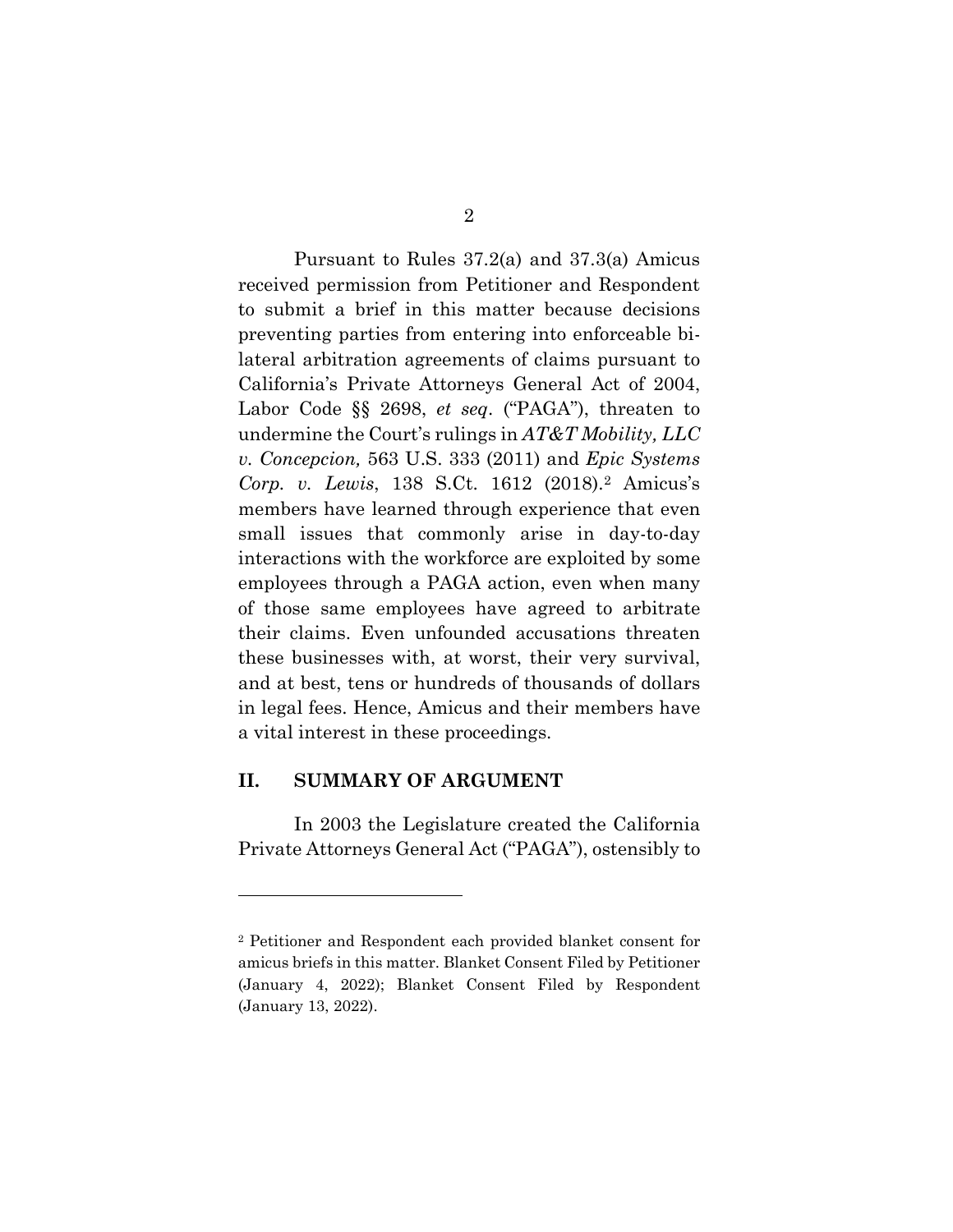give employees the ability to pursue penalties on behalf of similarly aggrieved employees and the State of California. The Legislature's goal was to encourage compliance with the state's labor code. In 2014, after the Court's decision in *Concepcion* and before the Court's decision in *Epic Systems*, the California Supreme Court issued its decision in *Iskanian v. CLS Transp. Los Angeles, LLC*, 327 P.3d 129 (Cal. 2014). This decision held that despite the Federal Arbitration Act ("FAA") and the strong national public policy in favor of arbitration, that bi-lateral arbitration agreements were unenforceable when applied to PAGA claims. *Iskanian* created a back door to be opened as a work around the central holdings in Concepcion and Epic Systems. Since that time, PAGA has been abused to avoid bi-lateral arbitration agreements that were agreed to by the very "representative plaintiffs" that are suing under PAGA.

Some employers and employees have long agreed to private arbitration to resolve their disputes. Employers and employees will decide to enter into these agreements for diverse reasons, including costs, risks, and delay associated with class action procedures. This Court's decision in *Epic Systems Corp. v. Lewis*, 138 S.Ct. 1612 (2018) recognized and enhanced those agreements. *Concepcion* and *Epic*  were concerned that courts, a non-party to the private agreement between an employer and employee, may disregard or attempt to reshape bilateral arbitration agreements without the parties' consent. *Epic*, 138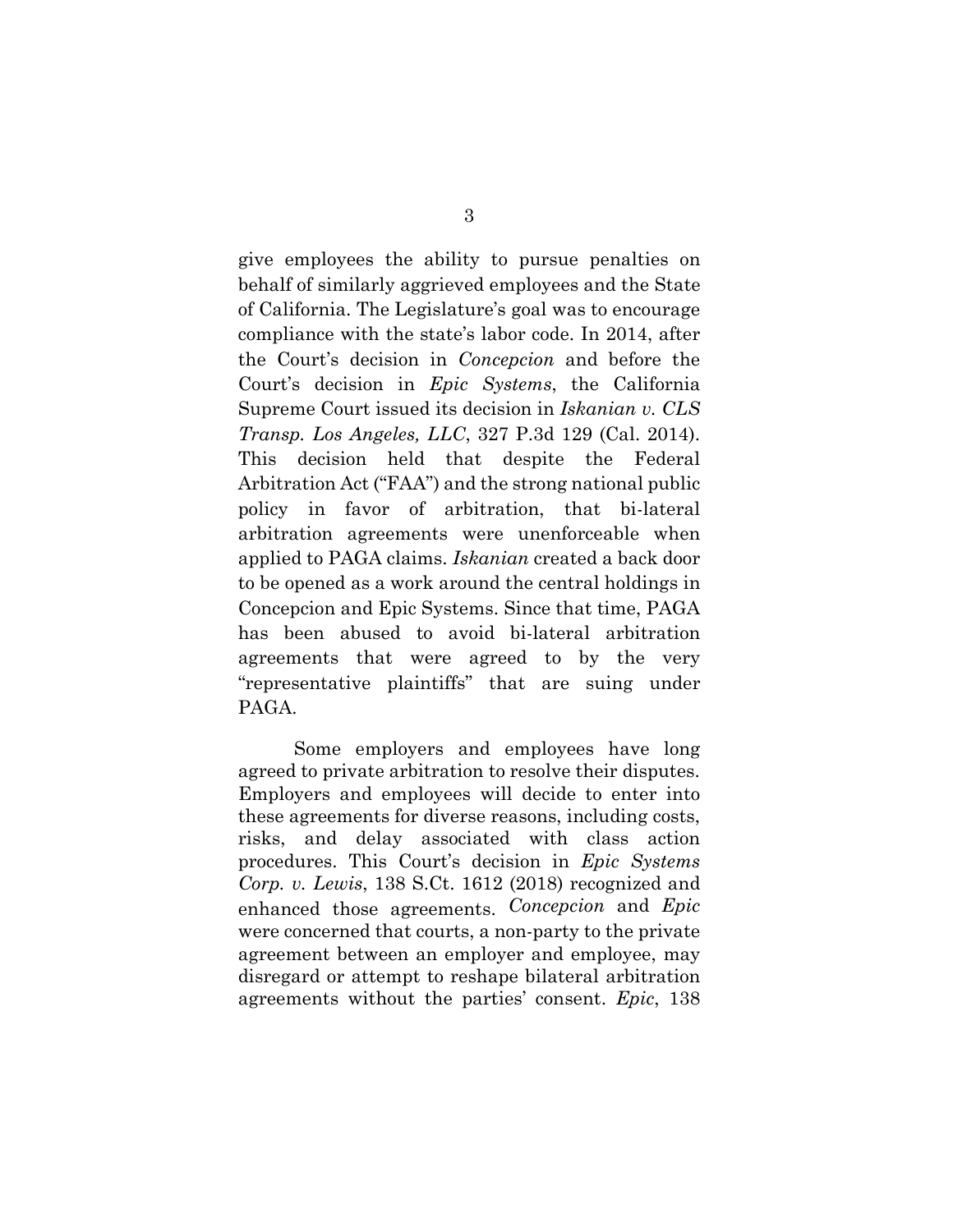S.Ct. at 1623. Therefore, the Court specifically prohibited others from doing so. Notwithstanding, the California Supreme Court built a back door into court to preclude private arbitration and in support of the fiction PAGA matters have become: seemingly laudatory actions by the state despite being litigated by the same people who are parties to an arbitration agreement and yet seek to enforce the Labor Code through their individual actions.

The decision in *Iskanian* has resulted in PAGA used thousands of times to avoid arbitration agreements and generate fees for the plaintiffs' bar. This scheme undermines the purpose of *Epic Systems Corp. v. Lewis*, 138 S.Ct. 1612 (2018). At its core, *Iskanian* ignores the idea that you find a plaintiff as they are, *i.e.* a party to a private agreement to arbitrate their claims. To this point, where a PAGA plaintiff is fictionally deputized by the state to pursue penalties, their credibility, past criminal history involving truthfulness, performance on the witness stand, and poor memory all follow the PAGA plaintiff through the door and into the courtroom. We find them as they are and the "state's" interest rises or falls with them. However, the *Iskanian* rule, selectively applies this basic truth, holding that the only thing that does not follow the plaintiff into the courtroom is their private agreement to utilize arbitration rather than court to seek enforcement of the labor code. In developing this scheme, the state and the plaintiff's attorneys should find the plaintiff as they are. After all, they are being deputized by the state to pursue a PAGA action after they have already entered into an arbitration agreement. Simply put, if they entered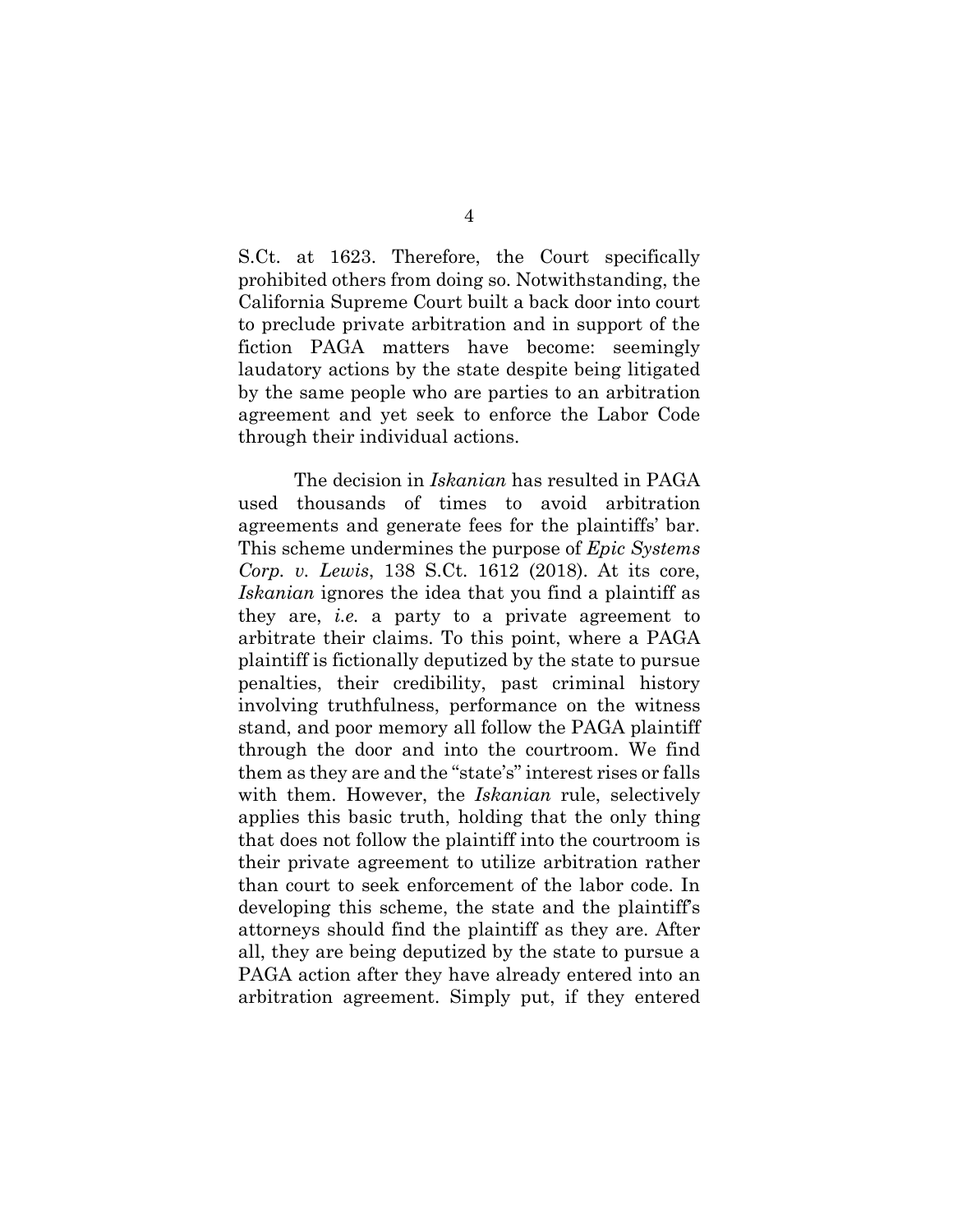into a bilateral arbitration agreement, then the matter should go to binding arbitration. If they did not enter into such an agreement, the PAGA matter would proceed in court.

<span id="page-14-0"></span>In addition to undermining the Court's ruling in *Epic Systems*, *Iskanian* ignores the fiction that modern day PAGA proceedings have become, while enriching private attorneys and representative employees with billions of dollars. As explained more fully *infra*, since 2016, California's Labor Workforce Development Agency ("LDWA"), receives an estimated 15 PAGA notices every day. Yet for the three most recent fiscal years, the LWDA has managed to administer and decide a paltry 12 PAGA cases. CABIA Foundation, *California Private Attorneys General Act of 2004 Outcomes and Recommendations* 4 (Mar. 2021), https://www.cabia.org/app/uploads/CABIA-PAGA-Study-Final.pdf. In three years the LDWA has managed to bring less cases pursuant to PAGA than the number of notices from private attorneys the LDWA receives on any given day. In reality, once a representative plaintiff is anointed as a stand in for California's Attorney General due to the LWDA's largescale inaction, the plaintiff can ignore her own previous arbitration agreement and pursue multiple violations, some of which she did not even personally suffer. These proceedings skirt the strong public policy of this Court in favor of enforcing bi-lateral agreements to have disputes resolved through the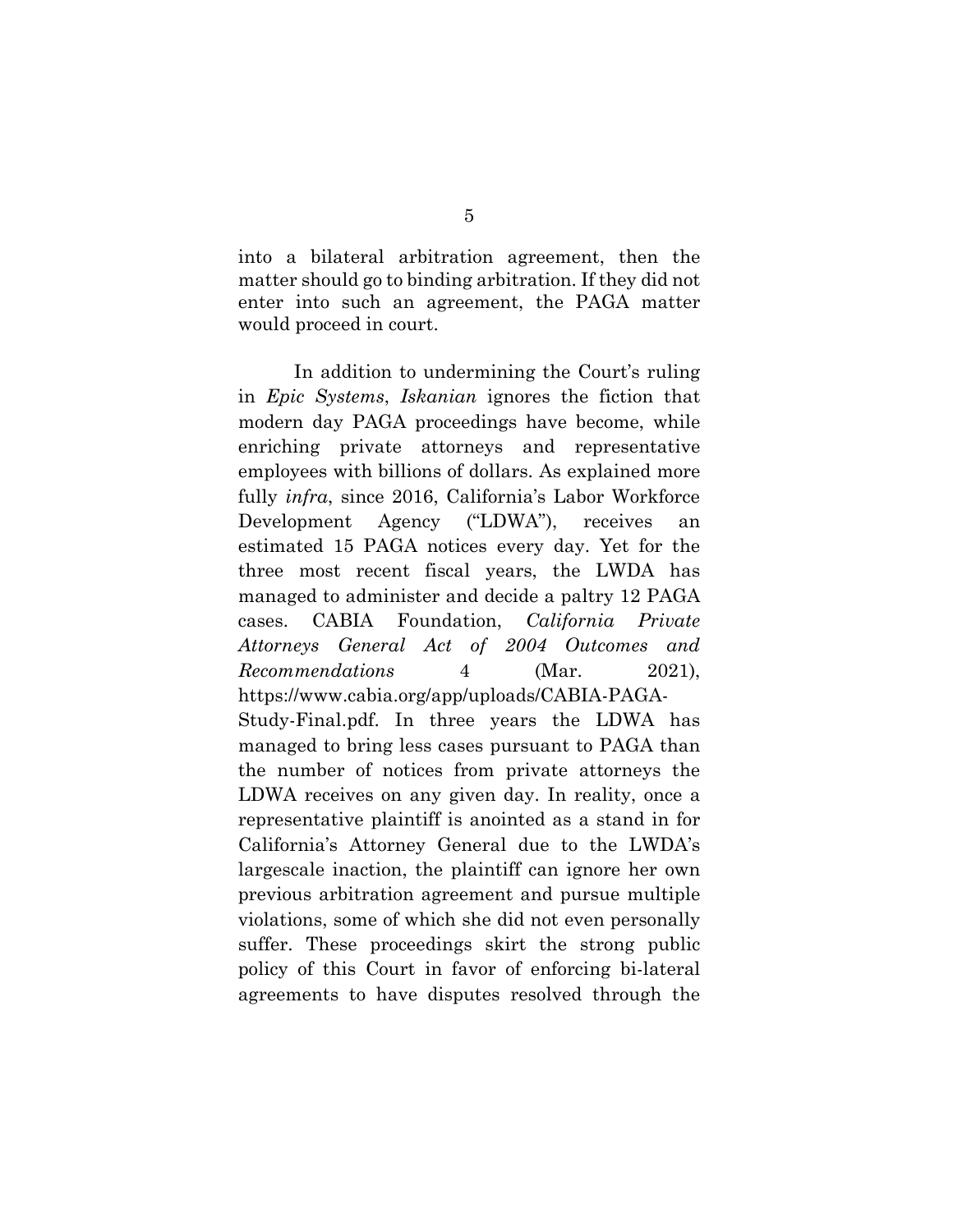streamlined process of arbitration, all at great cost to California's employers. Since 2013, it is estimated that this fiction has cost California employers between \$1,424,984,340 and \$10,000,000,000.

This issue is of utmost importance to restaurants and other foodservice employers in California. These employers that employ approximately 10% of the nation's workforce are seeing an explosion of PAGA representative claims specifically because *Iskanian* opened a back door to skirt *Epic Systems* and evade agreements to arbitrate. This Court should firmly and swiftly shut this back door for good so that *Epic* and the FAA retain their purpose favoring arbitration.

#### <span id="page-15-1"></span><span id="page-15-0"></span>**III. ARGUMENT**

## **A. History of California's Private Attorneys General Act**

In 2003, the Legislature created PAGA to give injured employees the ability to pursue penalties on behalf of similarly aggrieved employees and the State of California for the employer's alleged violations of labor laws and regulations governing employers. The Legislature's purpose in enacting the PAGA in 2004 was two-fold. To address inadequacies in labor law enforcement, the statute enacted civil penalties to the many Labor Code provisions that previously carried criminal, but not civil, penalties. ASSEMBLY FLOOR, FLOOR ANALYSIS of SB 796, at 3 (Aug. 27, 2003).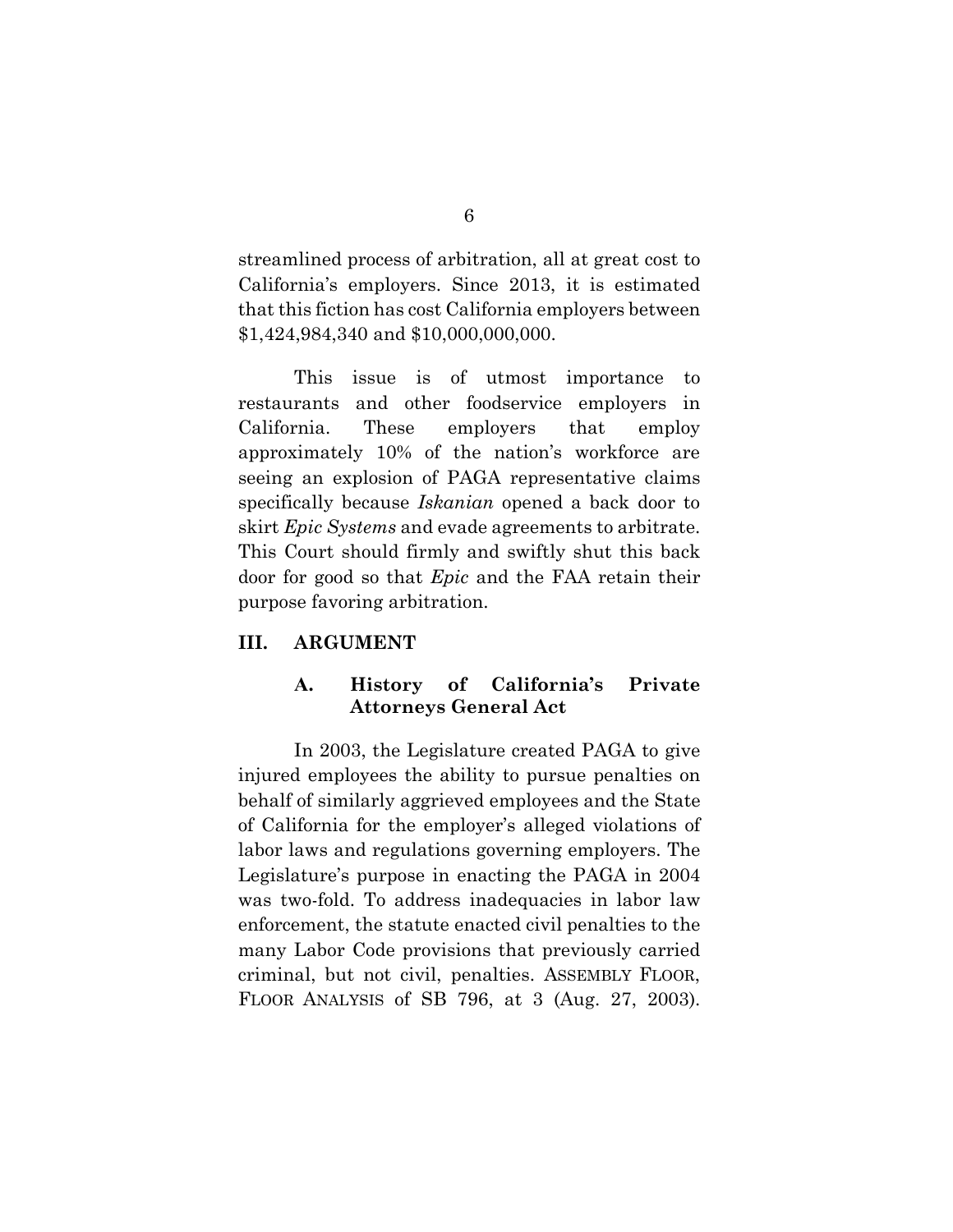Second, due to a shortage of government resources to pursue enforcement, the statute authorized aggrieved employees to seek monetary awards on a representative basis on behalf of themselves and other past or present employees of that employer. *Id*.

Shortly after its enactment, PAGA was significantly amended by SB 1809 to enact specified procedural and administrative requirements that must be met prior to bringing a private action to recover civil penalties. Cal. Lab. Code § 2699.3. SB 1809 also required courts to review and approve any penalties sought by a proposed settlement agreement thereby expanding judicial review of PAGA claims. Cal. Lab. Code  $\S$  2699(1)(2). In addition, the bill authorized courts to award a lesser amount of penalties under certain circumstances. *Id*. Last, SB 1809 implemented the penalty formula providing that 75% be provided to the Labor and Workforce Development Agency ("LWDA") and 25% to the aggrieved employee. *Id.* § 2699(i). Pursuant to the existing statutory scheme, PAGA does not create a new substantive right. *Amalgamated Transit Union, Loc. 1756 v. Superior Ct.,* 209 P.3d 937, 943 (Cal. 2009). Instead, it provides civil penalties for Labor Code violations that did not previously authorize such penalties. *ZB, N.A. v. Superior Ct.*, 448 P.3d 239, 250 (Cal. 2019).

<span id="page-16-1"></span><span id="page-16-0"></span>Accordingly, PAGA is "a procedural statute" that allows an employee to pursue civil penalties on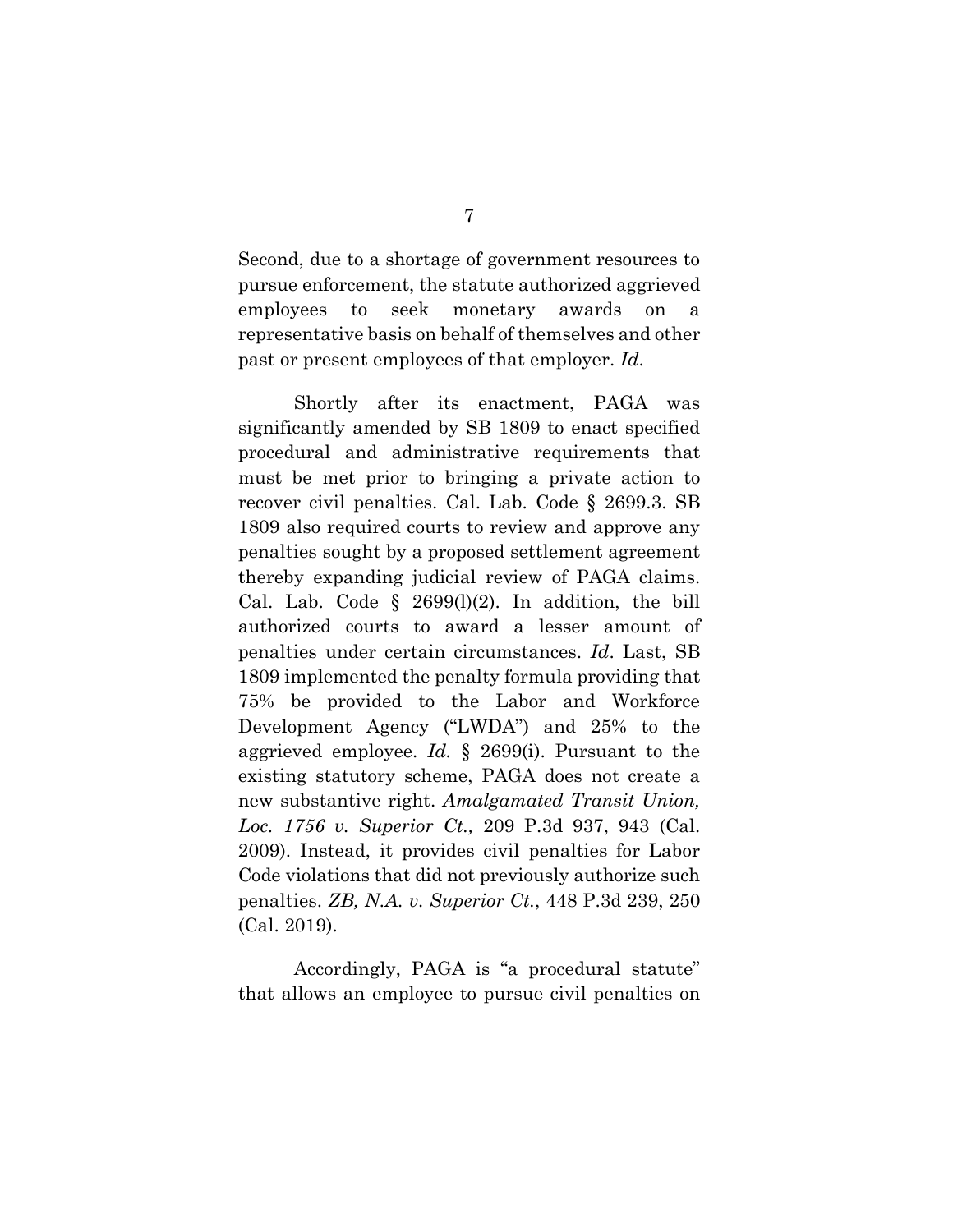<span id="page-17-0"></span>behalf of herself and others for violations of California's Labor Code where the state labor law enforcement agency has specifically declined to do so. *Amalgamated Transit Union, Loc. 1756*, 209 P.3d at 943 (Cal. 2009). Once the state has relegated control of the claim, PAGA alternatively authorizes an employee to pursue such penalties if she is "aggrieved." Cal. Lab. Code § 2699(a). An "aggrieved employee" is "any person who was employed by the alleged violator and against whom one or more of the alleged violations was committed." *Id.* § 2699(c).

<span id="page-17-1"></span>Provided the employee alleges she was "affected by at least one Labor Code violation," she may seek civil penalties on behalf of herself and others for not only that violation but also for all Labor Code violations committed by that employer, even if different from the violation allegedly affecting her. *Huff v. Securitas Sec. Servs. USA, Inc.*, 233 Cal.Rptr.3d 502, 504 (Ct. App. 2018). Thus, an employee bringing a PAGA action may seek civil penalties both for Labor Code violations she experienced and distinct violations against other current or former employees of the same employer. *See* Cal. Lab. Code § 2699(a).

Indeed, an employee need only allege, not prove, that she was subjected to "at least one unlawful practice" before she can serve as a PAGA representative seeking civil penalties for all Labor Code violations committed by the employer "even if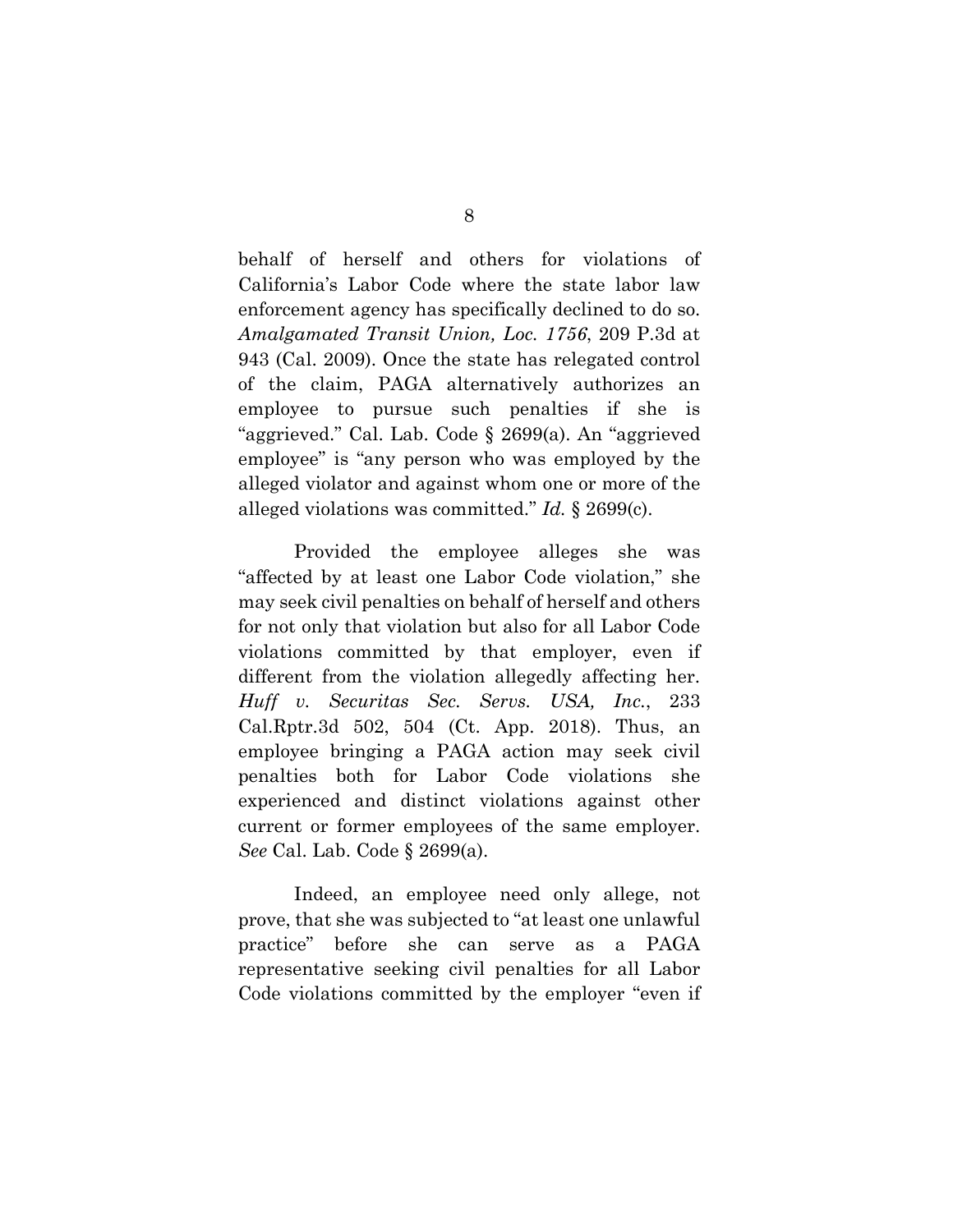<span id="page-18-0"></span>[she] did not personally experience each and every alleged violation" other employees endured. *Kim v. Reins Int'l Cal., Inc.*, 459 P.3d 1123, 1130 (Cal. 2020) Consequently, PAGA actions are expansive, more sweeping, and less representative than class actions where a plaintiff must satisfy the requirements of Rule 23 of the Federal Rules of Civil Procedure. *Id*.

The only other prerequisite before bringing an action for civil penalties is that an employee must give written notice of the alleged Labor Code violations to the employer and the State's LWDA, including the facts and theories supporting the violations. Cal. Lab. Code § 2699.3(a). If the agency notifies the employee that it does not intend to investigate or fails to respond within 65 days, the employee may bring a civil action. *Id.* § 2699.3(a)(2)(A). An employee may also commence a civil action if the agency investigates but decides not to issue a citation or fails to act within the prescribed time period. *Id*.  $\S 2699.3(a)(2)(B)$ .

For each alleged violation of the California Labor Code, penalties are assessed against an employer on a per pay period basis for each aggrieved employee affected. Cal. Lab. Code § 2699(f)(2). Unless the Labor Code provision specifically provides for a penalty, PAGA assesses default penalties against an employer of \$100 per employee per pay period for the initial violation, and \$200 per employee per pay period for each subsequent violation. *Id*. Civil penalties recovered under PAGA are split with 25% paid to the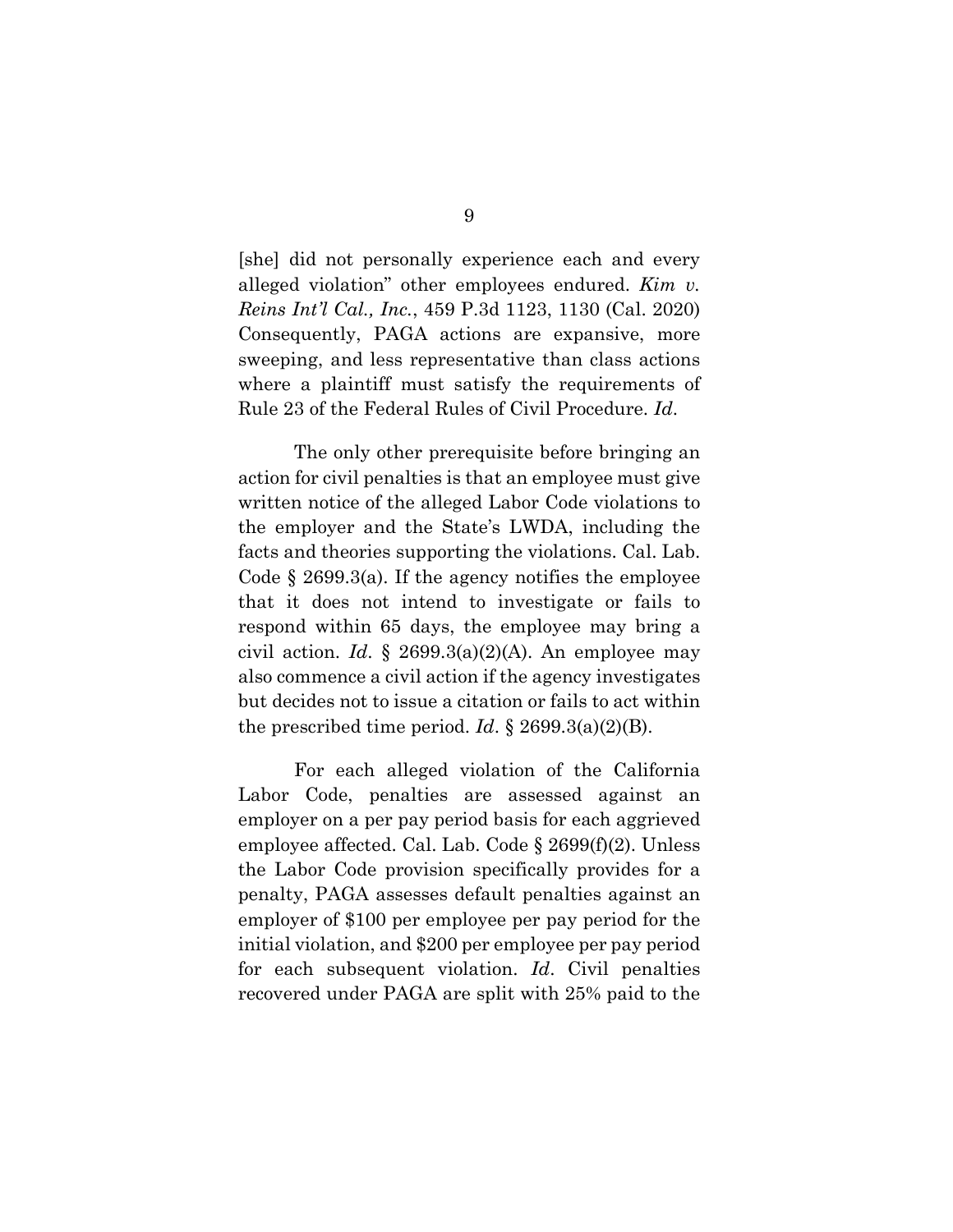employees and 75% paid to the State. *Id*. § 2699(i). A prevailing employee is also entitled to recover an award of reasonable attorney's fees and costs. *Id*. §  $2699(g)(1)$ . While an aggrieved employee purportedly brings an action on behalf of the State, the employee controls the litigation from inception to conclusion and is bound by any judgment.

#### <span id="page-19-0"></span>**B.** *Iskanian's* **Creation of a Back Door to Avoid Arbitration Agreements**

The California Supreme Court in *Iskanian v. CLS Transportation Los Angeles, LLC* 327 P.3d 129 (Cal. 2014) established that an agreement requiring an employee to waive the right to bring representative PAGA actions and to arbitrate all claims individually is against public policy and is not preempted by the FAA. In *Iskanian*, the employee sought to bring a class action and representative lawsuit on behalf of himself and other employees based on the employer's alleged failure to properly compensate employees for overtime worked, provide meal and rest periods, reimburse business expenses, provide accurate and complete wage statements, timely pay final wages, and related claims. However, the employee entered into a predispute arbitration agreement with the employer wherein he agreed to waive the right to class and representative proceedings.

In one breath, the California Supreme Court recognized the front door to invalidating the pre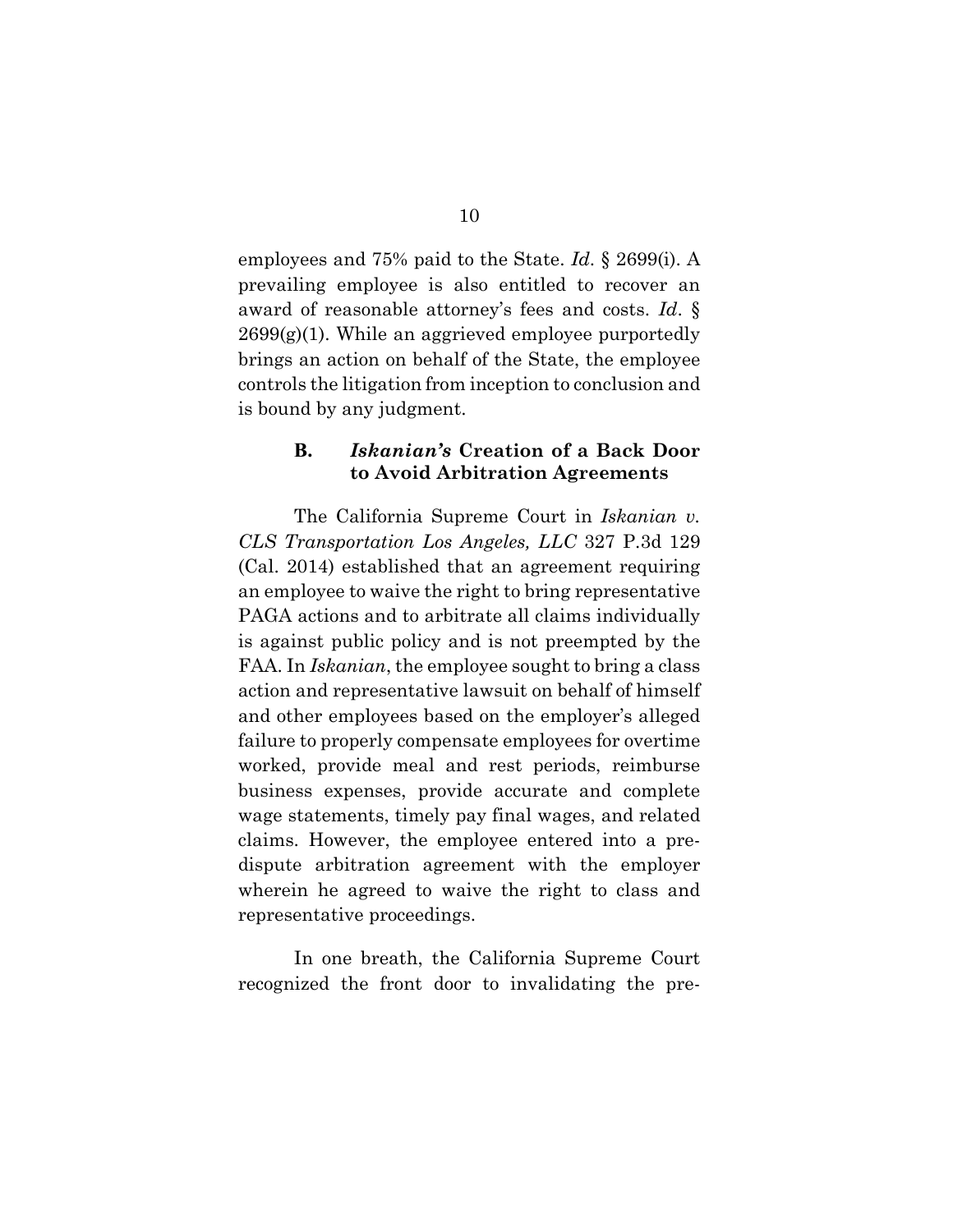<span id="page-20-0"></span>dispute arbitration agreement was closed tight. Relying on *AT&T Mobility LLC v. Concepcion*, 563 U.S. 333 (2011), the California Supreme Court was forced to abrogate its holding in *Gentry v. Superior Court*, 165 P.3d 556 (Cal. 2007) which deemed many class-action waivers in employment contracts unenforceable. *See Iskanian*, 327 P.3d at 133-37. The court acknowledged that the FAA preempted the *Gentry* rule pursuant to *Concepcion*. *Id.* at 135-37. Accordingly, the class-action waiver in the subject arbitration agreement was valid and the employee was required to arbitrate his individual claims.

Looking for a work around *Concepcion*, the court then held an agreement to waive the right to bring a PAGA action is contrary to public policy and unenforceable. 327 P.3d at 149. The court reasoned such an agreement is against public policy because permitting an employee to waive PAGA claims would "disable one of the primary mechanisms for enforcing the Labor Code." *Id*. Of course, this ignores the fact that the California Labor Code is agnostic regarding what mechanisms are used for enforcement. The court ignored the fact that the Labor Code can be enforced through individual actions in arbitration and arbitration agreements were not seeking to take away anyone's rights to be paid properly under the state's wage and hour rules. In addition, the court ignored the reality that not everyone has arbitration agreements and PAGA matters would continue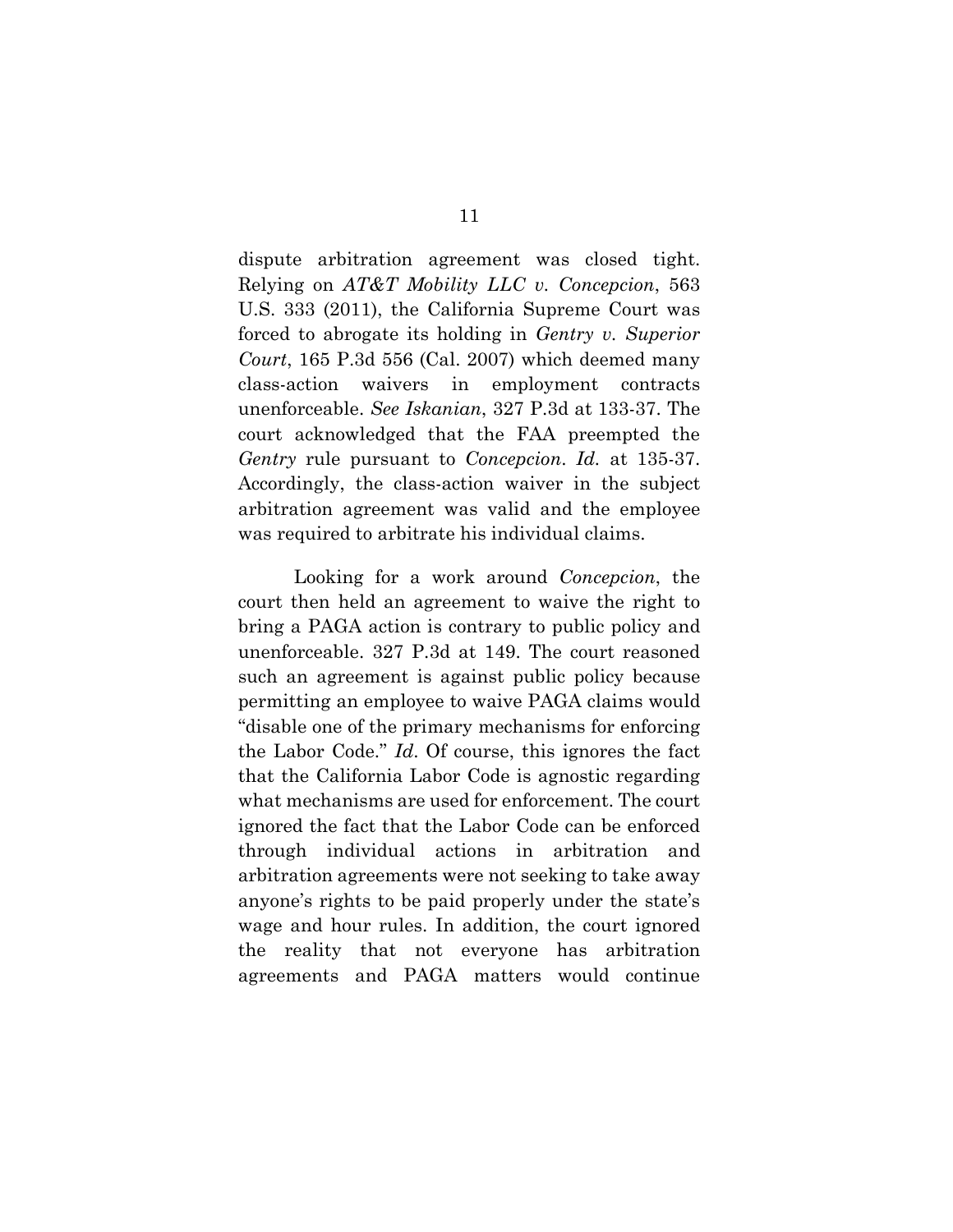through those that had not entered into a bi-lateral arbitration agreement.

The court then emphasized that the FAA's goal of promoting arbitration as a means of private dispute resolution "does not preclude our Legislature from deputizing employees to prosecute Labor Code violations on the state's behalf." *Id.* at 133. In fact, because "a PAGA action is a dispute between an employer and the state," the court claimed it is not a private dispute and thus falls outside the FAA's coverage.

<span id="page-21-0"></span>In support, the court relied on *EEOC v. Waffle House, Inc.*, 534 U.S. 279 (2002) where this Court held that the U.S. Equal Employment Opportunity Commission ("EEOC") was not bound by the employee's arbitration agreement when suing in its name but on the employee's behalf. This Court reasoned that the EEOC was not constrained by the arbitration agreement because "the EEOC was not a proxy for the individual employee, [] the EEOC could prosecute the action without the employee's consent, and [] the employee did not exercise control over the litigation." 534 U.S. at 291.

Here, the court ignores how *Waffle House* is plainly distinguishable: the Plaintiff in a PAGA case is the same employee that would sue as a Complainant in an arbitration. While Plaintiff's counsel in a PAGA matter may treat the case as if they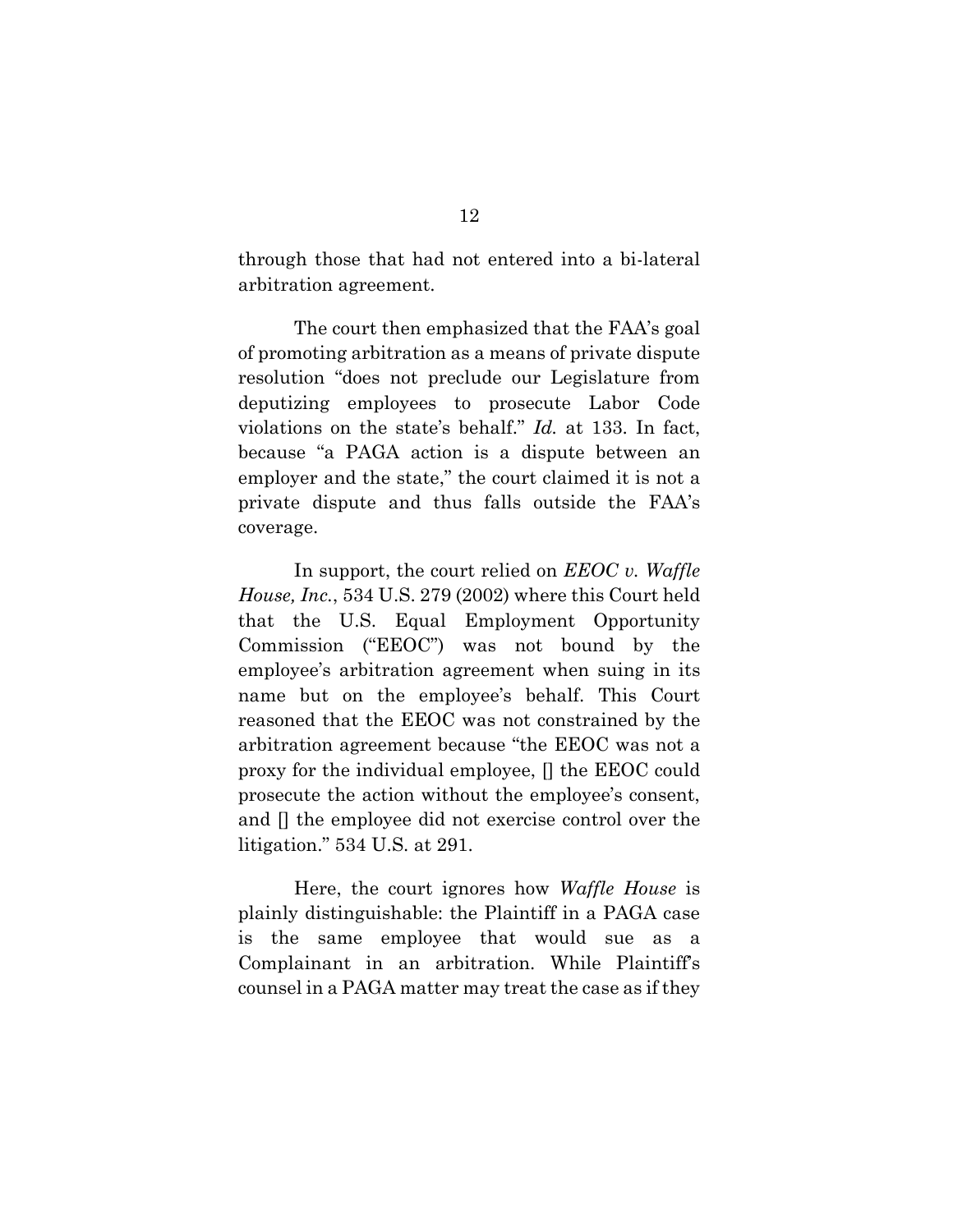were an independent decision maker such as the EEOC, they are not. The Plaintiff is in charge of the matter and indeed is suing in his or her own name. These matters are not "EEOC vs. ABC" employer. They are not even the "State of California v. XYZ" employer. Rather they are a private litigant and her attorney, seeking the very items of recovery that she has previously agreed to seek in arbitration. She is seeking to prove the same violations she would seek to prove in arbitration. Despite this reality, the California Supreme Court created a fictitious rationale to fit their desired result; to create a back door around *Concepcion* and hold on to the remnants of their prior decision in *Gentry*.

## <span id="page-22-2"></span><span id="page-22-1"></span><span id="page-22-0"></span>**C.** *Epic Systems* **Establishes A Strong Basis For Enforcing All Arbitration Agreements After** *Iskanian* **and**  *Waffle House*

A few years after *Iskanian*, this Court examined whether employees should "always be permitted to bring" representative-type claims, regardless of an alternative agreement with their employer. *Epic Systems v. Lewis*, 138 S.Ct. 1612, 1619 (2018). In *Epic*, employees signed an arbitration agreement with their employers that specified individualized arbitration with claims "pertaining to different [e]mployees [to] be heard in separate proceedings." *Id*. at 1619-20. The employees argued contractual provisions requiring individualized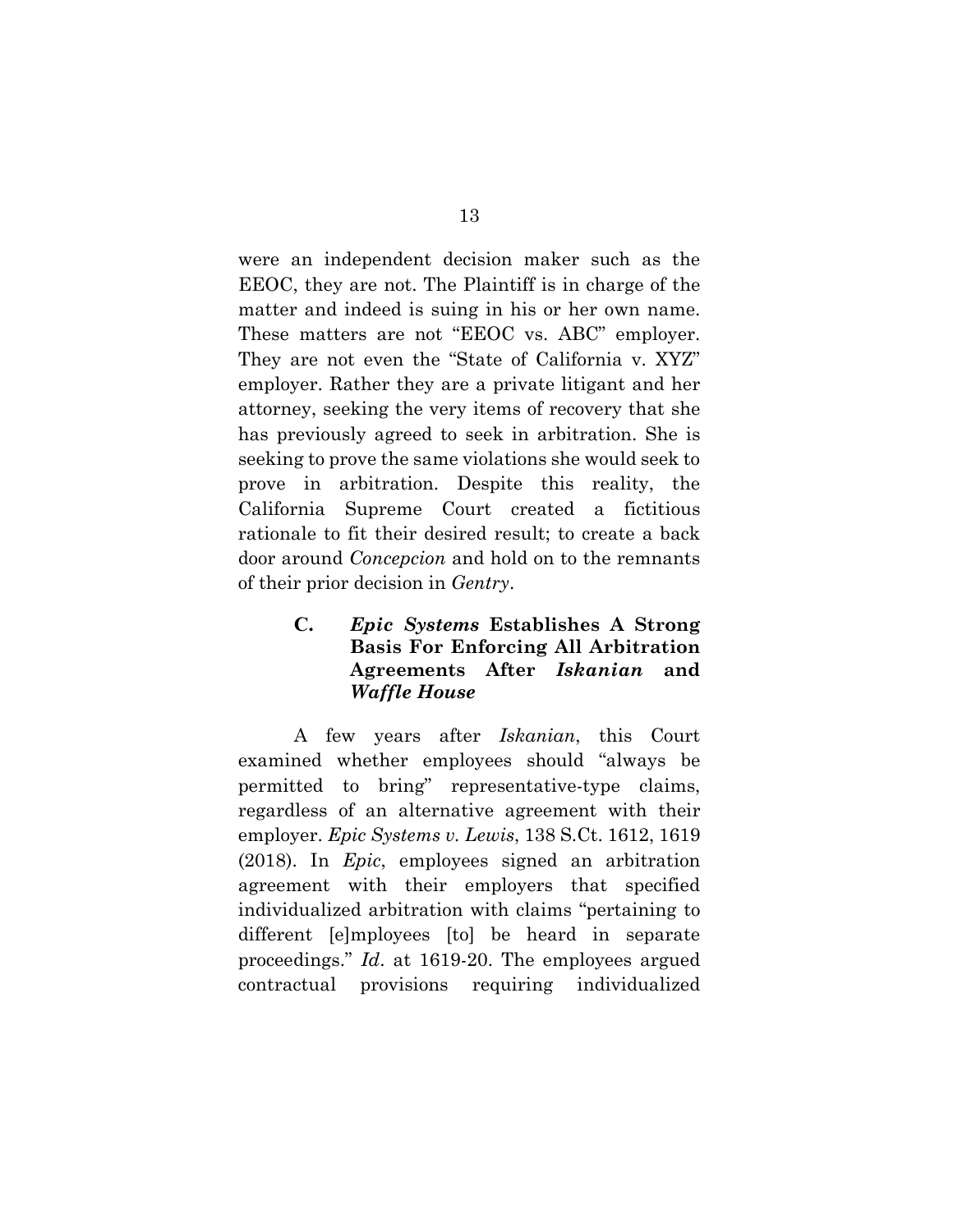arbitration rather than class/collective proceedings violated the National Labor Relations Act ("NLRA"), and such illegality served as grounds for revoking the contract. *Id*. at 1622.

This Court concluded that an employee cannot strategically maneuver around their individual arbitration agreement and the FAA simply by asserting claims *on behalf of others*. 138 S.Ct. at 1619- 32. In fact, this Court stated, "The parties…contracted for arbitration. They proceeded to specify the rules that would govern their arbitrations, indicating their intention to use individualized *rather than class or collective action procedures. And this much the [FAA] seems to protect pretty absolutely*." *Id.* at 1621 (emphasis added). This Court proclaimed that the FAA's savings clause provided no safe harbor when the employees objected to their arbitration agreements "precisely because they require individualized arbitration proceedings instead of class or collective ones," instead of arguing the agreements were procured by "fraud, duress or in some other unconscionable way that would render *any* contract unenforceable." *Id*. at 1622.

In doing so, this Court reaffirmed that the FAA requires that courts "rigorously" enforce arbitration agreements according to their terms, even including terms for individualized proceedings. 138 S.Ct. at 1619-21. This Court also reaffirmed *Concepcion*'s "*essential* insight" that "courts may not allow a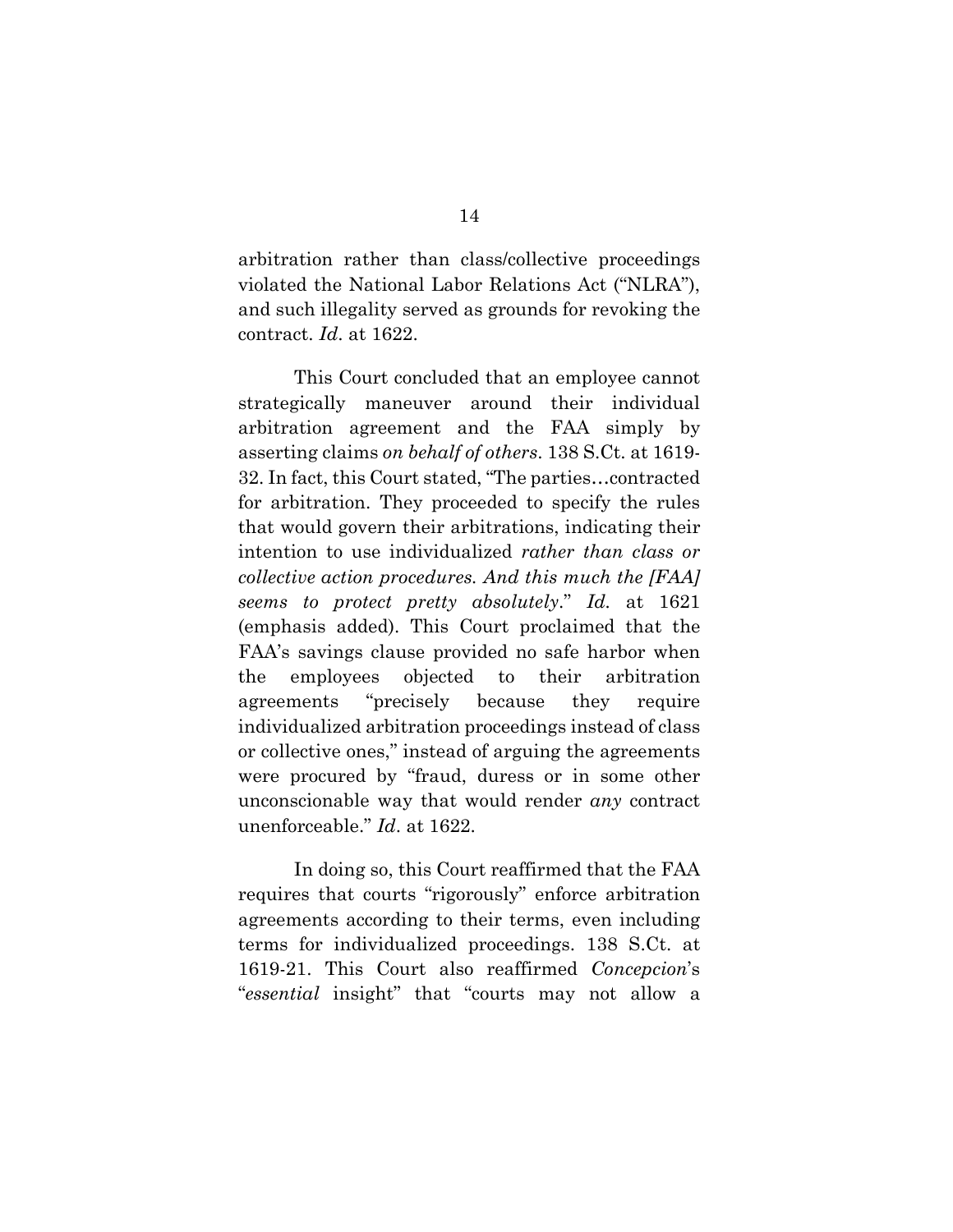contract defense to reshape traditional individualized arbitration by mandating class-wide arbitration procedures without the parties' consent." *Id*. at 1623 (emphasis added). This Court aptly cautioned that courts "must be alert to new devices and formulas" that aim to interfere with arbitration's essential attributes. *Id.* PAGA, and the post-*Epic* cases ignoring this Court's *Epic* holding by using *Iskanian* to invalidate representative waivers do just that.

## <span id="page-24-0"></span>**D.** *Post-Epic* **Decisions Upholding**  *Iskanian* **Improperly Analogize PAGA to Governmental Qui Tam Actions**

Allowing state courts like California to utilize the PAGA fiction as a semantic "device" to interfere with arbitration's essential attributes by circumventing the FAA to avoid the *Epic* ruling undermines this Court's mandate. *See Epic*, 138 S.Ct. at 1623.

<span id="page-24-3"></span><span id="page-24-2"></span><span id="page-24-1"></span>*Iskanian* and its post-*Epic* progeny continue to prohibit PAGA waivers, in part, based on their determination that PAGA is akin to "governmental" qui tam actions brought "on behalf of the state," and thus waiving them contravenes public policy. *Iskanian*, 327 P.3d at 148, 150-151; *Correia v. NB Baker Electric, Inc.*, 244 Cal.Rptr.3d 177, 187-188 (Cal. Ct. App. 2019); *Zakaryan v. The Men's Wearhouse, Inc.*, 245 Cal.Rptr.3d 333, 340 (Cal. Ct. App. 2019),*disapproved on other grounds* by *ZB, N.A.*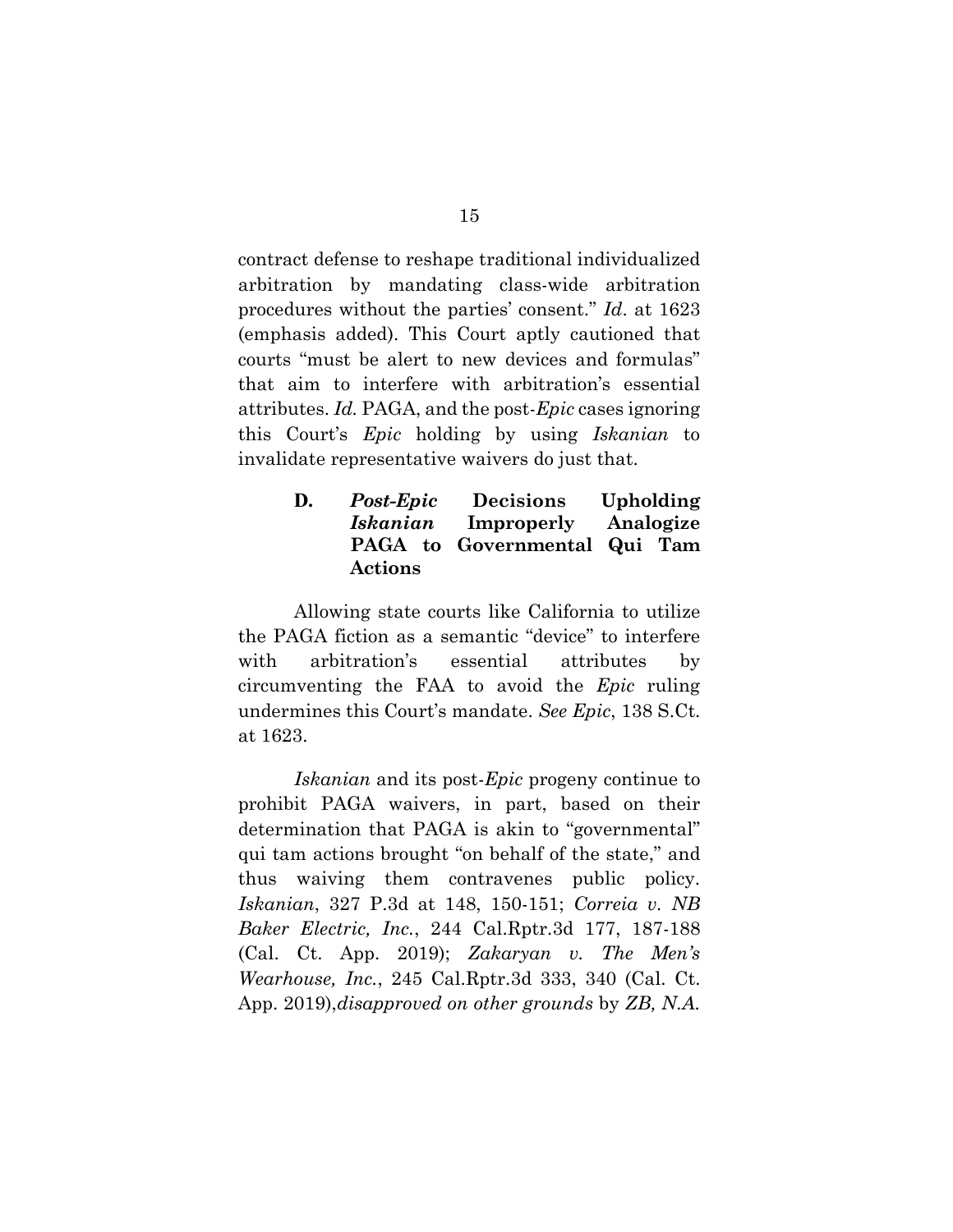<span id="page-25-6"></span><span id="page-25-4"></span><span id="page-25-2"></span><span id="page-25-1"></span>*v. Superior Ct.*, 448 P.3d 239, 250 (Cal. 2019); *ZB,* 448 P.3d at 243; *Collie v. Icee Co.*, 266 Cal.Rptr.3d 145, 147-149 (Cal. Ct. App. 2020); *Provost v. YourMechanic, Inc.*, 269 Cal.Rptr.3d 903, 908 (Cal. Ct. App. 2020) ; *Olson v. Lyft, Inc.*, 270 Cal.Rptr.3d 739, 744 (Cal. Ct. App. 2020) ; *Contreras v. Superior Court of Los Angeles County*, 275 Cal.Rptr.3d 741, 750 (Cal. Ct. App. 2021). This semantic distinction ignores the purpose and plain language of PAGA. It also ignores the practical reality of what PAGA matters have become. *See* Section III.E., *infra*.

<span id="page-25-5"></span><span id="page-25-3"></span><span id="page-25-0"></span>While the California Supreme Court has categorized PAGA as "a type of qui tam action," the Ninth Circuit said courts, "must look beyond the mere label attached…and scrutinize the nature of the claim itself. *Magadia v. Wal-Mart Associates, Inc.*, No. 19- 16184, 2021 WL 2176584, at \*5 (9th Cir. May 28, 2021). PAGA is the antithesis of qui tam and has "many" inconsistent features. *Id.* (PAGA's features departed from the traditional criteria of qui tam statutes). In fact, "PAGA differs in significant respects from traditional *qui tam* statutes." *Id. at \*6.* Central to the comparison is the fact that qui tam actions remedy a government injury, whereas PAGA actions protect employees. *See, e.g. People ex rel. Allstate Insurance Co. v. Weitzman*, 132 Cal.Rptr.2d 165, 190 (Cal. Ct. App. 2003)(qui tam actions are to prosecute fraudulent claims against the government); *Caliber Bodyworks, Inc. v. Superior Court*, 36 Cal.Rptr.3d 31, 37-38 (Cal. Ct. App. 2005) *disapproved on other*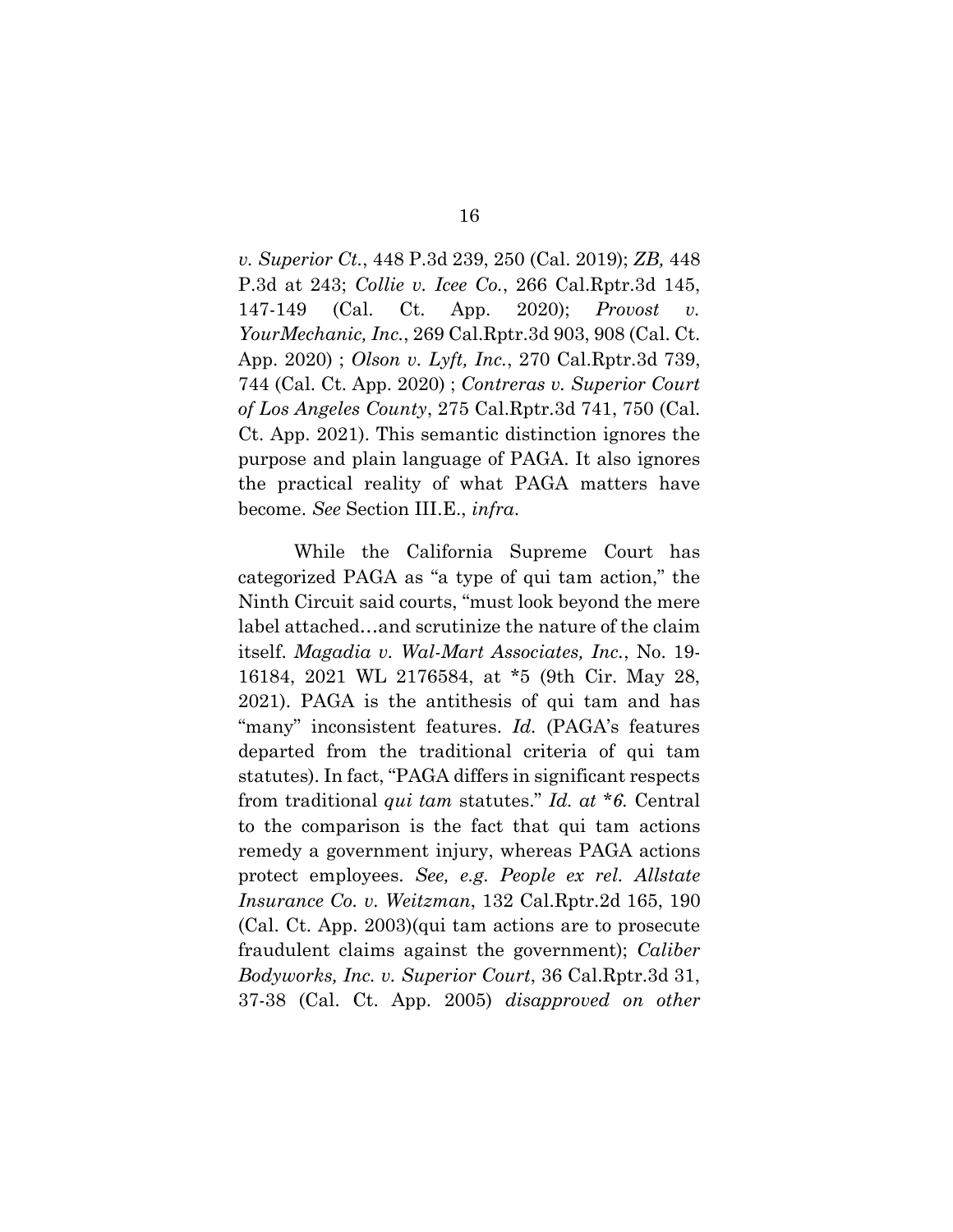<span id="page-26-1"></span>*grounds* in *ZB, N.A. v. Superior Ct.*, 448 P.3d 239, 243 (Cal. 2019)(PAGA is necessary to achieve compliance with state laws). The government is the "direct victim" in a qui tam action, while the employee is the "aggrieved" party in a PAGA action. *See, e.g. Weitzman,* 132 Cal.Rptr.2d at 186, 190; Cal. Labor Code, § 2699(a).

<span id="page-26-4"></span><span id="page-26-3"></span><span id="page-26-2"></span><span id="page-26-0"></span>Qui tam actions also involve heavy government oversight that is notably lacking with PAGA. For example, a state law qui tam plaintiff must disclose "all material evidence" when serving the complaint. Cal. Gov't. Code, § 12652(c)(3). A PAGA plaintiff need only provide written notice of alleged violations, but no "material evidence." Cal. Lab. Code, §  $2699.3(a)(1)(A)$ . The government must intervene or notify the court that it declines to intervene in a qui tam action. 31 U.S.C. § 3730(b)(4); Cal. Gov't. Code, §§  $12652(c)(6)$ ,  $(7)(D)$ ,  $(8)(D)$ . PAGA does not mandate that the LWDA intervene or respond to a written notice of claims. Cal. Lab. Code,  $\S$  2699.3(a)(2)(A). Even if the government initially declines to intervene in a qui tam action, it can later do so. 31 U.S.C. § 3730(c)(3); Cal. Gov't. Code, § 12652(f)(2). PAGA does not provide the LWDA the right to later intervene. Cal. Lab. Code, § 2699 *et seq*. A qui tam action can only be dismissed with written consent from the court and prosecuting authority. 31 U.S.C. § 3730(b)(1); Cal. Gov't. Code,  $\S 12652(c)(1)$ . PAGA does not require that the LWDA consent to dismissal or settlement, and only confers *courts* the authority to "intervene" to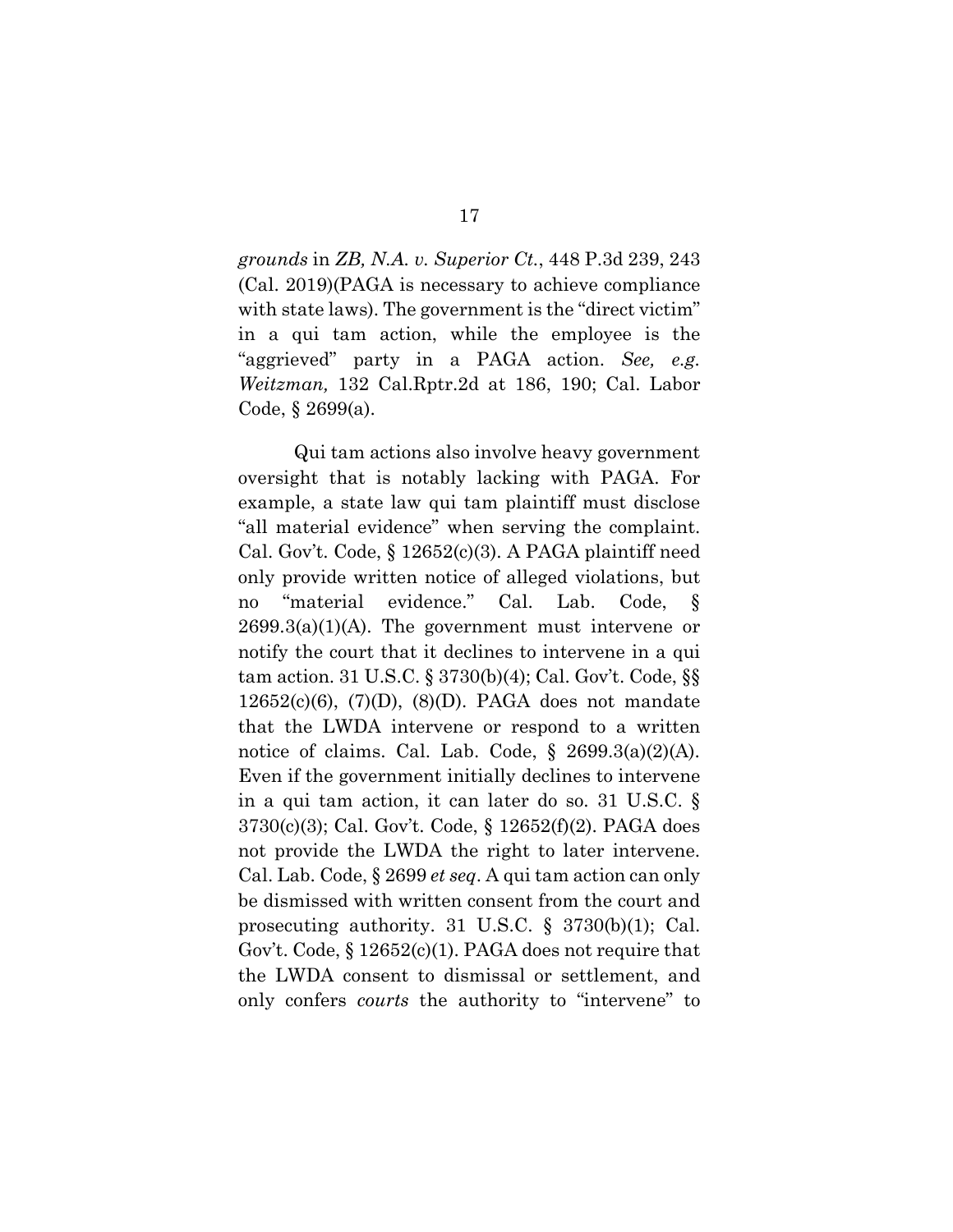review and approve PAGA settlements. Cal. Lab. Code,  $§ 2699(e)(1)$ .

Further, PAGA claims are not brought only on behalf of the state. PAGA claims are explicitly brought on behalf of the individual employee initiating the action and/or other aggrieved individual employees who could financially benefit from the suit. Cal. Lab. Code, §§ 2699(a) ("any provision of this code…may…be recovered through a civil action brought by an aggrieved employee *on behalf of himself or herself and other current or former employees*…") (emphasis added), 2699(f) (setting a \$100 or \$200 penalty "for each aggrieved employee per pay period"),  $2699(g)(1)$  ("an aggrieved employee may recover the civil penalty…in a civil action…filed *on behalf of himself or herself and any other current or former employees against whom one or more of the alleged violations was committed*") (emphasis added). PAGA awards 25% of the penalties directly to aggrieved employees – not the state. Cal. Lab. Code, § 2699(i). Since PAGA actions are not like qui tam ones, *Iskanian* and its post-*Epic* progeny's reasoning for excepting PAGA from the FAA is flawed.

## **1. PAGA is More Like A Class Action Than A Qui Tam Action and Is Thus Encompassed By** *Epic*

<span id="page-27-0"></span>*Concepcion* and *Epic* allow employees to waive class and collective rights. 563 U.S. 333; 138 S.Ct.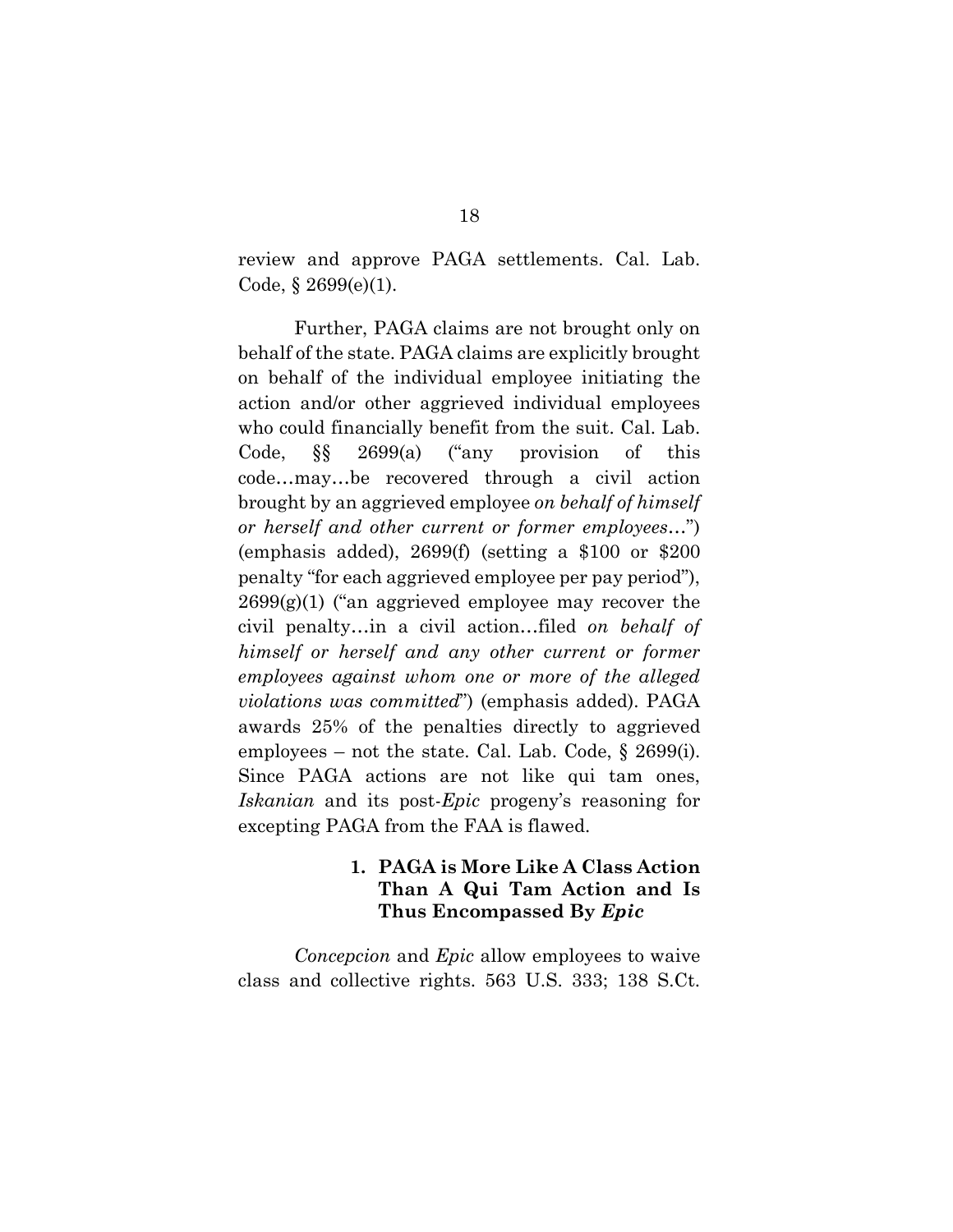1612. *Iskanian* semantically carves out a PAGA waiver exception from FAA preemption by claiming PAGA actions are like qui tam actions. As discussed, they are fundamentally different. In reality, a PAGA lawsuit is much more like a class action and is thus subject to *Epic*'s control.

<span id="page-28-4"></span><span id="page-28-3"></span><span id="page-28-2"></span><span id="page-28-1"></span><span id="page-28-0"></span>Both class actions and PAGA are equitable in nature. Both allow an individual to bring an action on behalf of others. *Wal-Mart Stores, Inc. v. Dukes*, 564 U.S. 338 (2011); *Arias v. Superior Court*, 209 P.3d 923, 933-934 (Cal. 2009). Both are, or can, require that the state be notified prior to filing. *Harris v. County of Orange*, 682 F.3d 1126, 1136 (9th Cir. 2012) (class action plaintiff was required to exhaust administrative remedies by notifying the government prior to filing discrimination claim); Cal. Lab. Code, § 2699.3(a)(1) ("the aggrieved employee or representative shall give written notice by online filing with the Labor and Workforce Development Agency and by certified mail to the employer…"). Both class and PAGA named plaintiffs receive an incentive or enhancement payment. *See, e.g. Clark v. American Residential Servs. LLC*, 96 Cal.Rptr.3d 441, 455 (Cal. Ct. App. 2009) (class action named plaintiff is entitled to an "incentive or enhancement award"); Cal. Lab. Code, § 2699(i) (25% of the recovery goes to the aggrieved employees). In both, the incentive/enhancement award is meant to reward the individual employee for bringing the lawsuit. *See, e.g., Clark*, 96 Cal.Rptr.3d at 455 (incentive award is to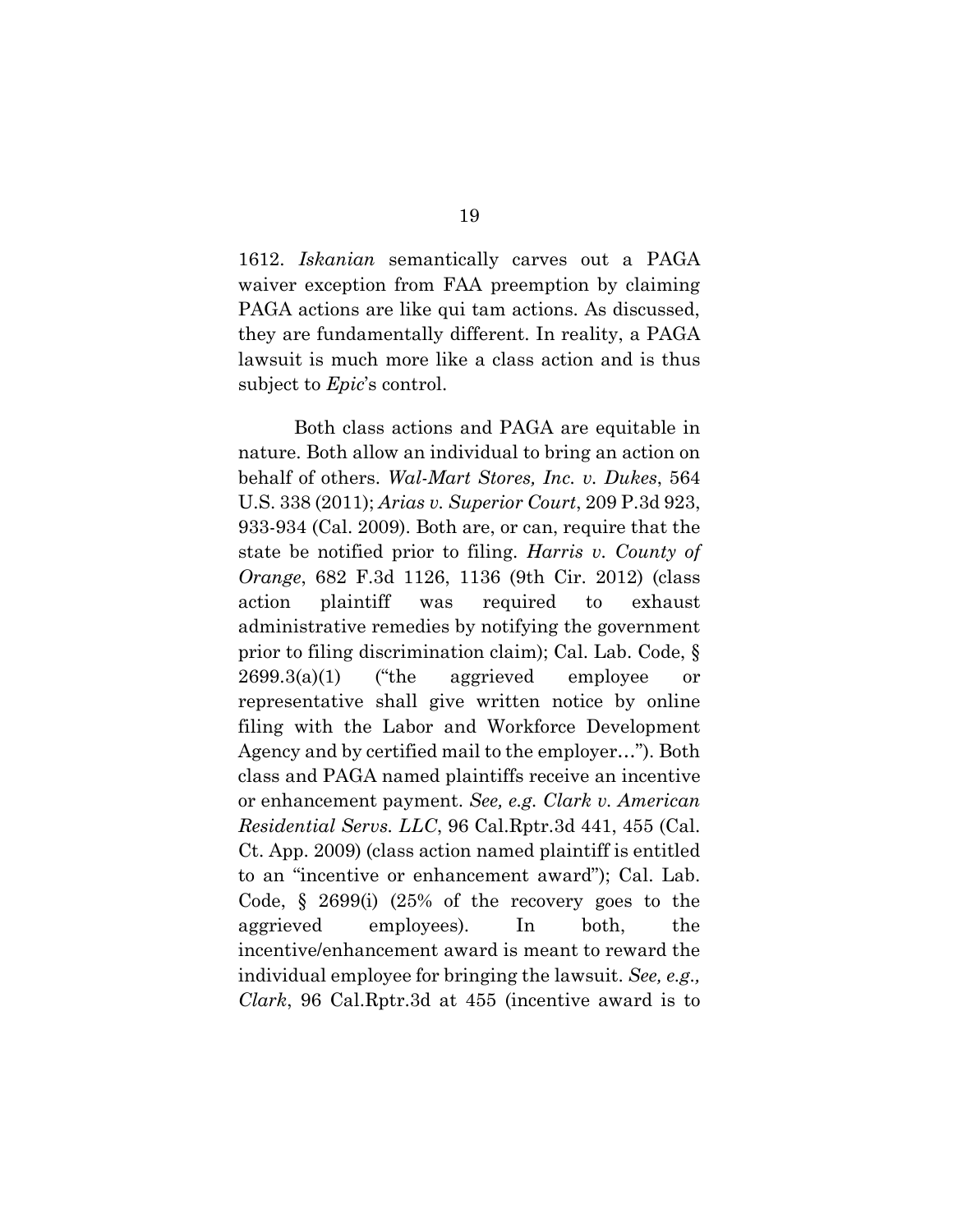<span id="page-29-1"></span><span id="page-29-0"></span>induce the plaintiff to file a class action); *Dunlap v. Superior Court*, 47 Cal.Rptr.3d 614, 617-618 (Cal. Ct. App. 2006) (PAGA was adopted to enhance the enforcement abilities of the Labor Commissioner). Both reward plaintiffs with attorneys' fees. *See, e.g. Garabedian v. Los Angeles Cellular Telephone Co.*, 12 Cal.Rptr.3d 737, 742 (Cal. Ct. App. 2004) (attorneys' fees should be fair in a class action); Cal. Lab. Code, §  $2699(g)(1)$  (prevailing employee is entitled to attorneys' fees). Both class and PAGA settlements require court approval. Cal. R. Ct. 3.769(a); Cal. Lab. Code,  $\S 2699(l)(2)$ .

Practically, plaintiffs and their attorneys litigate class actions in much the same way as they do a PAGA action. The typical case will start with a Complaint, sometimes with both the class and PAGA claims together. Other times, the class action will be filed first because the LDWA administrative prerequisite has not yet been met. The original complaint will then be amended to add the PAGA claim to the class action complaint. Plaintiffs' counsel will then send a common set of discovery requesting the same policies, time records, and payroll records for both the class action and PAGA cause of action. The plaintiffs' counsel will further demand the names, addresses, and other contact information of all the employer's current and former employees for use in both the class and PAGA claims. In many cases, many employees will be both putative class members and putative PAGA members. Ultimately, plaintiffs'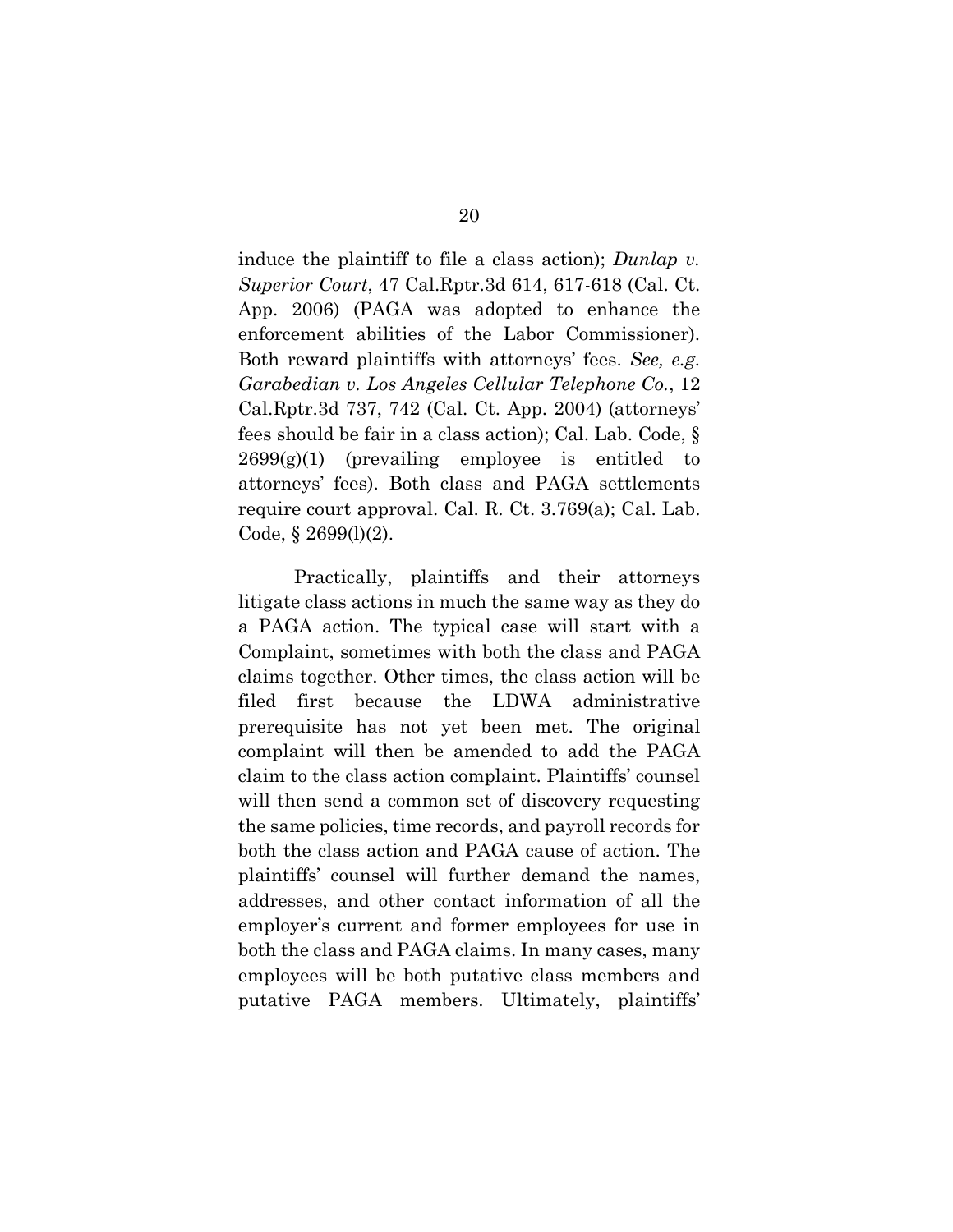attorneys seek to demonstrate violations of the same labor code provisions, during the same pay period, and even down to the same day to recover under both the Class and PAGA claims.

By way of example, let us assume an employee, Jane Smith, files a complaint on January 1, 2022 with both class claims and PAGA claims. Let us further assume she was employed from January 1, 2021 to December 31, 2021. In her complaint, Ms. Smith claims various sections of California's Labor Code were violated because she was not paid for all her time worked and was not provided meal and rest periods. Through those allegations she seeks to represent a class and PAGA representative group, consisting of all current and former employees of that employer.

Here, Ms. Smith would be the primary witness in both the class and PAGA claims. As the case proceeded, she would be seeking to prove that on any given day during her employment, she worked off the clock and missed her meal and/or rest periods pursuant to California's Labor Code. If she could prove for instance, that on December 29, 2021 she was instructed by her employer to work off the clock and not take her meal period that day due to press of business, those same facts would be used to substantiate her individual claims under the Labor Code, as well as her class and PAGA claims that the employer had a practice of working employees off the clock and instructing them to miss their meal periods.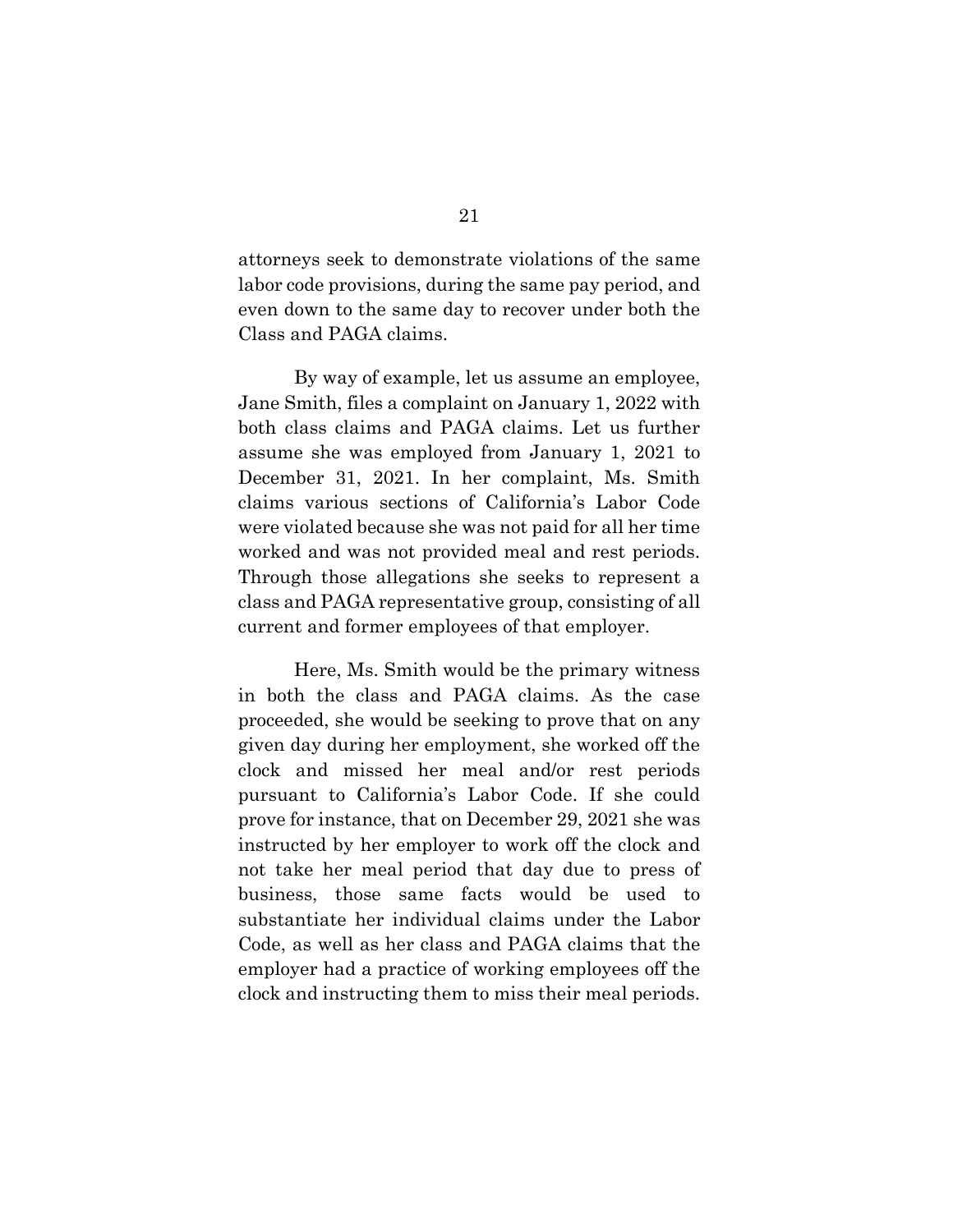There would be no difference between the facts used to prove these various claims, making the litigating of PAGA claims indistinguishable from the individual or class claims. Yet, California court cling to the ruling in *Iskanian* to try and forge nearly identical claims to be litigated in two different forums; one in arbitration and one in court.

When scrutinized, the alleged differences between PAGA and class actions that *Iskanian* and its post-*Epic* progeny claim excepts it from FAA preemption are virtually nonexistent. As such, *Iskanian* and post-*Epic* cases holding otherwise are wrong.

## <span id="page-31-3"></span>**2.** *Post-Epic* **Cases Upholding**  *Iskanian* **Were Wrongly Decided**

<span id="page-31-4"></span><span id="page-31-2"></span><span id="page-31-1"></span><span id="page-31-0"></span>*Correia v. NB Baker Electric, Inc.* is a prime example of how California continues to get it wrong. In *Correia*, a California Court of Appeal reasoned that *Iskanian*'s PAGA waiver ban violated public policy and was not preempted by the FAA because PAGA is a "governmental claim," and *Epic* did not address that issue. *Correia*, 244 Cal.Rptr.3d 177, 187-188 (Cal. Ct. App. 2019). Since then, California courts continue to incorrectly adopt the same reasoning, highlighting the need for this Court to intervene. *Zakaryan*, 245 Cal.Rptr.3d at 340, *disapproved on other grounds* by *ZB, N.A. v. Superior Ct.*, 448 P.3d 239, 250 (Cal. 2019); *ZB*, 448 P.3d at 243; *Collie*, 266 Cal.Rptr.3d at 147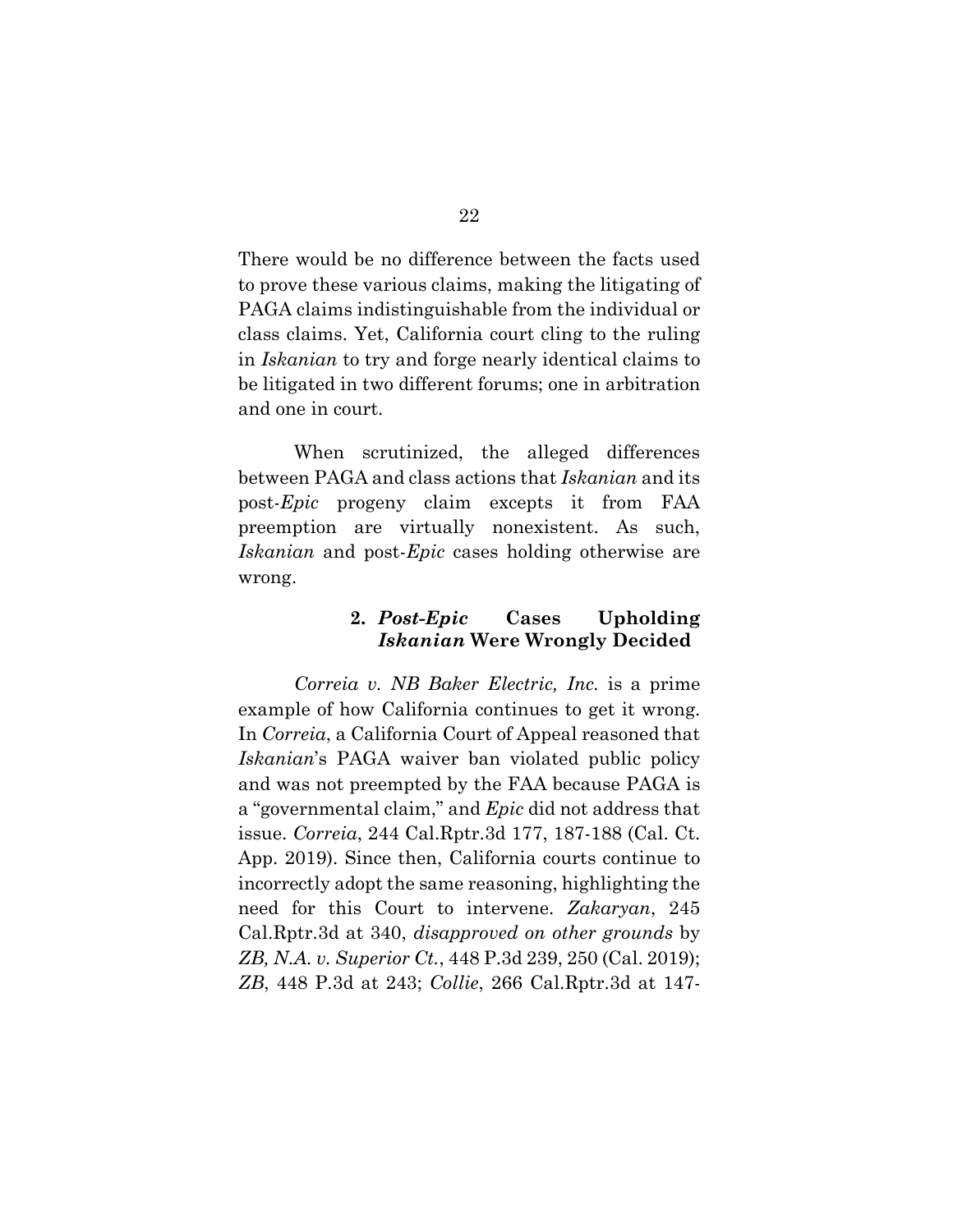<span id="page-32-3"></span><span id="page-32-2"></span><span id="page-32-0"></span>149; *Provost*, 269 Cal.Rptr.3d at 908; *Olson*, 270 Cal.Rptr.3d at 744; *Contreras*, 275 Cal.Rptr.3d at 750.

<span id="page-32-1"></span>*Epic* did address the broader question of whether employees and employers can agree that all disputes between them will be arbitrated, and the FAA mandates that arbitration agreements be enforced according to their terms. 138 S.Ct. at 1619. However, *Correia* stubbornly distinguished *Epic* by concluding it "did not reach the issue regarding whether a governmental claim of this nature is governed by the FAA or consider the implications of a complete ban on a state law enforcement action." *Correia*, 244 Cal.Rptr.3d at 188. The Court in *Correia* seems to be incorrectly implying that it is this Court's responsibility to go through each specific law, throughout the country, and strike them by name whenever presented with an issue such as this.

Similarly, the *Collie* court found the employee signed an arbitration agreement in his individual capacity, that the state had not yet deputized him to act at the time, and therefore he could not contractually agree to arbitration (or, by implication, to waive certain claims) on behalf of the state. *Collie*, 266 Cal.Rptr.3d at 148. This turns the issue on its head. If the State, through its statutory scheme seems fit to deputize someone to act on their behalf, then they are in fact deputizing them with all the pros and cons they may have as an individual litigant. If they have previously signed an arbitration agreement, they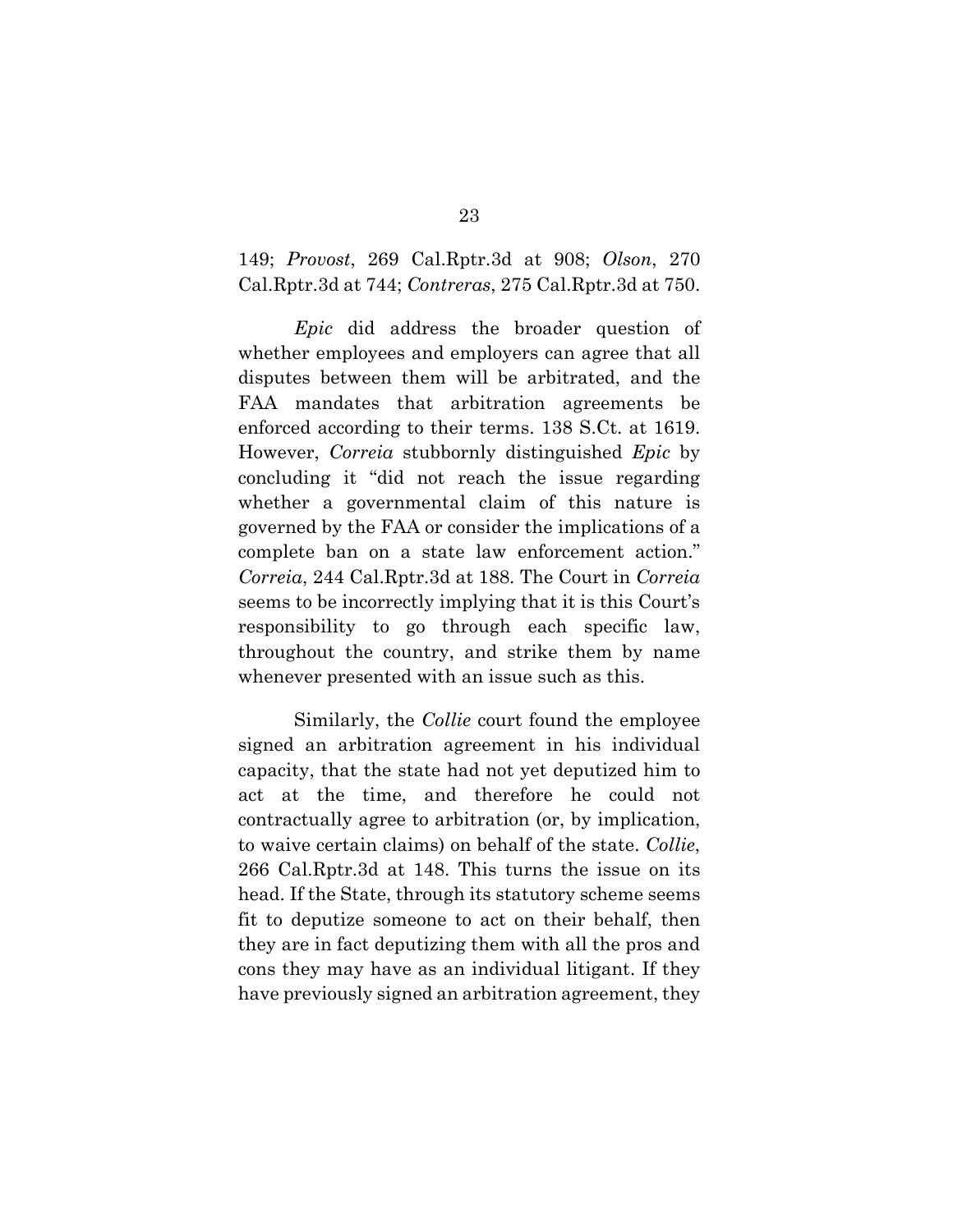are being deputized with that reality. If they were previously convicted of a crime involving honesty, they are being deputized with that reality. "Deputizing" someone under the passive LDWA prerequisite system does not cleanse a person of the reality they have lived up to that point.

Since *Iskanian*, California courts continue to ignore the fact that an arbitration agreement with a PAGA wavier only precludes the employee who signed it from serving as the PAGA representative. The LWDA does not lose the claim and can pursue it itself or via another employee who did not sign an arbitration agreement, signed a non-representative waiver arbitration agreement, or opted out of a representative waiver. California's post-*Epic* cases upholding *Iskanian* fail to recognize that the FAA "absolutely" protects an employer and employee's contractual agreement to arbitrate individual claims and waive claims on behalf of others. As such, reversal from this Court is warranted.

## <span id="page-33-1"></span>**E. PAGA's Fiction**

<span id="page-33-0"></span>The court in *Iskanian* conveniently ignored this Court's suggestion in *Waffle House* that the arbitration agreement may have constrained the EEOC if the signatory employee whose rights the EEOC sought to vindicate could exercise some control over the litigation. *Waffle House*, 534 U.S. at 291. A plaintiff in a PAGA matter has significant control over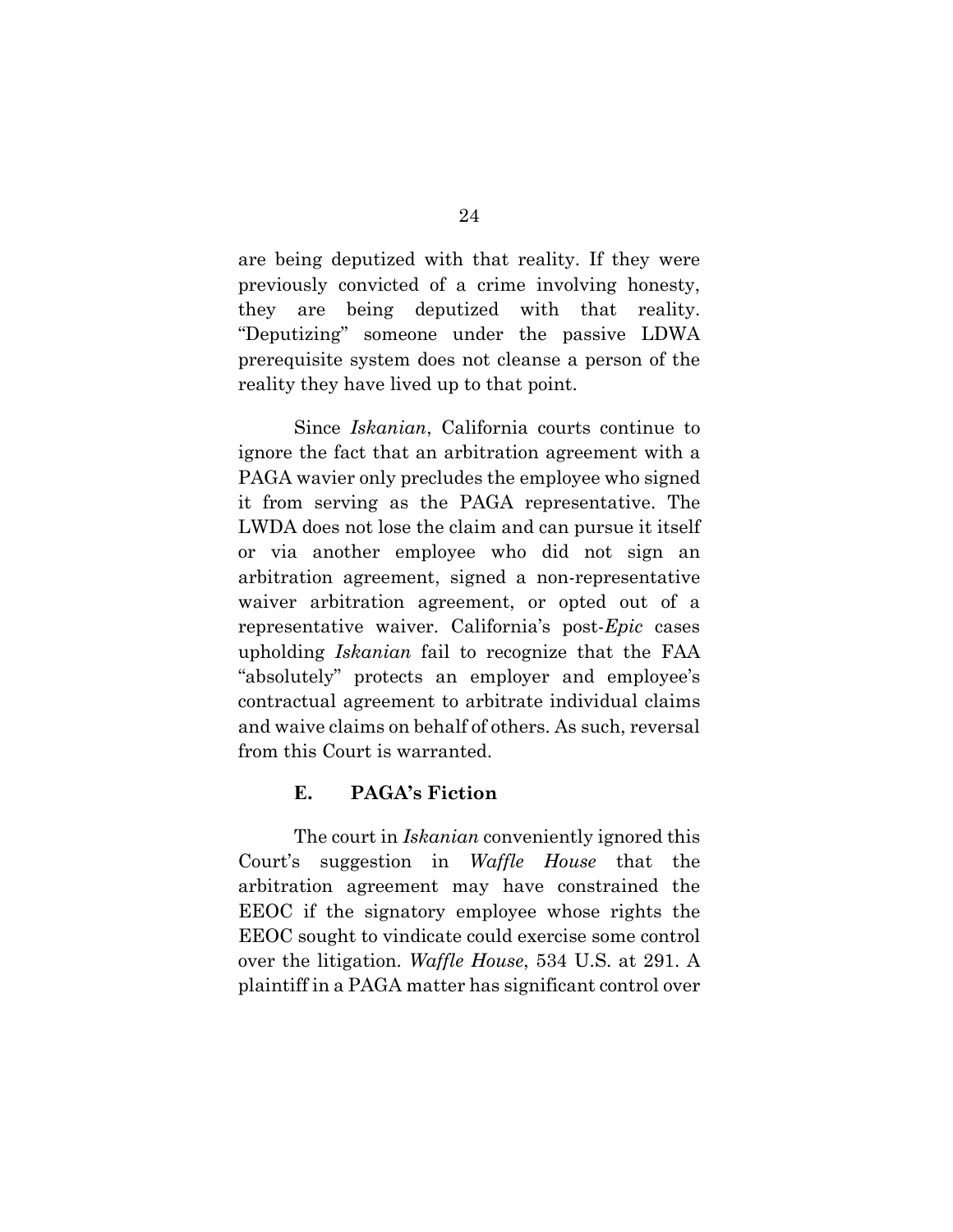the matter. Indeed, they decide how the matter proceeds through discovery, whether to resolve the matter through an alternative dispute resolution process, or whether the matter proceeds to trial. Instead of recognizing this reality, the court in *Iskanian* compounded its flawed argument by stating that nothing in *Waffle House* suggests that the FAA preempts a rule prohibiting the waiver of an action brought by "an employee bound by an arbitration agreement bringing suit on behalf of the government to obtain remedies other than victim-specific relief, i.e., civil penalties paid *largely* into the state treasury." *Iskanian*, 173 Cal.Rptr.3d at 151.

In truth and practice, PAGA provides for vastly more relief than merely 25% of civil penalties recovered per representative action. Due in large part to *Iskanian*'s faulty holding in light of *Concepcion* and *Epic*, employees have a relatively clear path to filing claims in court. The only prerequisite is to give notice to the LWDA and await its decision to investigate or allow the claim to proceed in court. Cal. Lab. Code § 2699.3. However, in reality, the pre-litigation hurdle is much lower where a plaintiff's attorney files a one or two-page letter with little to no facts and simply waits for the requisite amount of time to expire without action by the LWDA. The LWDA rarely investigates such claims. A March 25, 2016 report from the Legislative Analyst's Office stated that "LWDA estimates that less than 1 percent of PAGA notices have been reviewed or investigated since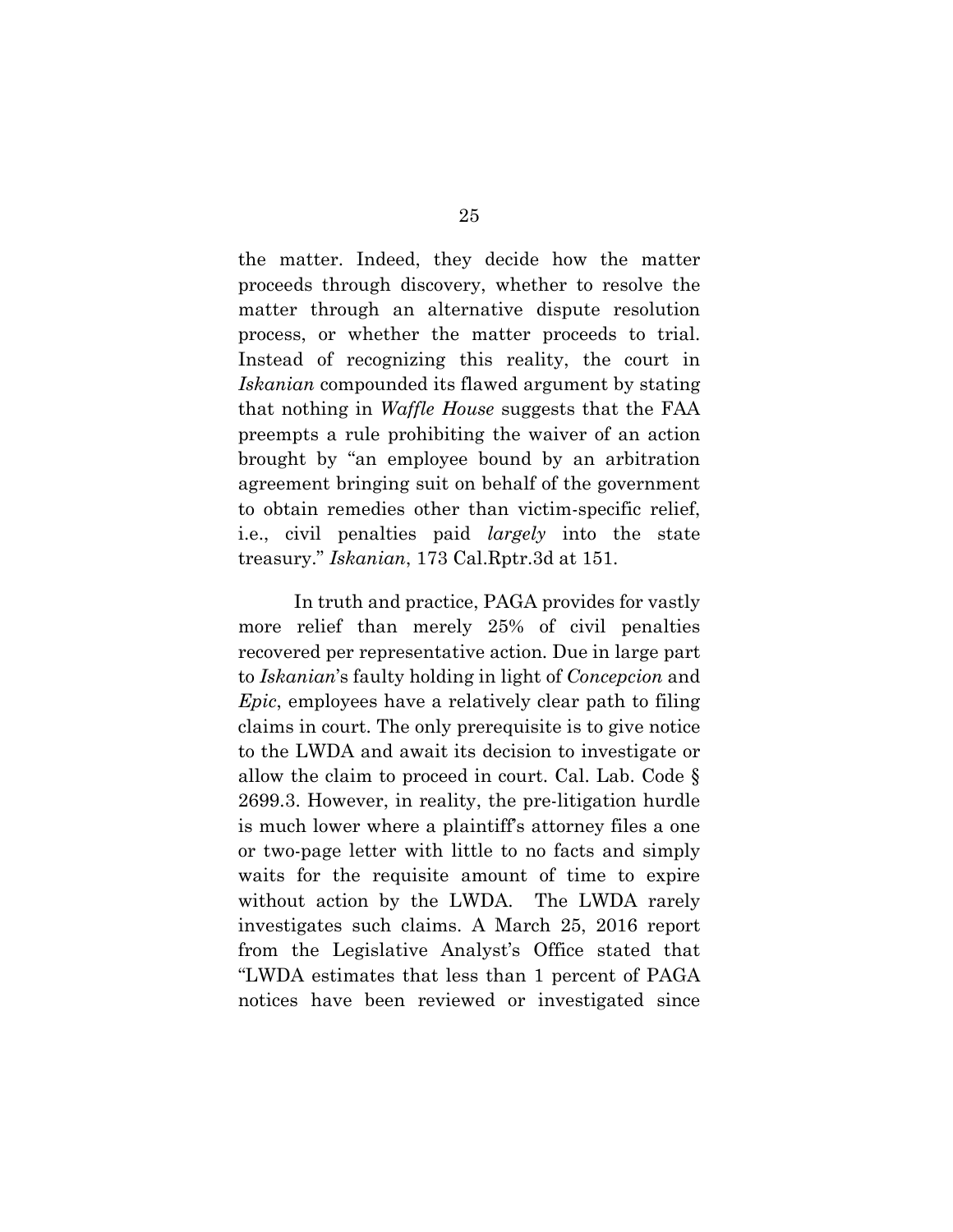<span id="page-35-2"></span>PAGA was implemented." Legislative Analyst's Office, *The 2016-17 Budget: Labor Code Private Attorneys General Act Resources*, Budget and Policy Post (Mar. 25, 2016), https://lao.ca.gov/Publications/Report/3403.

<span id="page-35-3"></span>Since 2016, the LWDA administered and decided only 12 PAGA cases from fiscal years 2016- 2017 to 2019-2020. CABIA Foundation, *California Private Attorneys General Act of 2004 Outcomes and Recommendations* 4 (Mar. 2021), https://www.cabia.org/app/uploads/CABIA-PAGA-Study-Final.pdf. With an estimated 15 PAGA notices filed every day, the LWDA's action is paltry. Jathan Janove, *More California Employers Are Getting Hit With PAGA Claims*, Society for Human Resources Management (Mar. 26, 2019), https://bit.ly/3mapro.

<span id="page-35-4"></span><span id="page-35-1"></span><span id="page-35-0"></span>As of 2016, over 30,000 PAGA lawsuits were filed due to the lack of agency enforcement. ASSEMBLY COMM. ON LAB. & EMP., ASSEMBLY ANALYSIS OF AB 2464, at 11 (May 4, 2016). A recently published report analyzing several public records requests indicates that an employer's average settlement payout is 41 percent more than cases pending before the LWDA, even though employees receive nearly twice as much money in the latter compared to the former. CABIA Foundation, *California Private Attorneys General Act of 2004 Outcomes and Recommendations* 4 (Mar. 2021), https://www.cabia.org/app/uploads/CABIA-PAGA-Study-Final.pdf. Despite the increased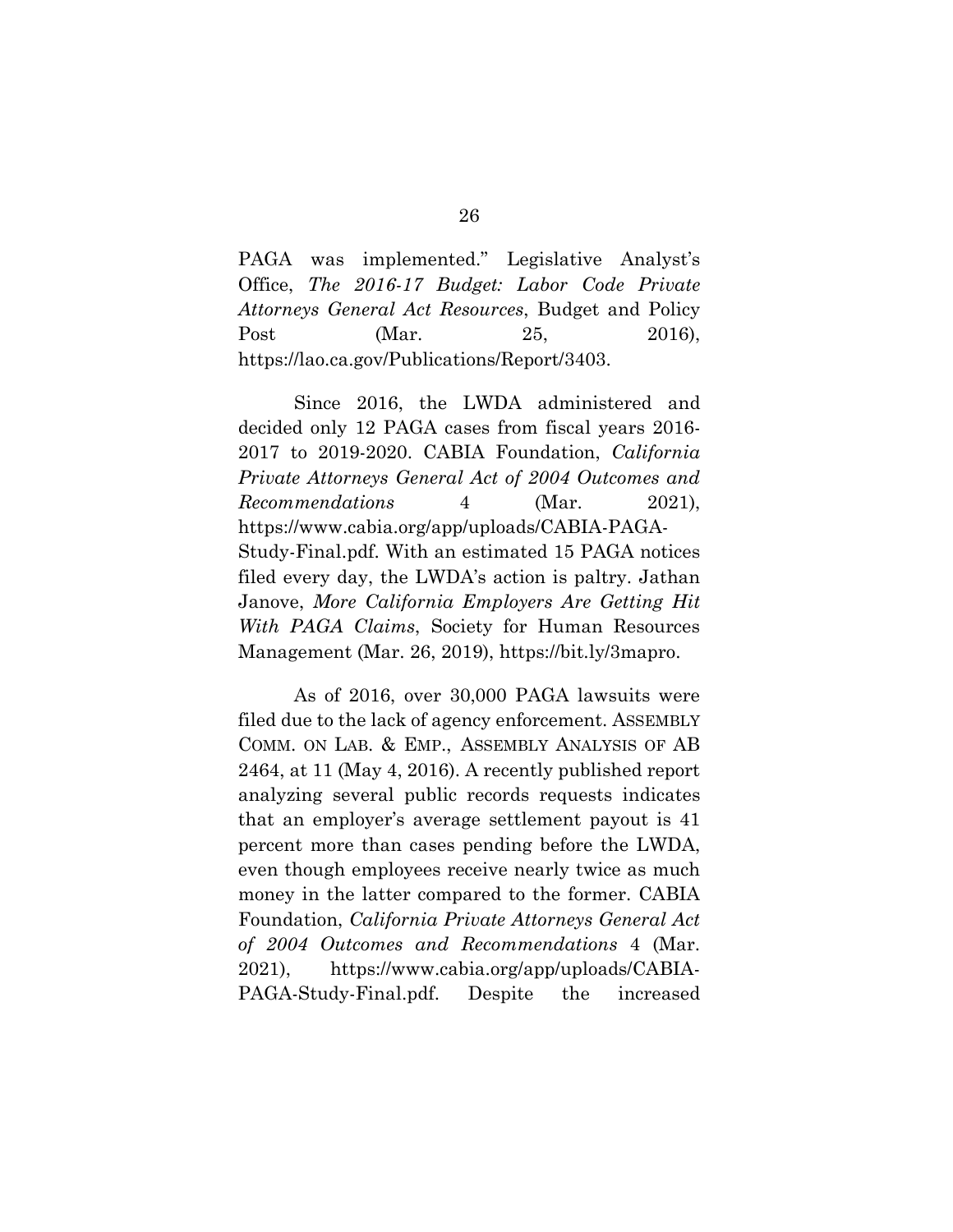settlement payouts for PAGA actions, the State of California receives an average of \$27,000 less from PAGA actions prosecuted in court rather than those before the LWDA. *Id*. at 9. Cases also last approximately 220 more days in court than those retained by the LWDA. *Id*.

Since 2010, over 65,000 PAGA Notices have been filed with California's LWDA.[3](#page-36-4) STATE OF CAL.

<span id="page-36-4"></span><sup>3</sup> PAGA Notices filed with the LWDA by year:

| 2010  | 2011  | 2012              | 2013  | 2014  | 2015  | 2016    |  |
|-------|-------|-------------------|-------|-------|-------|---------|--|
| 4.430 | 5,064 | 6.047             | 7,626 | 6.307 | 5,510 | - 3.707 |  |
| 2017  | 2018  | 2019              | 2020  | 2021  |       |         |  |
| 5,383 |       | 5,732 6,431 6,515 |       | 2,690 |       |         |  |

<span id="page-36-3"></span><span id="page-36-2"></span><span id="page-36-1"></span><span id="page-36-0"></span>STATE OF CAL. DEP'T OF FIN., BUDGET CHANGE PROPOSAL, Private Attorneys General Act (PAGA) Resources, 2016/17 Fiscal Year, at 1 (Jan. 7, 2016), http://web1a.esd.dof.ca.gov/Documents/bcp/1617/FY1617\_ORG73 50\_BCP474.pdf [hereinafter Brown 2016/17 Budget Proposal]; STATE OF CAL. DEP'T OF FIN., BUDGET CHANGE PROPOSAL, PAGA Unit Staffing Alignment, at 2 (May 10, 2019), https://esd.dof.ca.gov/Documents/bcp/1920/FY1920\_ORG7350\_BC P3230.pdf; CABIA Foundation, *California Private Attorneys General Act of 2004: Outcomes and Recommendations* 12 (Mar. 2021), https://www.cabia.org/app/uploads/CABIA-PAGA-Study-Final.pdf; *see also* California Department of Industrial Relations, Private Attorneys General Act (PAGA) Case Search, https://cadir.secure.force.com/PagaSearch/PAGASearch (last visited Feb. 7, 2022). And, since 2013 9,208 PAGA cases have been filed. *see also* "PAGA Cases in California by County," CABIA Foundation, https://cabiafoundation.org/paga-cases-in-californiaby-county/.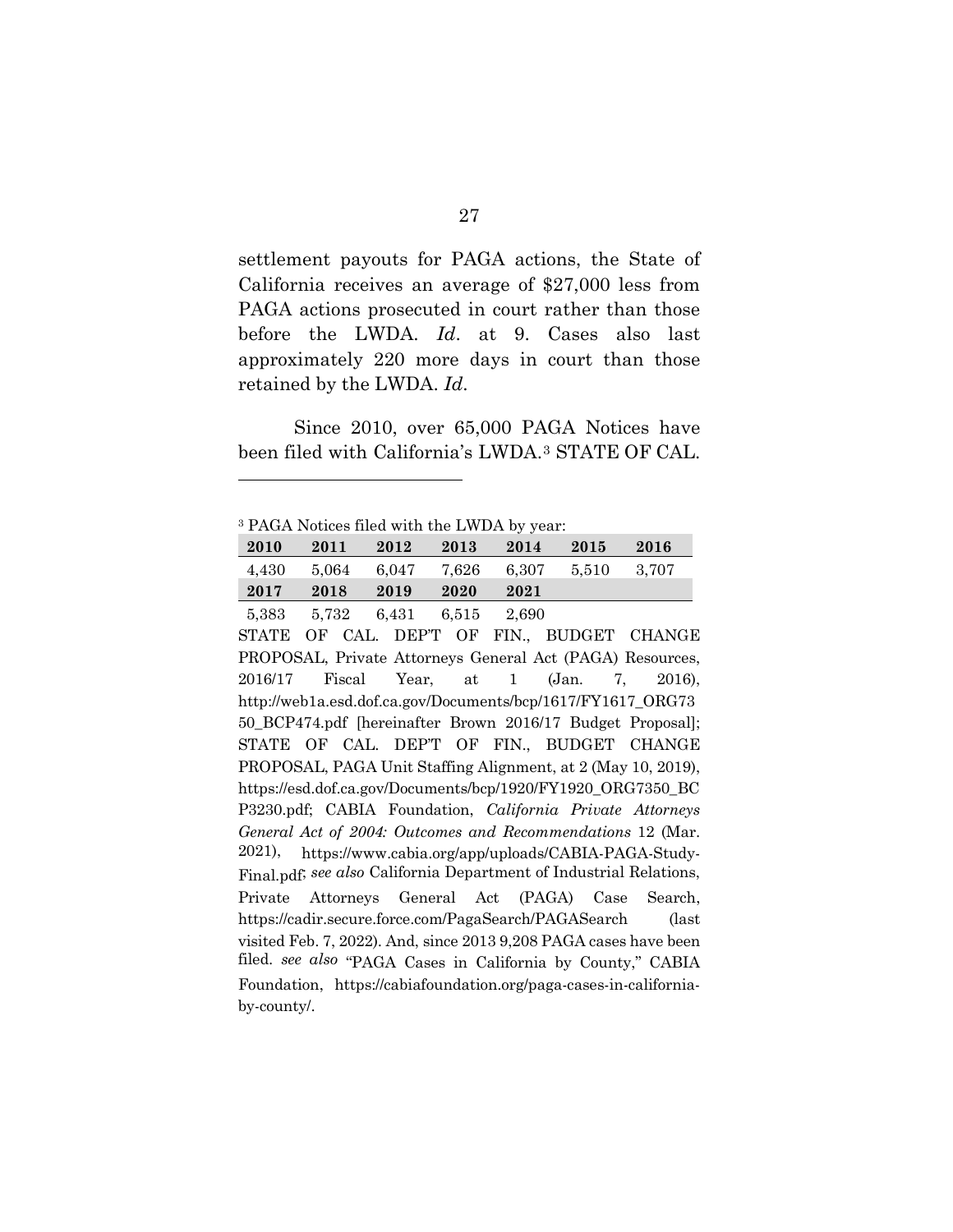<span id="page-37-1"></span>DEP'T OF FIN., BUDGET CHANGE PROPOSAL, Private Attorneys General Act (PAGA) Resources, 2016/17 Fiscal Year 1 (Jan. 7, 2016), http://web1a.esd.dof.ca.gov/Documents/bcp/1617/FY161 7\_ORG7350\_BCP474.pdf [hereinafter Brown 2016/17 Budget Proposal]; STATE OF CAL. DEP'T OF FIN., BUDGET CHANGE PROPOSAL, PAGA Unit Staffing Alignment 2 (May 10, 2019), https://esd.dof.ca.gov/Documents/bcp/1920/FY1920\_OR G7350\_BCP3230.pdf; "PAGA Cases in California by County," CABIA Foundation, https://cabiafoundation.org/paga-cases-in-california-bycounty/. The average settlement paid by California employers to resolve PAGA lawsuits since 2013 is \$1,231,620 (exclusive of any attorneys' fees or litigation costs). CABIA Foundation, *California Private Attorneys General Act of 2004 Outcomes and Recommendations* 10 (Mar. 2021), https://www.cabia.org/app/uploads/CABIA-PAGA-Study-Final.pdf.[4](#page-37-2) Accordingly, California employers have paid at least \$1,424,984,340 to resolve PAGA lawsuits since 2013 (and most likely substantially more as dozens upon dozens of notices were resolved before a lawsuit was filed). *Id.* If one

<span id="page-37-2"></span><span id="page-37-0"></span><sup>4</sup> The average settlement is only based on the 1,157 settlements published since 2013. CABIA Foundation, *California Private Attorneys General Act of 2004 Outcomes and Recommendations* 10 (Mar. 2021), https://www.cabia.org/app/uploads/CABIA-PAGA-Study-Final.pdf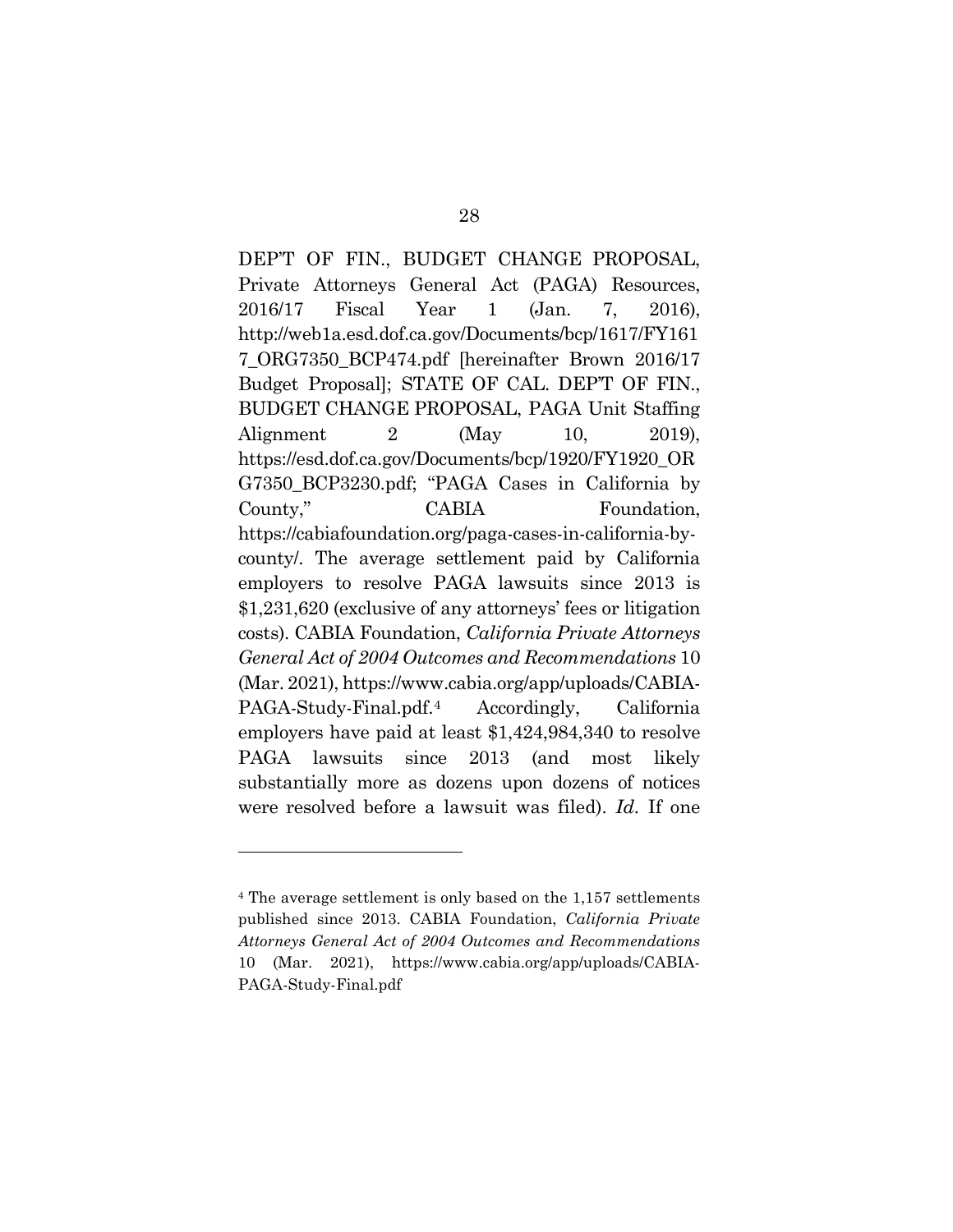were to apply the average settlement amount to even half of the PAGA lawsuits filed since 2013 California employers have incurred losses of over \$10,000,000,000 to settle PAGA lawsuits in the past eight years alone.<sup>[5](#page-38-2)</sup>

The hospitality industry has been hit especially hard by PAGA lawsuits. For example, during Fiscal Year 2016-2017, 16.1% of the PAGA cases filed in courts throughout California targeted restaurants and other hospitality related entities, which translates into over \$500,000,000 in potential settlement costs (exclusive of attorneys' fees and litigation costs) just in 2016. Brown 2016/17 Budget Proposal, *supra* at Attachment II.

<span id="page-38-1"></span>Certainly, PAGA was enacted to reduce the administrative burden of enforcement by deputizing employees to pursue civil penalties on behalf of the State. ASSEMBLY FLOOR, FLOOR ANALYSIS OF SB 796, at 3 (Aug. 27, 2003). Nonetheless, *Iskanian* and its progeny effectively created a mechanism by which

<span id="page-38-2"></span><span id="page-38-0"></span><sup>5</sup> The actual cost to employers to resolve PAGA lawsuits in California is potentially much higher given that often times the PAGA portion of a settlement is miniscule compared to the total settlement amount. For example, in *Viceral v. Mistras Group, Inc*., No. 15-cv-02198-EMC, 2017 WL 661352 (N.D. Cal. Feb. 17, 2017), the Court approved a \$6,000,000 settlement, of which only \$20,000 was allocated to the PAGA claim, even though it was valued at \$12,900,000.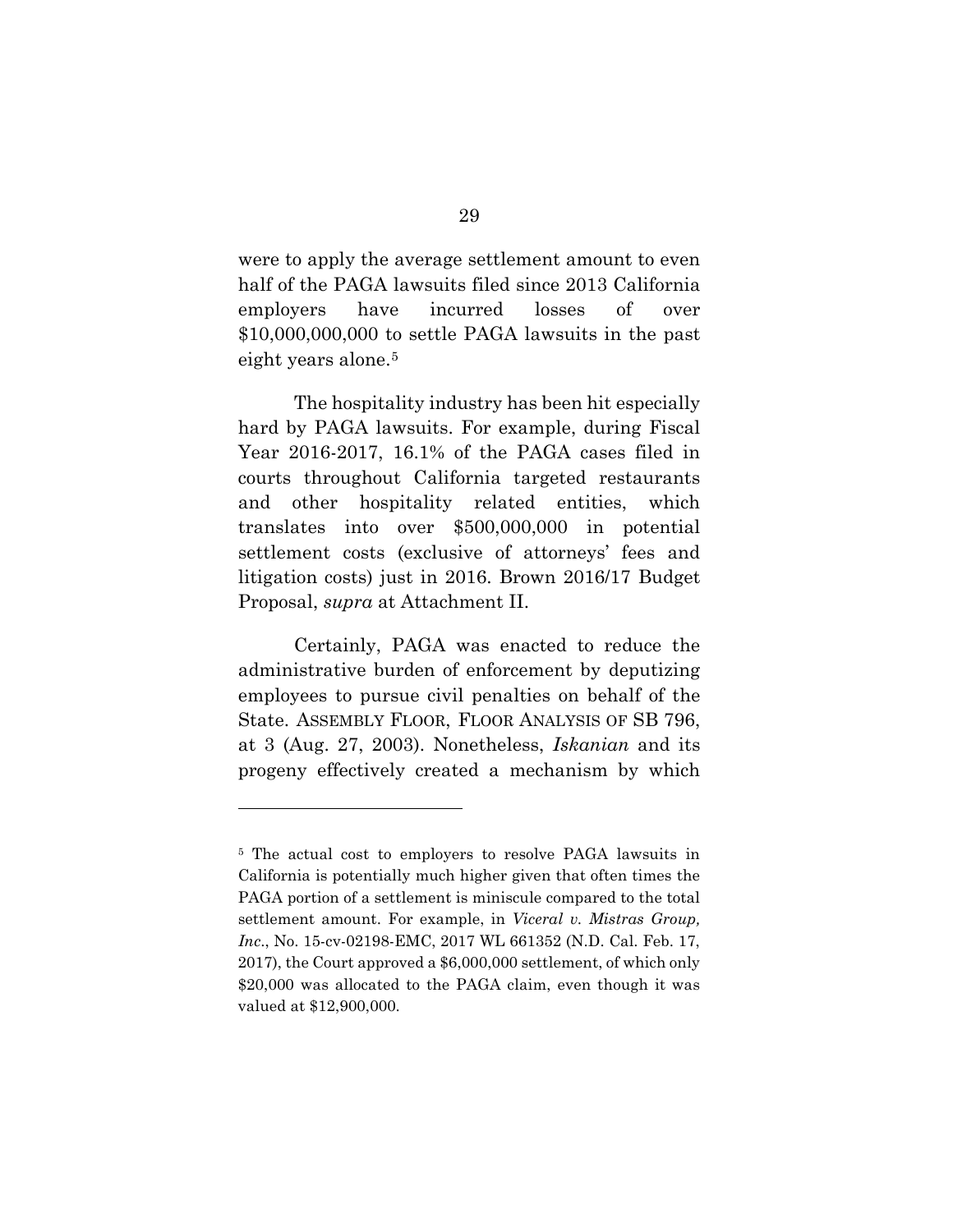employees skirt their contractual obligations. Consequently, PAGA as originated is an ineffective farce. The LWDA is once again ill-equipped to investigate the plethora of claims within timeframes proscribed. Cases amassed in court resolve for considerably less amounts paid to the State and aggrieved employees, yet they prolong ultimate resolution, increase attorney involvement and fees, and reduce recovery for workers. CABIA Foundation, *California Private Attorneys General Act of 2004 Outcomes and Recommendations* 1-4 (Mar. 2021), https://www.cabia.org/app/uploads/CABIA-PAGA-Study-Final.pdf. As this Court cautioned in

*Concepcion*, the *Iskanian* rule effectively "stands as an obstacle to the accomplishment and execution of the full purposes and objectives of Congress," by making PAGA representative actions "slower, more costly, and more likely to generate procedural morass than final judgment." *Concepcion*, 563 U.S. at 348.

## <span id="page-39-2"></span><span id="page-39-1"></span>**1.** *Post-Epic* **Cases Cannot Escape FAA Preemption On The Basis of California Public Policy**

<span id="page-39-0"></span>*Iskanian* and its post-*Epic* progeny semantically preclude PAGA waivers by strategically characterizing them as "state" actions for which waiver would contravene public policy by frustrating PAGA's objectives and precluding the PAGA action in any forum. *Iskanian*, 327 P.3d at 149; *Gonzalez v. Emeritus Corporation et al.*, 407 F.Supp.3d 862 (N.D.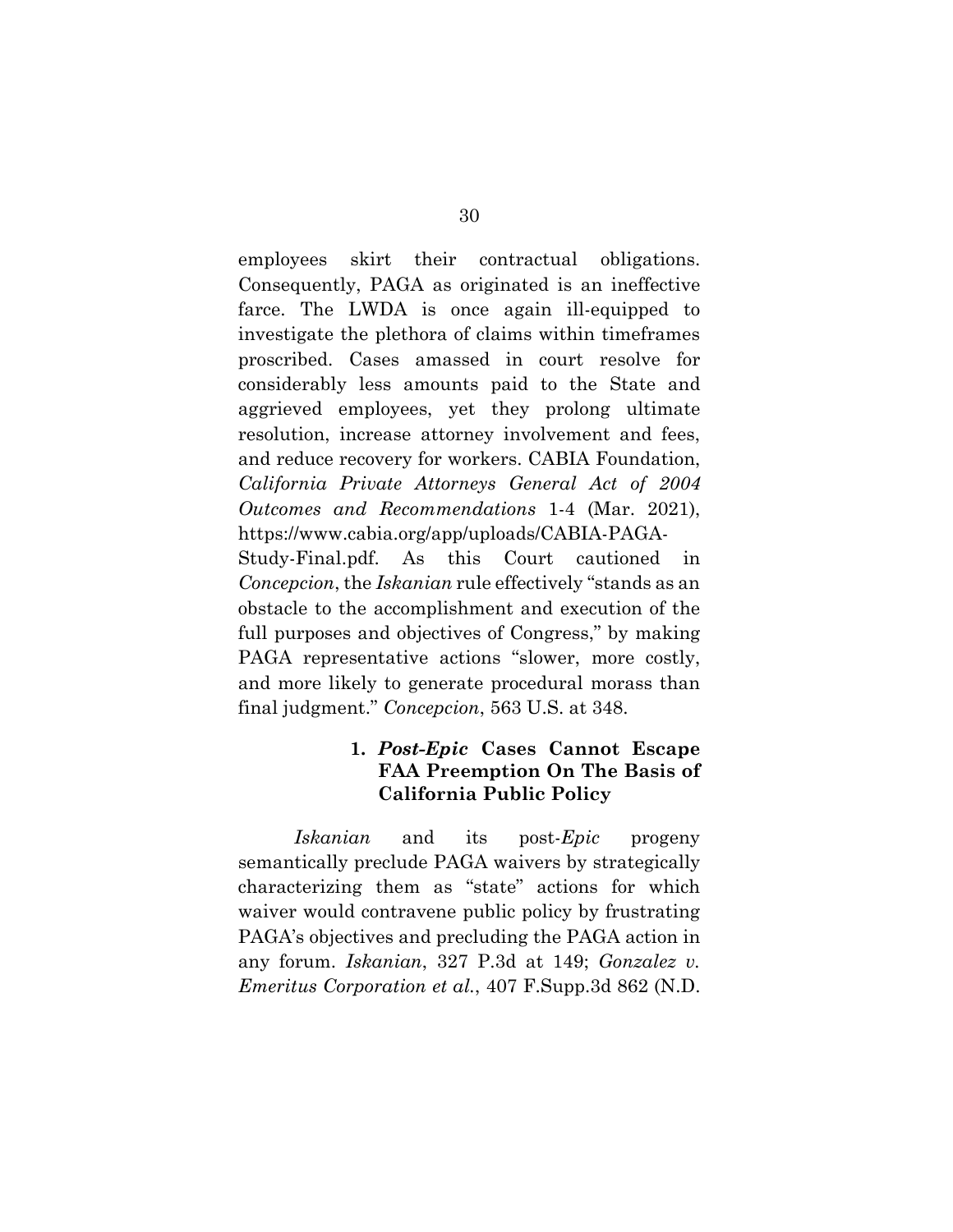<span id="page-40-7"></span><span id="page-40-6"></span><span id="page-40-5"></span><span id="page-40-4"></span><span id="page-40-3"></span><span id="page-40-2"></span><span id="page-40-1"></span><span id="page-40-0"></span>Cal. 2012); *Correia*, 244 Cal.Rptr.3d at 188; *Zakaryan*, 245 Cal.Rptr.3d 340, *disapproved on other grounds* by *ZB, N.A. v. Superior Ct.*, 448 P.3d 239, 250 (Cal. 2019); *ZB,* 448 P.3d at 243; *Collie*, 266 Cal.Rptr.3d at 147- 149; *Provost*, 269 Cal.Rptr.3d at 908; *Olson,* 270 Cal.Rptr.3d at 744 ; *Contreras*, 275 Cal.Rptr.3d at 750. In doing so, these cases come into direct conflict with this Court's controlling precedent that states "cannot require an FAA-inconsistent procedure, even if "desirable for unrelated reasons" and this Court's finding that the FAA preempts state laws discriminating against arbitration. *Concepcion*, 563 U.S. at 351; *Kindred Nursing Centers L.P. v. Clark*, 137 S.Ct. 1421 (2017)*.* In *Kindred Nursing*, this Court found a Kentucky state law requiring a specific statement allowing a general power of attorney to delegate the right to enter into an arbitration agreement violated the FAA because "[s]uch a rule is too tailor-made to arbitration agreements – subjecting them, by virtue of their defining trait, to uncommon barriers – to survive the FAA's edict against singling out those contracts for disfavored treatment." *Kindred Nursing Centers L.P. v. Clark*, 137 S.Ct. at 1427. *Iskanian* and its post-*Epic* progeny do the same and, therefore, fall victim to *Epic*.

Further, enforcing an employee's PAGA waiver does not fully waive the underlying PAGA claim in any forum as *Iskanian* concluded; rather, it simply precludes a specific employee from serving as the "proxy or agent" of the state for PAGA purposes.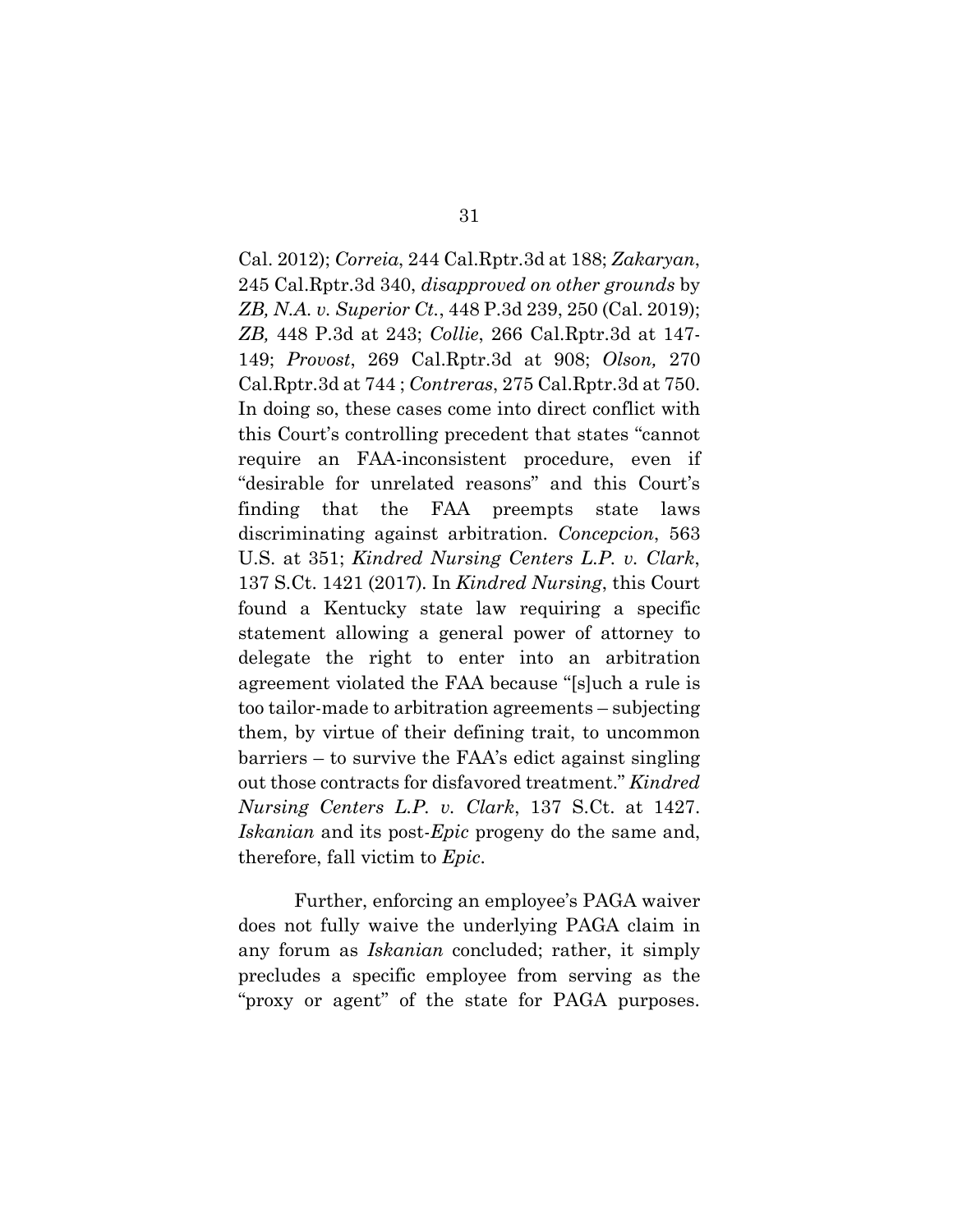<span id="page-41-0"></span>*Iskanian*, 327 P.3d at 133; *Correia*, 244 Cal.Rptr.3d at 188. Since "the state is the owner of the claim and the real party in interest," the LWDA still owns the claim and can pursue it via other avenues. *See id.* at 189- 190. Further, any other employee who did not sign an arbitration agreement, signed a non-representative waiver agreement, or opted out of a representative waiver could serve as the state's "proxy or agent" for PAGA purposes. *See id.* at 188. Ironically, while *Iskanian* concluded depriving an employee of the option to bring a PAGA claim contravened public policy, it ignored that all other aggrieved employees are precluded from doing so (and are bound by a judgment in that action with no control over the strategy or litigation) once another employee brings a PAGA suit against their employer. *Iskanian*, 327 P.3d at 147.

*Iskanian* ignores the practical idea that you take a plaintiff as you find them. Therefore, if the state is deputizing someone, they take them as they are, *i.e.* either with or without an arbitration agreement, credibility issues, or provable violations of the California Labor Code. Enforcing individual arbitration agreements with PAGA waivers does not implicate "the state's interest in penalizing and deterring employers who violate California's labor laws" as *Iskanian* described. *Iskanian*, 327 P.3d at 152. Rather, the state simply needs to either prosecute the claim itself or find a proper PAGA representative who did not sign an arbitration agreement, signed an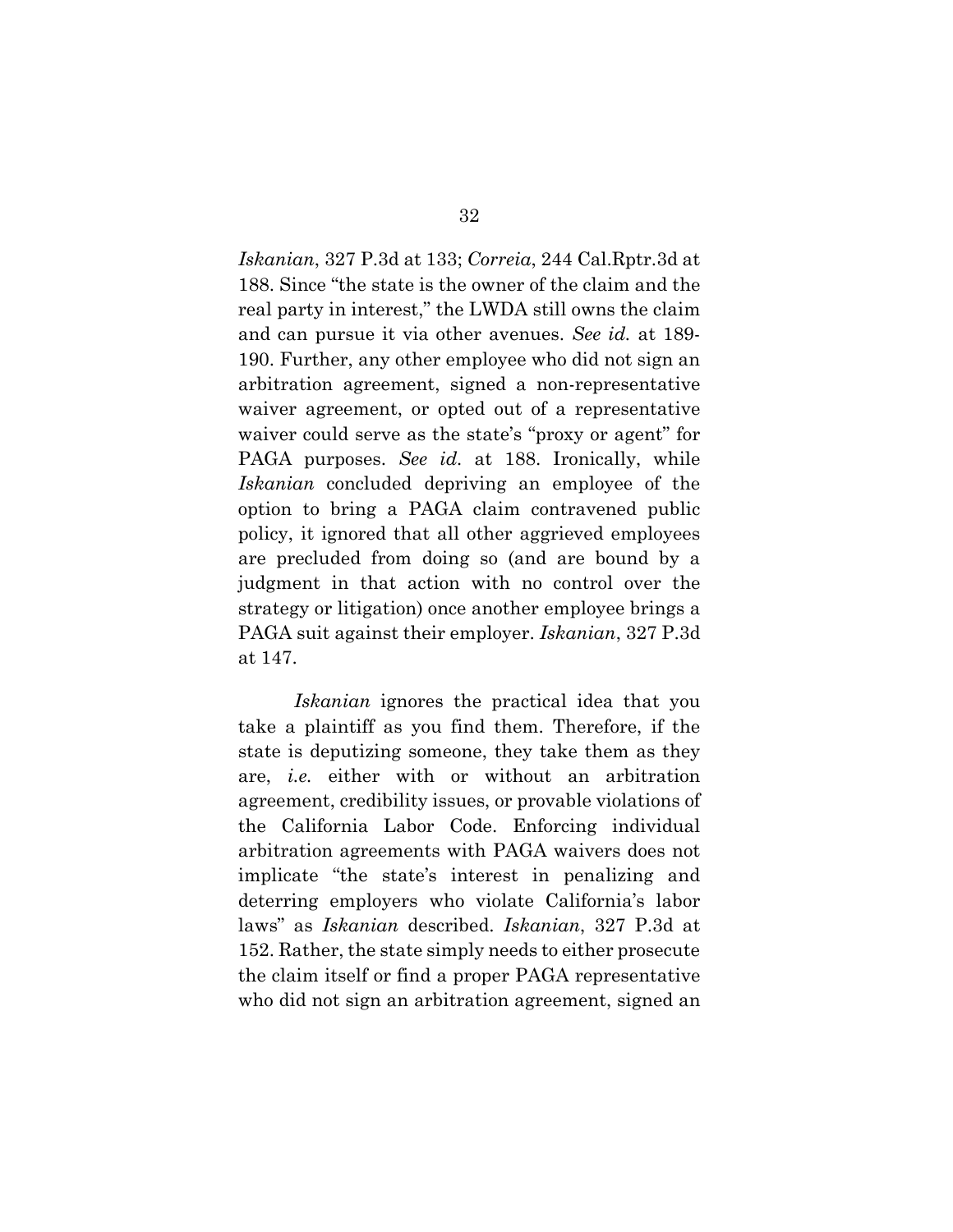arbitration agreement without a representative waiver, or opted out of a representative waiver to do so.

In fact, using state public policy to target arbitration "in a fashion that disfavors" or interferes with its "fundamental attributes" is precisely the back door that this Court intended to foreclose with *Concepcion* and *Epic*. *Concepcion*, 563 U.S. at 341; *Epic*, 138 S. Ct. at 1622. Nevertheless, California courts continue to thwart the FAA's overarching purpose to allow parties to opt into "efficient, streamlined procedures tailored to the type of dispute." *Concepcion*, 563 U.S. at 344-45. Specifically, California has fashioned a judicial anomaly antithetical to traditional bilateral arbitration where "parties forego the procedural rigor and appellate review of the courts in order to realize the benefits of private dispute resolution," including "lower costs" and "greater efficiency and speed." *Id.* Instead, under *Iskanian*, plaintiffs who agreed to engage in bilateral arbitration pursuant to enforceable terms of a contract they freely entered into have simply altered their pleadings to replace "class action" with "PAGA action" and proceed in court reaping the benefits of class actions and greater without the limitations of Rule 23 or the FAA.

<span id="page-42-0"></span>The practical effect of this work around is plainly evident in the 6,504 PAGA notices filed with the LWDA in 2021 alone. *See* State of California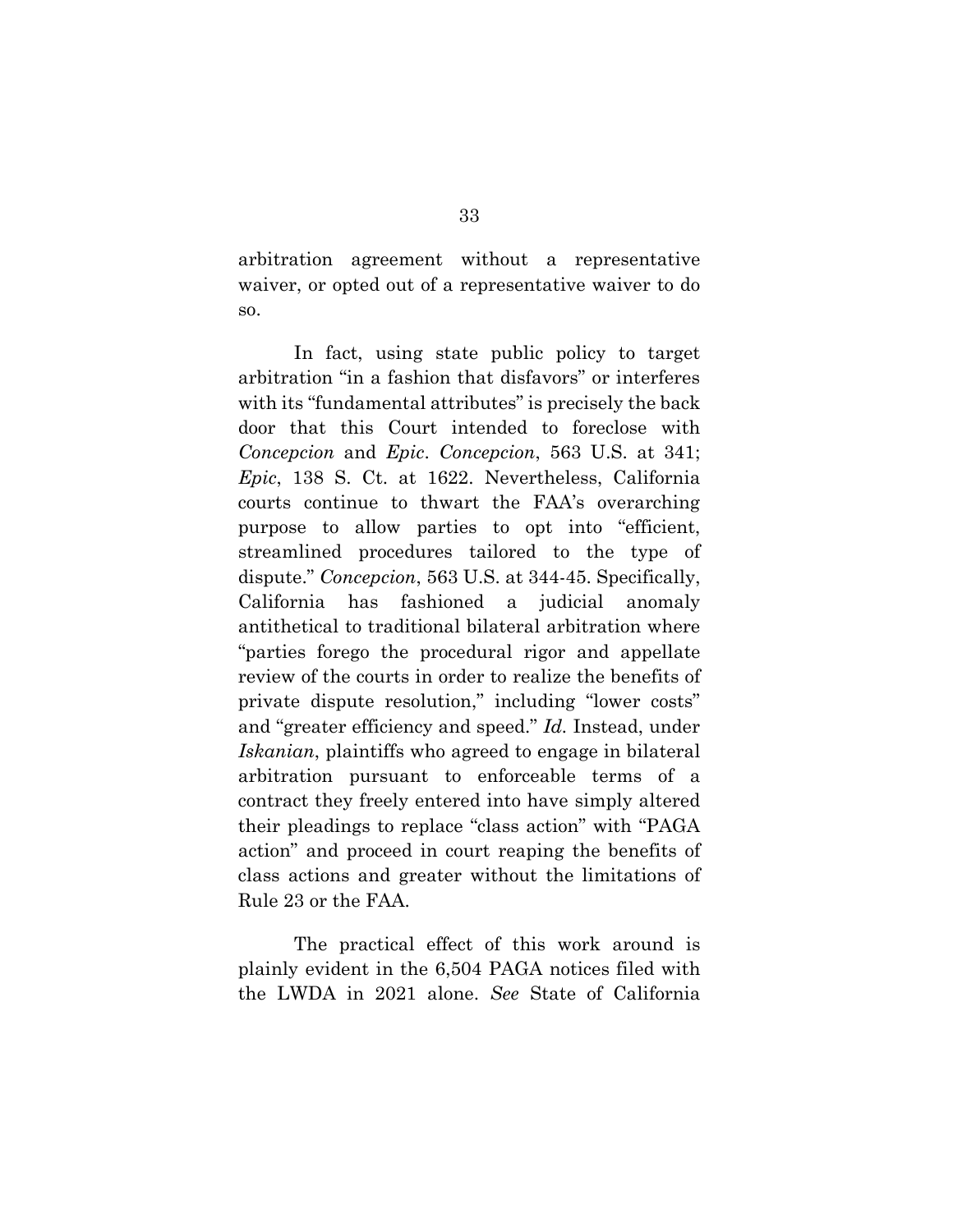Department of Industrial Relations, https://cadir.secure.force.com/PagaSearch/ (last visited Feb. 7, 2022). Those notices, which notably have increased almost ten-fold since 2005, heavily targeted employers in the restaurant industry. *See id*. Over 300 notices were filed against businesses with obvious names in food and drink service, but with many more filed against obscure entities of the same industry. *See id*. With 503 notices already filed in January 2022, and nearly 18 notices filed per day in 2021, even the recently published statistic of 15 PAGA notices filed per day has been and will continue to be eclipsed and magnified with each day that *Iskanian* survives. *See id.*; CABIA Foundation, *California Private Attorneys General Act of 2004 Outcomes and Recommendations* 4 (Mar. 2021), https://www.cabia.org/app/uploads/CABIA-PAGA-Study-Final.pdf. Unless this Court bridles the defiance to arbitration that *Iskanian* supports, the restaurant industry is one instrumental subset of employers who will continue to be inundated by PAGA notices, resulting PAGA actions in court, and the often-unavoidable settlements chosen over the "small chance of a devastating loss." *Concepcion*, 563 U.S. at

350.

34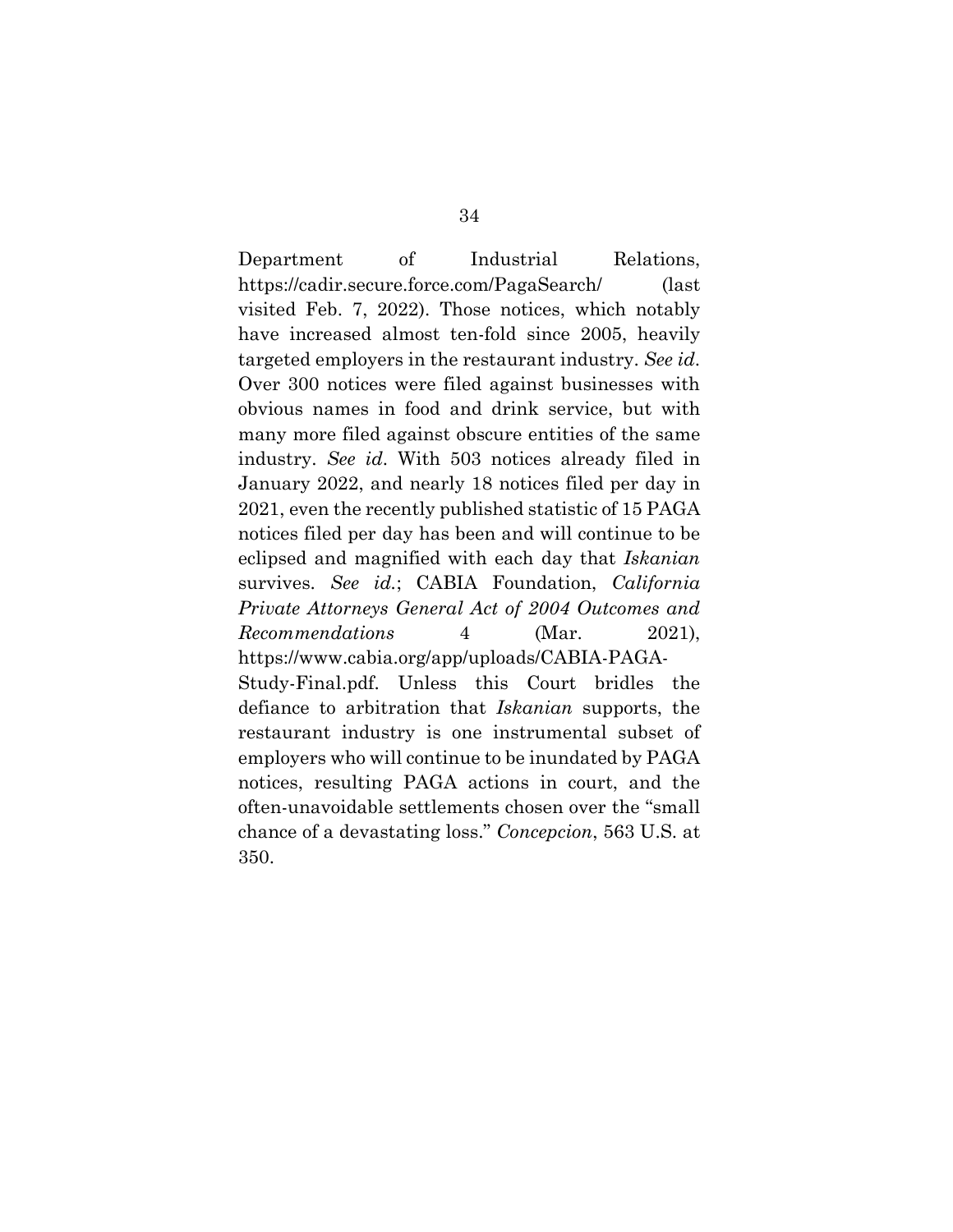## <span id="page-44-0"></span>**2. Permitting the Door to Court to Remain Open for PAGA-Like Matters Will Further Undermine the FAA,** *Concepcion***, and** *Epic Systems*

*Iskanian*'s faulty holding and the back door it created to evade contractual obligations of private parties and undermining *Concepcion* and *Epic* may no longer be California's problem alone. With the spread of PAGA-like legislation to other states, including Connecticut, Illinois, Maine, Massachusetts, New Jersey, New York, Oregon, Vermont, and Washington, the Court's precedent and irrefutable federal policy favoring arbitration is threatened beyond the previous geographical confines of California. Jamie Gross, *PAGA Pains Soon Might Not Just Be for California Employers*, FISHER PHILLIPS (Sept. 8, 2021), https://www.fisherphillips.com/news-insights/pagapains-california-employers.html.

<span id="page-44-1"></span>While the proposed legislation in those states maintained PAGA's basic framework of allowing aggrieved employees to bring representative lawsuits for civil penalties on behalf of themselves and others, several states made alterations broadening the California model in varied respects. For example, Maine's bill titled "An Act of Enhanced Enforcement of Employment Law," which was passed but then vetoed by the Governor, expanded who would have standing to bring private enforcement actions in the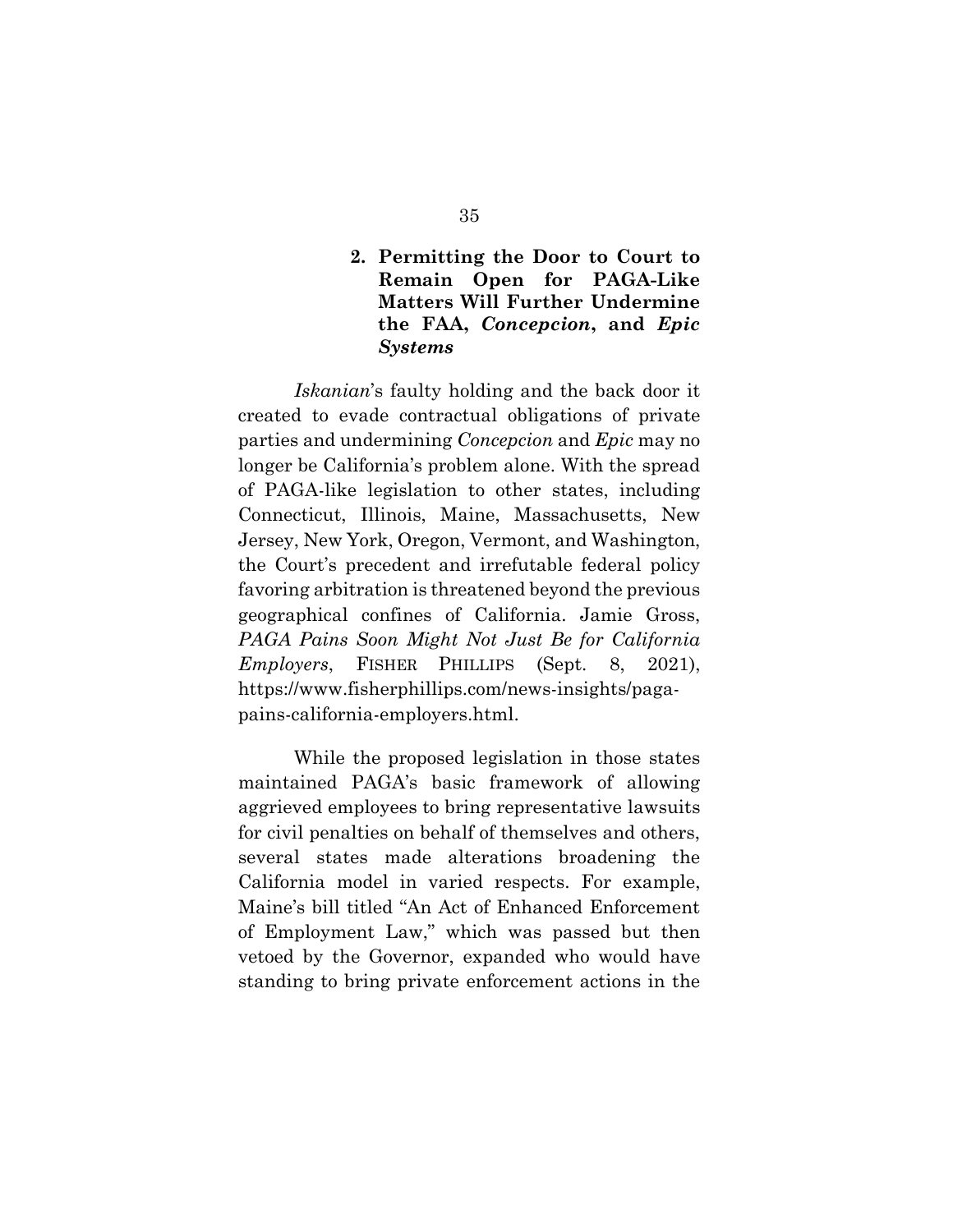<span id="page-45-1"></span>name of the state and the types of laws those actions applied to. Maine, as well as the legislation in New York and Vermont, purported to allow employees and unions or advocacy groups to bring these representative actions. *Id.* In addition to deputizing a larger class of persons, legislation in Maine, Vermont, and Washington all proposed the application of PAGA-like procedures to include violations of their anti-discrimination and wage and hour labor laws. *Id*.

Certainly, if such legislation was passed and survived veto, the courts of those states would inevitably apply authority from California courts to argue that waivers of those representative claims in arbitration agreements were unenforceable and against public policy. Because discrimination claims are nearly always subject to mandatory arbitration pursuant to a pre-dispute agreement between the employee and the employer, such a result could entirely erode the use of arbitration in employment disputes in at least 40% of employers in certain states and 60.1 million workers nationwide. *See*, Alexander J.S. Colvin, *The Growing Use of Mandatory Arbitration*, ECONOMIC POLICY INSTITUTE (Apr. 6, 2018), https://www.epi.org/publication/the-growinguse-of-mandatory-arbitration-access-to-the-courts-isnow-barred-for-more-than-60-million-americanworkers/.

<span id="page-45-0"></span>Further still, proposed legislation in these states also seeks to adjust the penalty formula in its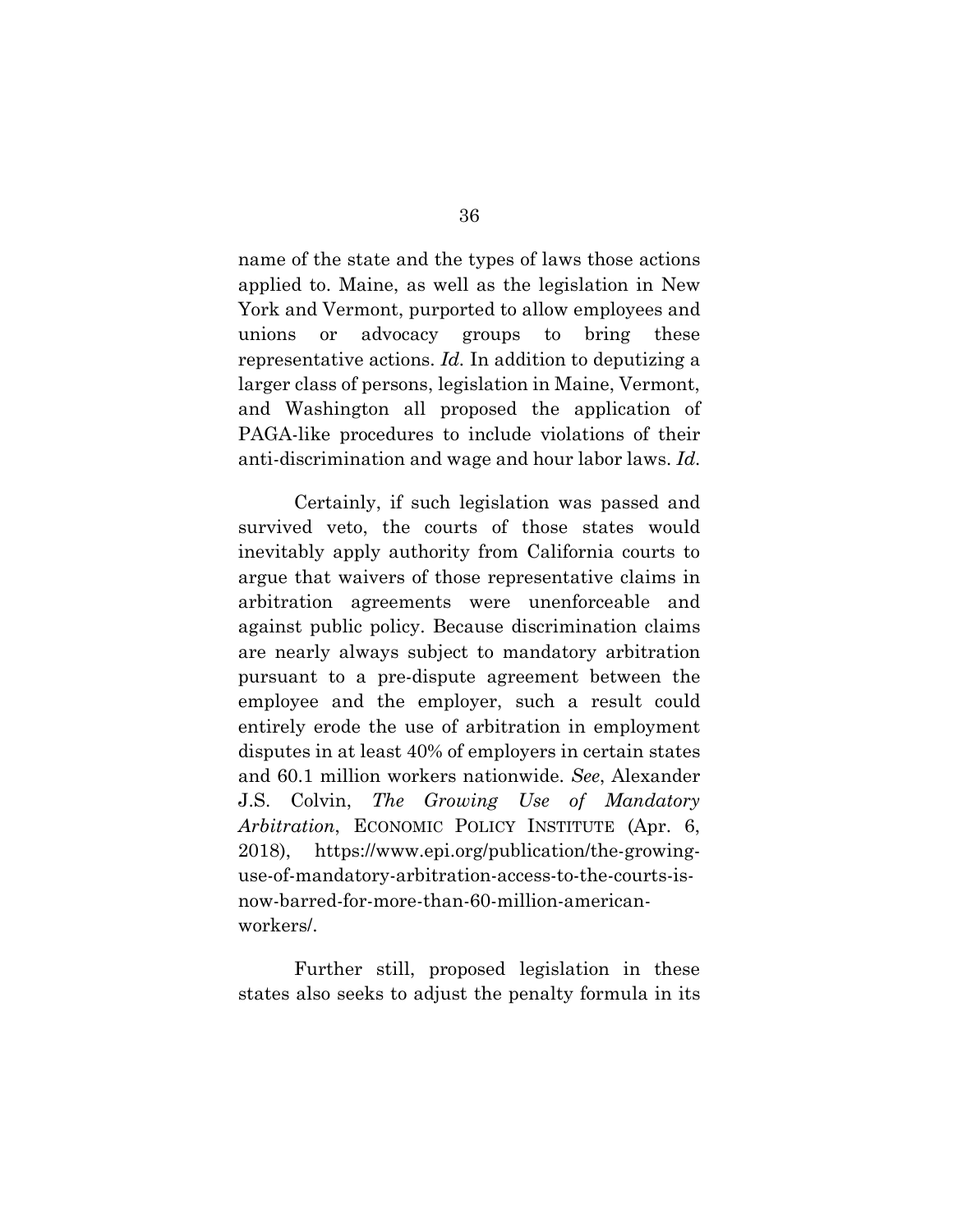<span id="page-46-1"></span>representative actions to provide, in some cases, 40% of the penalties recovered to remit to individuals and organizations. Jon Janes, *et al*., *PAGA Claims: A Growing Threat for Employers*, WOODRUFF SAWYER (Oct. 6, 2021), https://woodruffsawyer.com/donotebook/paga-claims-growing-employerthreat/#:~:text=Maine%3A%20On%20June%2018th% 2C%202021,it%20vetoed%20by%20the%20governor. While not only serving a devastating blow to employers by denying the benefit of their bargains, the potential results of these proposals in other states would nullify this Court's and Congress' intent to insulate bilateral arbitration from third party interference and protect contractual rights of private parties absolutely.

The issue before the Court is specifically meant to address the incorrect decision in *Iskanian* in light of *Concepcion* and *Epic Systems*. However, we urge the Court to act definitively and broadly to prevent more states from seeking to interfere or reshape traditional bi-lateral arbitration agreements.

#### <span id="page-46-0"></span>**IV. CONCLUSION**

For all of the reasons discussed in Viking Cruises' Answering Brief and above, Amicus respectfully requests that the Court reject *Iskanian*'s creation of a back door to avoid bilateral arbitration agreements that would otherwise be enforceable